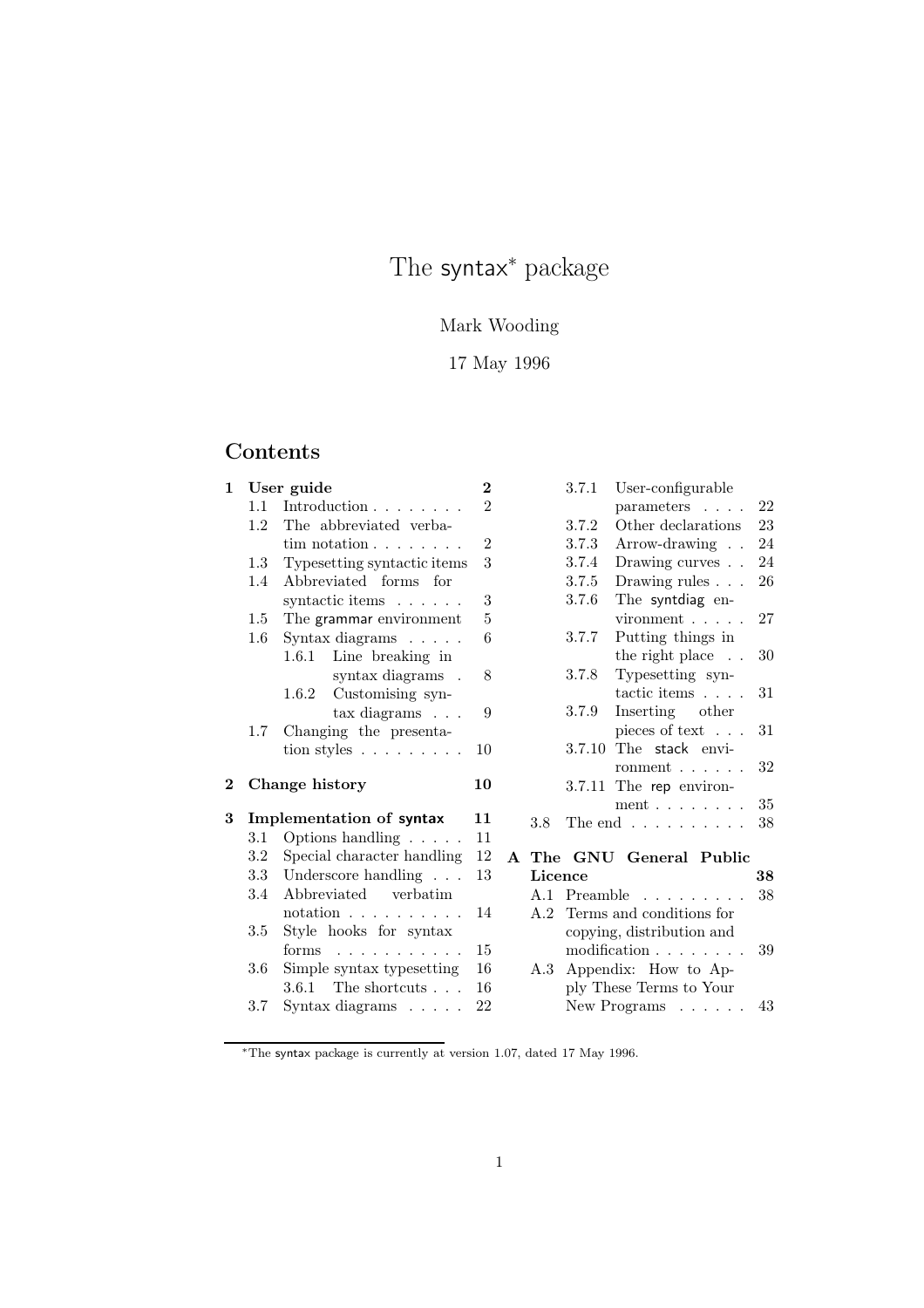# 1 User guide

#### 1.1 Introduction

The syntax package provides a number of commands and environments which extend LAT<sub>EX</sub> and allow you to typeset good expositions of syntax.

The package provides several different types of features: probably not all of these will be required by every document which needs the package:

- A system of abbreviated forms for typesetting syntactic items.
- An environment for typesetting BNF-type grammars
- A collection of environments for building syntax diagrams.

The package also includes some other features which, while not necessarily syntax-related, will probably come in handy for similar types of document:

- An abbreviated notation for verbatim text, similar to the shortvrb package.
- A slightly different underscore character, which works as expected in text and maths modes.

#### 1.2 The abbreviated verbatim notation

In documents describing programming languages and libraries, it can become tedious to type \verb|...| every time. Like Frank Mittelbach's shortvrb package, syntax provides a way of setting up single-character abbreviations. The only real difference between the two is that the declarations provided by syntax obey  $\mathbb{B}T\mathbb{R}X$ 's normal scoping rules.

\shortverb You can set up a character as a 'verbatim shorthand' character using the \shortverb command. This takes a single argument, which should be a singlecharacter control sequence containing the character you want to use. So, for example, the command

```
\shortverb{\|}
```
would set up the '|' character to act as a verbatim delimiter. While a \shortverb declaration is in force, any text surrounded by (in this case) vertical bar characters will be typeset as if using the normal **\verb** command.

shortverb Since L<sup>AT</sup>EX allows any declaration to be used as an environment, you can use a shortverb environment to delimit the text over which your character is active:

```
Some text...
\begin{shortverb}{\|}
...
\end{shortverb}
```
\unverb If you want to disable a \shortverb character without ending the scope of other declarations, you can use the \unverb command, passing it a character as a control sequence, in the same way as above.

> The default T<sub>EX</sub>/L<sup>AT</sup>EX underscore character is rather too short for use in identifiers. For example: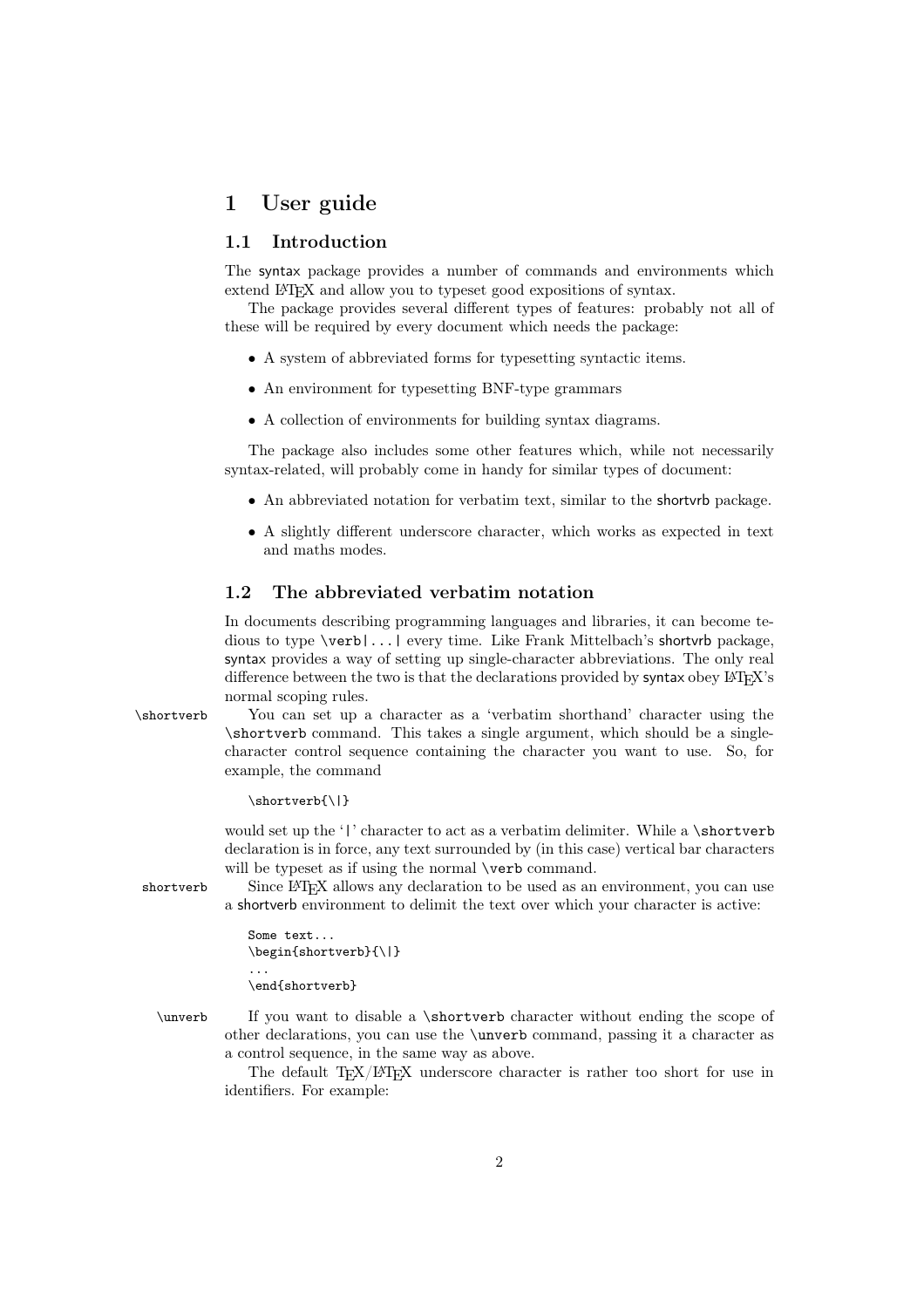|                                   | $Old-style$ underscores $-$      |
|-----------------------------------|----------------------------------|
| Typing long underscore-filled     | Typing long underscore-filled    |
| names, like big function name, is | names, like big\_function\_name, |
| normally tedious. The normal      | is normally tedious. The normal  |
| positioning of the underscore is  | positioning of the underscore    |
| wrong, too.                       | is wrong, too.                   |

The syntax package redefines the  $\angle$  command to draw a more attractive underscore character. It also allows you to use the \_ character directly to produce an underscore outside of maths mode: \_ behaves as a subscript character as usual inside maths mode.

|                                                                                                                                                                       | — New syntax underscores —                                                                                                                                               |
|-----------------------------------------------------------------------------------------------------------------------------------------------------------------------|--------------------------------------------------------------------------------------------------------------------------------------------------------------------------|
| You can use underscore-filled<br>names, like big function name,<br>simply and naturally. Of course,<br>subscripts still work normally in<br>maths mode, e.g., $x_i$ . | You can use underscore-filled<br>names, like big_function_name,<br>simply and naturally. Of<br>course, subscripts still work<br>normally in maths mode, e.g.,<br>$x$ is. |
|                                                                                                                                                                       |                                                                                                                                                                          |

#### 1.3 Typesetting syntactic items

The syntax package provides some simple commands for typesetting syntactic items.

Ē

\synt Typing \synt{*(text*)} typesets *(text)* as a 'non-terminal', in italics and surrounded by angle brackets. If you use  $\sqrt{\sqrt{2}}$  a lot, you can use the incantation \def\<#1>{\synt{#1}}

to allow you to type  $\langle \langle \text{text} \rangle \rangle$  as an alternative to  $\sqrt{\sqrt{text}}$ .

\lit You can also display literal text, which the reader should type directly, using the \lit command.

> $-$  Use of  $\lit -$ Type 'ls' to display a list of files. Type \lit{ls} to display a list of files.

Note that the literal text appears in quotes. To suppress the quotes, use the '\*' variant.

The **\lit** command produces slightly better output than **\verb** for running text, since the spaces are somewhat narrower. However, \verb allows you to type arbitrary characters, which are treated literally, whereas you must use commands such as  $\setminus \{$  to use special characters within the argument to  $\setminus$  lit. Of course, you can use \lit anywhere in the document: \verb mustn't be used inside a command argument.

#### 1.4 Abbreviated forms for syntactic items

It would be very tedious to require the use of commands like \synt when building syntax descriptions like BNF grammars. It would also make your  $B^T F X$  source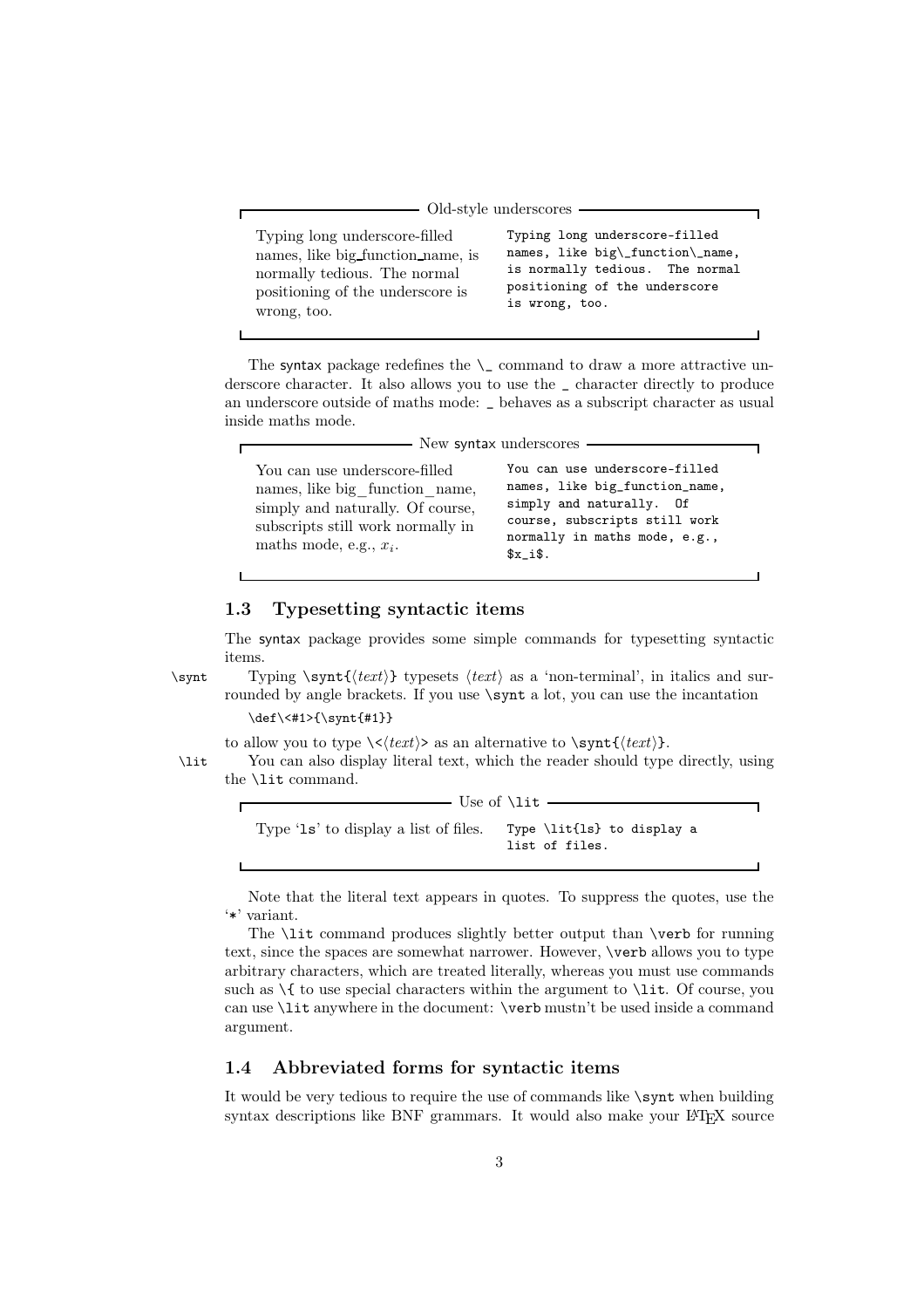hard to read. Therefore, syntax provides some abbreviated forms which make typesetting syntax quicker and easier.

Since the abbreviated forms use several characters which you may want to use in normal text, they aren't enabled by default. They only work with special commands and environments provided by the syntax package.

The abbreviated forms are shown in the table below:

| Input                 | Output                         |
|-----------------------|--------------------------------|
| <some text=""></some> | $\langle some \; text \rangle$ |
| 'some text'           | $'some$ text'                  |
| "some text"           | some text                      |

Within one of these abbreviated forms, text is treated more-or-less verbatim:

- Any  $\frac{1}{2}$ ,  $\frac{2}{3}$ ,  $\frac{2}{3}$ ,  $\frac{1}{2}$ ,  $\frac{1}{2}$ ,  $\frac{1}{2}$  or # characters are treated literally: their normal special meanings are ignored.
- Other special characters, with the exception of  $\lambda$ , are also treated literally: this includes any characters made special by \shortverb.

However, the  $\setminus$  character retains its meaning. Since the brace characters are not recognised, most commands can't be used within abbreviated forms. However, you can use special commands to type some of the remaining special characters:

| Command Result    |                                    |
|-------------------|------------------------------------|
| $\setminus$       | A $\vee$ character                 |
| $\langle \rangle$ | $A \geq$ character                 |
| ∖,                | $A^{\prime}$ dentancter            |
| ۱۱ \              | $A$ $''$ character                 |
|                   | A $\omega$ character (not a space) |

Note that  $\setminus, \setminus, \setminus'$  and  $\setminus \square$  are only useful in a  $\setminus$ tt font, i.e., inside '...' and " $\dots$ " forms, since the characters don't exist in normal fonts. The  $\>$ ,  $\'$  and \' commands are only provided so you can use these characters within <...>, "..." and '...' forms respectively: in the other forms, there is no need to use the special command.

In addition, when the above abbreviations are enabled, the character  $\vert$  is set to typeset a | symbol, which is conventionally used to separate alternatives in syntax descriptions.

\syntax Normally, these abbreviated forms are enabled only within special environments, such as grammar and syntdiag. To use them in running text, use the \syntax command. The abbreviations are made active within the argument of the  $\sqrt{\sqrt{1 - \cdot \cdot \cdot^2}}$  Note that you cannot use the  $\sqrt{\cdot \cdot \cdot^2}$ the argument of another command.

\synshorts You can also enable the syntax shortcuts using the \synshorts declaration or synshorts the synshorts environment. This enables the syntax shortcuts until the scope of the declaration ends.

\synshortsoff If syntax shortcuts are enabled, you can disable them using the \synshortsoff

<sup>&</sup>lt;sup>1</sup>The argument of the \syntax command may contain commands such as \verb, which are normally not allowed within arguments.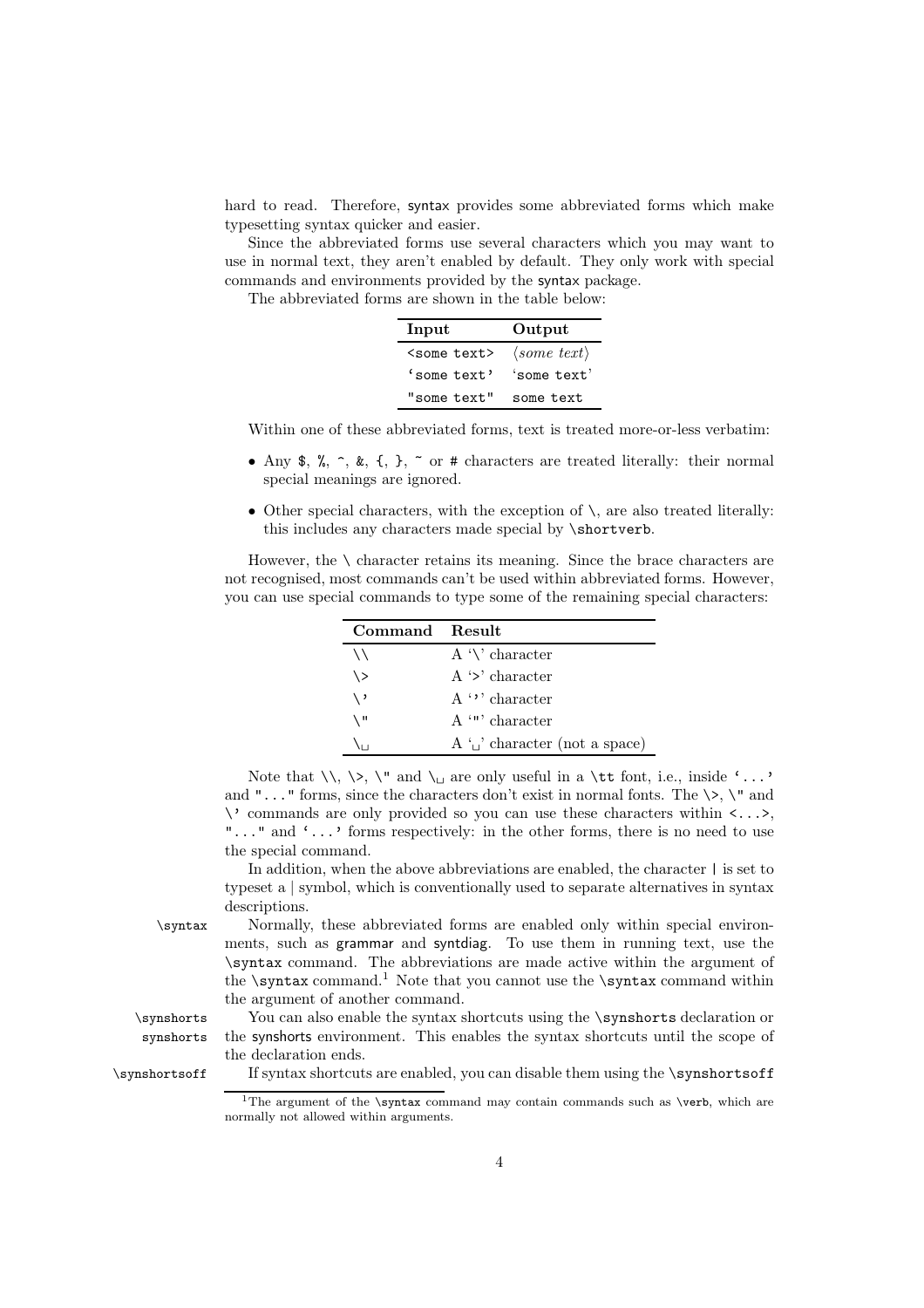declaration.

#### 1.5 The grammar environment

grammar For typesetting formal grammars, for example, of programming languages, the syntax package provides a grammar environment. Within this environment, the abbreviated forms described above are enabled.

> Within the environment, separate production rules should be separated by blank lines. You can use the normal \\ command to perform line-breaking of a production rule. Note that a production rule must begin with a nonterminal name enclosed in angle brackets (< ... >), followed by whitespace, then some kind of production operator (usually  $\cdot ::= \cdot$ ) and then some more whitespace. You can control how this text is actually typeset, however.

\[[ You can use syntax diagrams (see below) instead of a straight piece of BNF by

\]] enclosing it in a \[[ ... \]] pair. Note that you can't mix syntax diagrams and BNF in a production rule, and you will get something which looks very strange if you try.

\alt In addition, a command \alt is provided for splitting long production rules over several lines: the  $\lambda$ lt command starts a new line and places a | character slightly in the left margin. This is useful when a symbol has many alternative productions.

> - The grammar environment  $\langle statement \rangle ::= \langle ident \rangle \stackrel{\cdot}{\equiv} \langle expr \rangle$  $|$  'for'  $\langle ident \rangle$ '='  $\langle expr \rangle$  'to'  $\langle expr \rangle$  'do'  $\langle statement \rangle$ | '{'  $\langle$ *stat-list* $\rangle$ '}' | *empty*

```
\langle stat\text{-}list\rangle ::= \langle statement\rangle ';' \langle stat\text{-}list\rangle | \langle statement\rangle
```

```
\begin{grammar}
\text{5} <statement> ::= \text{6} \\timediat> \text{6} \timediat> \text{6} \timediat>
  \alt 'for' <ident> '=' <expr> 'to' <expr> 'do' <statement>
  \alt '{' <stat-list> '}'
  \alt <empty>
<stat-list> ::= <statement> ';' <stat-list> | <statement>
\end{grammar}
```
You can modify the appearance of grammars using three length parameters:

- \grammarparsep is the amount of space inserted between production rules. It is a rubber length whose default value is 8 pt, with 1 pt of stretch and shrink.
- \grammarindent is the amount by which the right hand side of a production rule is indented from the left margin. It is a rigid length. Its default value is 2 em.

\grammarlabel You can also control how the 'label' is typeset by redefining the \grammarlabel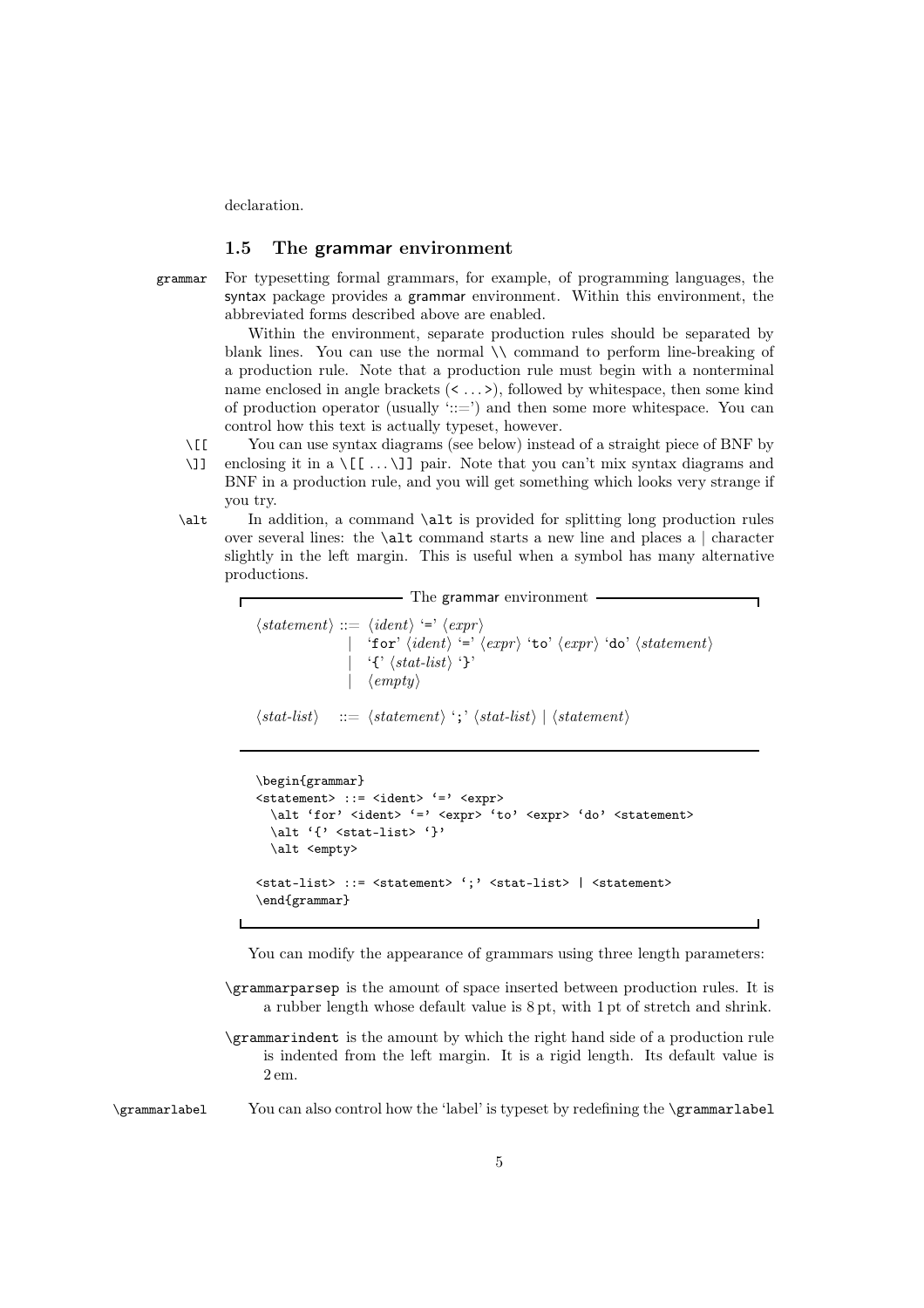command. The command is given two arguments: the name of the nonterminal (which was enclosed in angle brackets), and the 'production operator'. The command is expected to produce the label. By default, it typesets the nonterminal name using \synt and the operator at opposite ends of the label, separated by an \hfill.

#### 1.6 Syntax diagrams

A full formal BNF grammar can be somewhat overwhelming for less technical readers. Documents aimed at such readers tend to display grammatical structures as *syntax diagrams*.

syntdiag A syntax diagram is always enclosed in a syntdiag environment. You should think of the environment as enclosing a new sort of LAT<sub>EX</sub> mode: trying to type normal text into a syntax diagram will result in very ugly output. LATEX ignores spaces and return characters while in syntax diagram mode.

The syntax of the environment is very simple:

$$
\langle \mathit{synt-diag-env} \rangle ::= \longrightarrow \begin{array}{c} \\ \hline \\ \hline \\ \hline \\ \hline \\ \hline \end{array} \longrightarrow \begin{array}{c} \\ \hline \\ \hline \\ \hline \\ \hline \\ \hline \\ \hline \end{array} \longrightarrow \begin{array}{c} \langle \mathit{text} \rangle \longrightarrow \\ \hline \\ \hline \\ \hline \end{array} \longrightarrow \begin{array}{c} \langle \mathit{text} \rangle \longrightarrow \\ \hline \\ \hline \end{array}
$$

The *decls* contain any declarations you want to insert, to control the environment. The parameters to tweak are described below.

Within a syntax diagram, you can include syntactic items using the abbreviated forms described elsewhere. The output from these forms is modified slightly in syntax diagram mode so that the diagram looks right.

I probably ought to point out now that the syntax diagram typesetting commands produce beautiful-looking diagrams with all the rules and curves accurately positioned. Some device drivers don't position these objects correctly in their output. I've had particular trouble with dvips. I'll say it again: it's not my fault!

syntdiag\* The syntdiag environment only works in paragraph mode, and it acts rather like a paragraph, splitting over several lines when appropriate. If you just want to typeset a snippet of a syntax diagram, you can use the starred environment syntdiag∗.

$$
\langle \textit{synt-diag-star-env} ::= \rightarrow \begin{tikzip} \setminus \textit{begin} \setminus \textit{text} \end{tikzip} \setminus \begin{tikzip} \setminus \textit{text} \setminus \textit{text} \end{tikzip} \setminus \begin{tikzip} \setlength{\fbox{\texttt{map}} \setlength{\fbox{\texttt{map}}} \setlength{\fbox{\texttt{map}}} \end{tikzip} \setlength{\fbox{\texttt{map}}} \setlength{\fbox{\texttt{map}}} \setlength{\fbox{\texttt{map}}} \setlength{\fbox{\texttt{map}}} \setlength{\fbox{\texttt{map}}} \setlength{\fbox{\texttt{map}}} \setlength{\fbox{\texttt{map}}} \setlength{\fbox{\texttt{map}}} \setlength{\fbox{\texttt{map}}} \setlength{\fbox{\texttt{map}}} \setlength{\fbox{\texttt{map}}} \setlength{\fbox{\texttt{map}}} \setlength{\fbox{\texttt{map}}} \setlength{\fbox{\texttt{map}}} \setlength{\fbox{\texttt{map}}} \setlength{\fbox{\texttt{map}}} \setlength{\fbox{\texttt{map}}} \setlength{\fbox{\texttt{map}}} \setlength{\fbox{\texttt{map}}} \setlength{\fbox{\texttt{map}}} \setlength{\fbox{\texttt{map}}} \setlength{\fbox{\texttt{map}}} \setlength{\fbox{\texttt{map}}} \setlength{\fbox{\texttt{map}}} \setlength{\fbox{\texttt{map}}} \setlength{\fbox{\texttt{map}}} \setlength{\fbox{\texttt{map}}} \setlength{\fbox{\texttt{map}}} \setlength{\fbox{\texttt{map}}} \setlength{\fbox{\texttt{map}}} \setlength{\fbox{\texttt{map}}} \setlength{\fbox{\texttt{map}}} \setlength{\fbox{\texttt{map}}} \setlength{\fbox{\texttt{map}}} \setlength{\fbox{\texttt{map}}} \setlength{\fbox{\texttt{map}}} \setlength{\fbox{\texttt{map}}} \setlength{\fbox{\texttt{map}}} \setlength{\fbox{\texttt{map}}} \setlength{\fbox{\texttt{map}}} \setlength{\fbox{\texttt{map}}} \setlength{\fbox{\texttt{map}}} \setlength{\fbox{\texttt{map}}} \setlength{\fbox{\texttt{map}}} \setlength{\fbox{\texttt{map}}} \setlength{\fbox{\texttt{map}}} \setlength{\fbox{\texttt{map}}} \setlength{\fbox{\texttt{map}}} \setlength{\fbox{\texttt{map}}} \setlength{\fbox{\texttt{map}}} \setlength{\fbox{\texttt{map}}} \setlength{\f
$$

When typesetting little demos like this, it's not normal to fully adorn the syntax diagram with the full double arrows ( $\rightarrow \rightarrow \rightarrow \rightarrow$ ). The two declarations \left{*arrow*} and \right{*arrow*} allow you to choose the arrows on each side of the syntax diagram snippet. The possible values of  $\langle arrow \rangle$  are shown in the table-ette below:

> $>$   $\rightarrow$   $\rightarrow$   $\rightarrow$   $\rightarrow$  $\rightarrow$   $\leftarrow$   $\rightarrow$   $\rightarrow$   $\cdot$   $\cdot$   $\cdot$   $\cdot$   $\cdot$   $\cdot$   $\cdot$

These declarations should be used only in the optional argument to the syntdiag∗ command. The second optional argument to the environment, if specified, fixes the width of the syntax diagram snippet; if you omit this argument, the diagram is made just wide enough to fit everything in.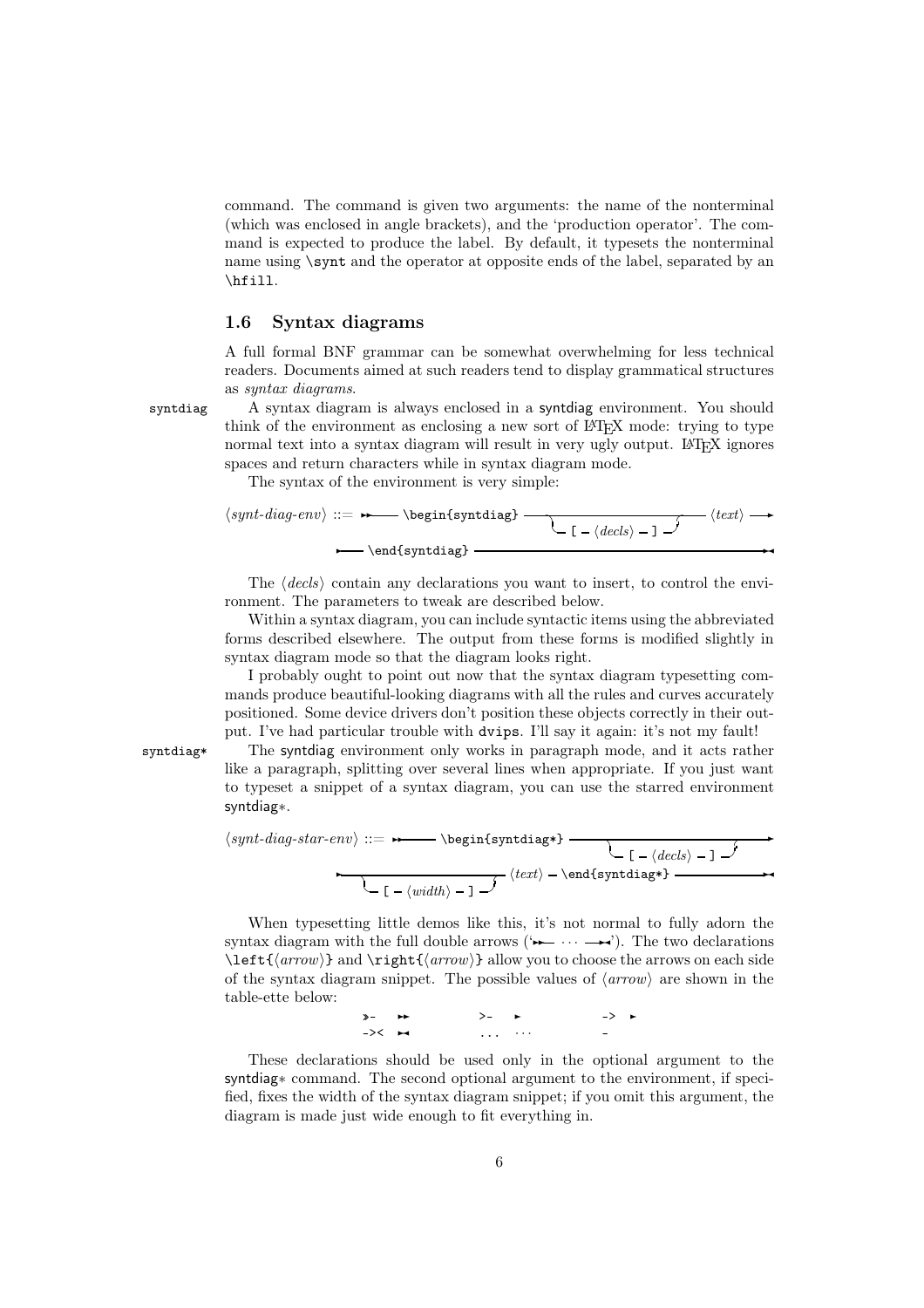

```
\newcommand{\bs}[2]{%
 \begin{minipage}{1.6in}%
 \begin{syntdiag*}[\left{#1}\right{#2}][1.6in]%
}
\verb|\newcommand{{\es}{\end{symtdiag*}\end{minipage}|\begin{center}
\begin{array}{c}\n\begin{array}{c}\n\end{array}\bf Construction & \bf Meaning \\ \hline
\bs \{\gg\} {...} \es & Start of syntax diagram \\
\bs \{... \} {-><} \es & End of syntax diagram \setminus\bs \{-\} \{... \} \es & Continued on next line \setminus\bs \{... \} {->} \es & Continued from previous line \setminus \\ \hline
\bs {...} {...}
 \begin{stack} <option-a> \\ <option-b> \\ <option-c> \end{stack}
\es & Alternatives: choose any one \\
\bs {...} {...}
 \begin{rep} <repeat-me> \\ <separator> \end{rep}
\es 					 & One or more items, with separators \\ \hline
\end{tabular}
\end{center}
```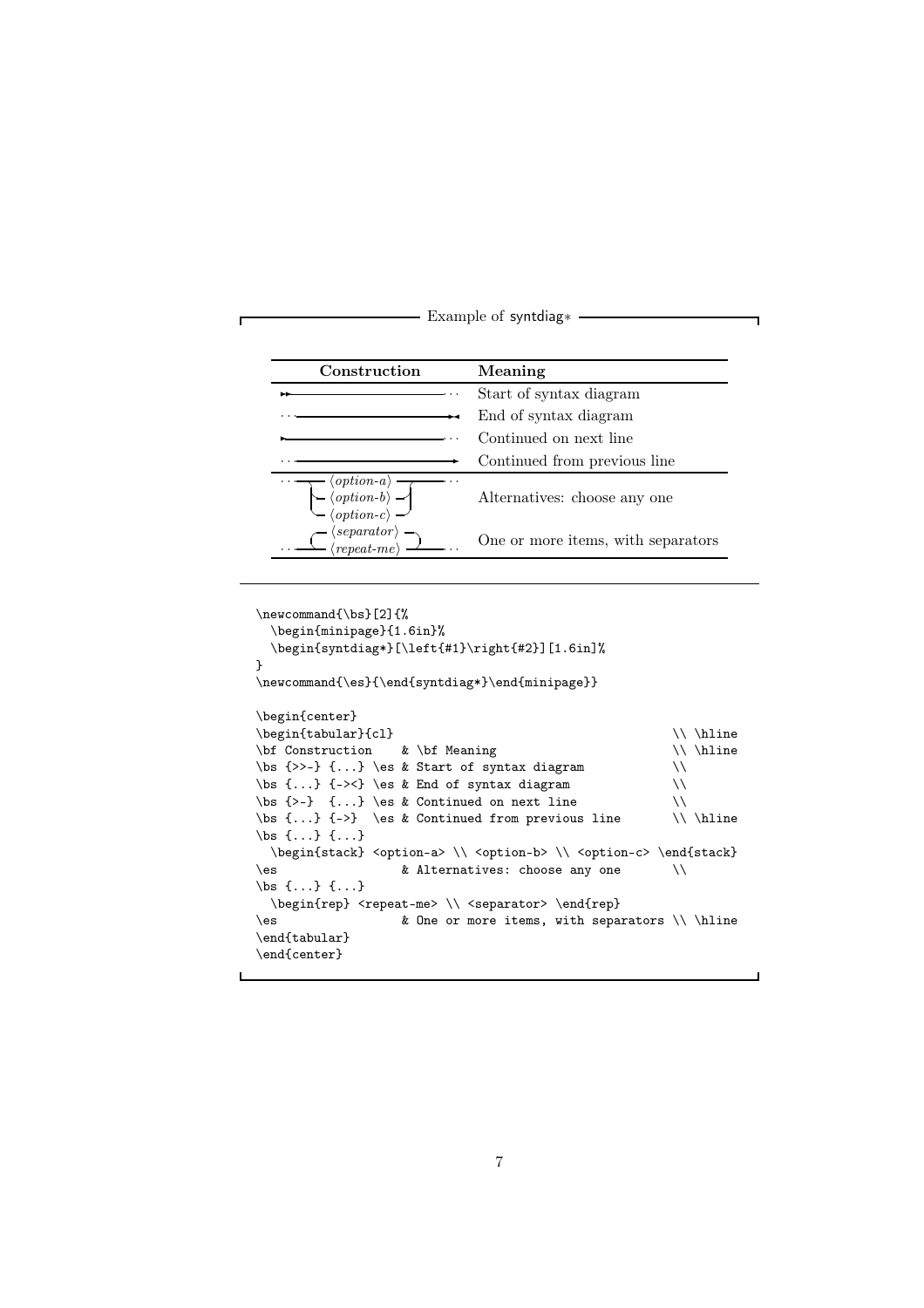\tok You can also include text using the \tok command. The argument of this command is typeset in LATEX's LR mode and inserted into the diagram. Syntax abbreviations are allowed within the argument, so you can, for example, include textual descriptions like

\tok{any <char> except '"'}

stack Within a syntax diagram, a choice between several different items is shown by stacking the alternatives vertically. In LATEX, this is done by enclosing the items in a stack environment. Each individual item is separated by \\ commands, as in the array and tabular environments. Each row may contain any syntax diagram material, including \tok commands and other stack environments.

Note if you end a stack environment with a \\ command, a blank row is added to the bottom of the stack, indicating that none of the items need be specified.

rep Text which can be repeated is enclosed in a rep environment: the text is displayed with a backwards pointing arrow drawn over it, showing that it may be repeated. Optionally, you can specify text to be displayed in the arrow, separating it from the main text with a  $\backslash\backslash$  command.

Note that items on the backwards arrow of a rep construction should be displayed *backwards*. You must put the individual items in reverse order when building this part of your diagrams. syntax will correctly reverse the arrows on rep structures, but apart from this, you must cope on your own. You are recommended to keep these parts of your diagrams as simple as possible to avoid confusing readers.

A syntax diagram\n
$$
(ident) - (c \t(type) \t(type) \t(ident) \t(if the right)
$$

```
\begin{syntdiag}
<ident> '('
 \begin{rep} \begin{stack} \\
   <type> \begin{stack} \\ <ident> \end{stack}
 \end{step}\begin{stack} \\ '...' \end{stack} ')'
\end{syntdiag}
```
#### 1.6.1 Line breaking in syntax diagrams

Syntax diagrams are automatically broken over lines and across pages. Lines are only broken between items on the outermost level of the diagram: i.e., not within stack or rep environments.

You can force a line break at a particular place by using the  $\setminus \mathcal{E}$  command as usual. This supports all the usual  $\mathbb{F}T\rightarrow\mathbb{F}X$  features: a '\*' variant which prohibits page breaking, and an optional argument specifying the extra vertical space between lines.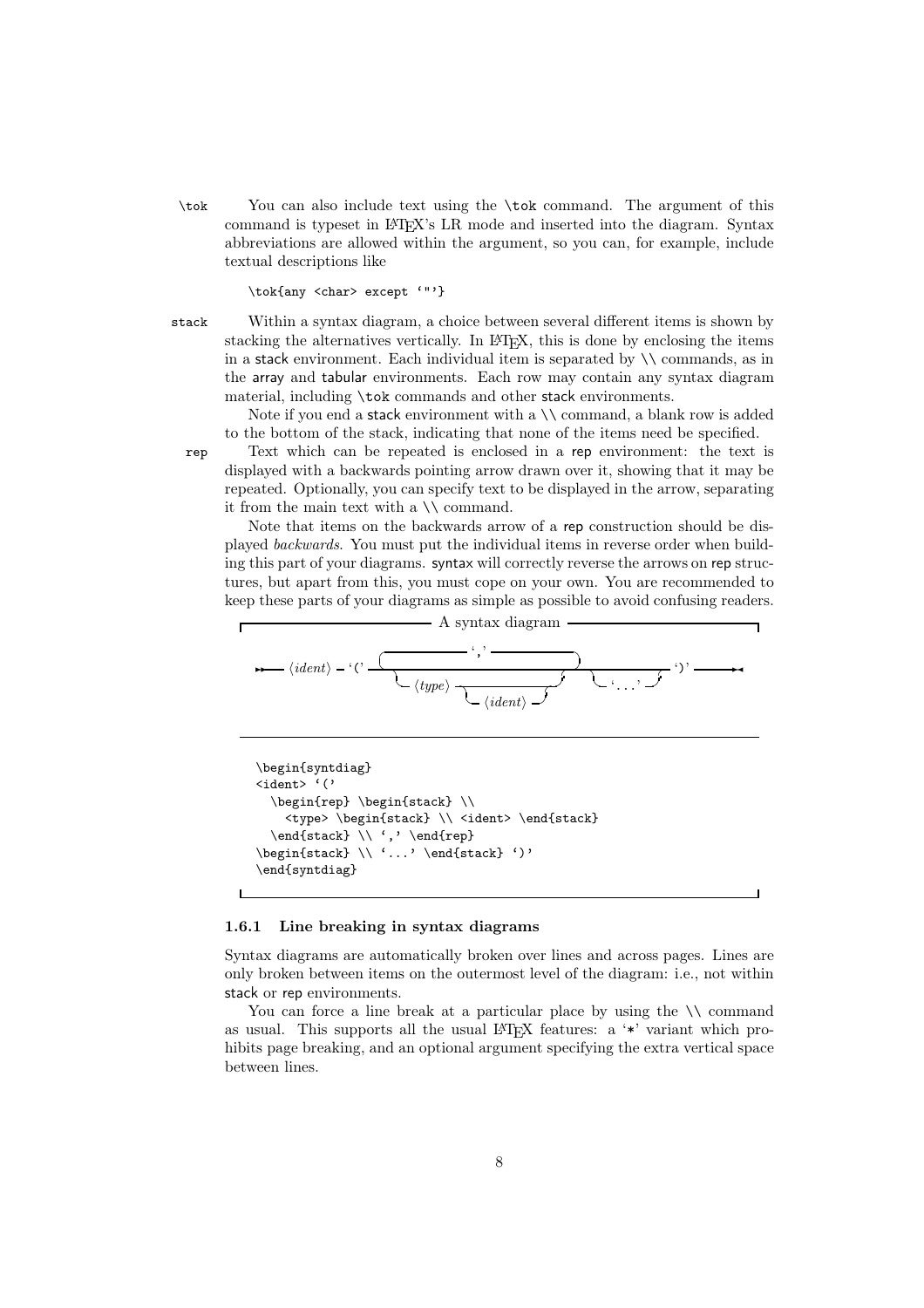#### 1.6.2 Customising syntax diagrams

There are two basic styles of syntax diagrams supported:

- square Lines in the syntax diagram join at squared-off corners. This appears to be the standard way of displaying syntax diagrams in IBM manuals, and most other documents I've seen.
- rounded Lines curve around corners. Also, no arrows are drawn around repeating loops: the curving of the lines provides this information instead. This style is used in various texts on Pascal, and appears to be more popular in academic circles.

You can specify the style you want to use for syntax diagrams by giving the style name as an option on the \usepackage command. For example, to force rounded edges to be used, you could say

\usepackage[rounded]{syntax}

\sdsize The syntdiag environment takes an option argument, which should contain \sdlengths declarations which are obeyed while the environment is set up. The default value of this argument is '\sdsize\sdlengths'. The \sdsize command sets the default type size for the environment: this is normally  $\sigma$  leadsh  $\sigma$  sets the values of the length parameters used by the environment based on the current text size. These parameters are described below.

> For example, if you wanted to reduce the type size of the diagrams still further, you could use the command

\begin{syntdiag}[\tiny\sdlengths]

The following length parameters may be altered:

- \sdstartspace The length of the rule between the arrows which begin each line of the syntax diagram and the first item on the line. Note that most objects have some space on either side of them as well. This is a rubber length. Its default value is 1 em, although it can shrink by up to 10 pt.
- \sdendspace The length of the rule between the last item on a line and the arrow at the very end. Note that the final line also has extra rubber space on the end. This is a rubber length. Its default value is 1 em, although it will shrink by up to 10 pt.
- \sdmidskip The length of the rule on either side of a large construction (either a stack or a rep). It is a rubber length. Its default value is  $\frac{1}{2}$  em, with a very small amount of infinite stretch.
- \sdtokskip The length of the rule on either side of a \tok item or syntax abbreviation. It is a rubber length. Its default value is  $\frac{1}{4}$  em, with a very small amount of inifnite stretch.
- \sdfinalskip The length of the rule which finishes the last line of a syntax diagram. It is a rubber length. Its default value is  $\frac{1}{2}$  em, with 10000 fil of stretch, which will left-align the items on the line.<sup>2</sup>

 $^{2}$ This is a little T<sub>E</sub>Xnical. The idea is that if a stray 1 fil of stretch is added to the end of the line, it won't be noticed. However, the alignment of the text on the line can still be modified using \sd@rule\hfill, if you're feeling brave.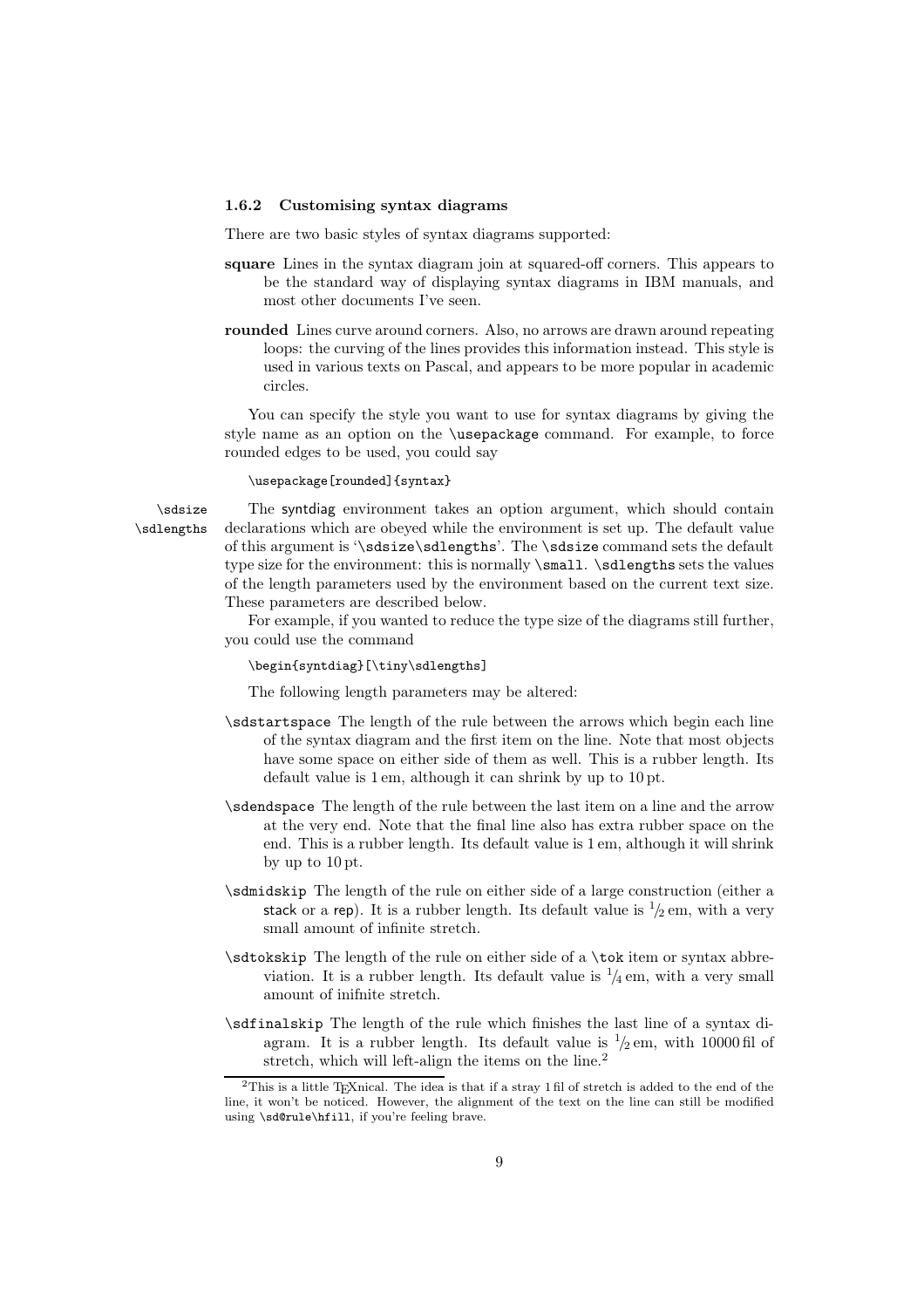- \sdrulewidth Half the width of the rules used in the diagram. It is a rigid length. Its default value is 0.2 pt.
- \sdcirclediam The diameter of the circle from which the quadrants used in rounded-style diagrams are taken. This must be a multiple of 4 pt, or else the lines on the diagram won't match up.

In addition, you should call  $\s$ dsetstrut passing it the total height (height + depth) of a normal line of text at the current size. Normally, the value of \baselineskip will be appropriate.

You can also alter the appearance of stacks and reps by using their optional positioning arguments. By default, stacks descend below the main line of the diagram, and reps extend above it. Specifying an optional argument of [b] for either environment reverses this, putting stacks above and reps below the line.

#### 1.7 Changing the presentation styles

You can change the way in which the syntax items are typeset by altering some simple commands (using \renewcommand). Each item (nonterminals, as typeset by  $\sqrt{s}$  and quoted and unquoted terminals, as typeset by  $\lit$  and  $\lit$  has two style commands associated with it, as shown in the table below.

| Syntax item        |                   | Left command Right command |
|--------------------|-------------------|----------------------------|
| Nonterminals       | $\sqrt{\sqrt{2}}$ | \syntright                 |
| Quoted terminals   | \litleft          | \litright                  |
| Unquoted terminals | \ulitleft         | \ulitright                 |

It's not too hard to see how this works. For example, if you look at the implementation for \syntleft and \syntright in the implementation section, you'll notice that they're defined like this:

#### \newcommand{\syntleft}{\$\langle\$\normalfont\itshape} \newcommand{\syntright}{\$\rangle\$}

I think this is fairly simple, if you understand things like font changing.

Note that changing these style commands alters the appearance of all syntax objects of the appropriate types, as created by the \synt and \lit commands, in grammar environments, and in syntax diagrams.

# 2 Change history

#### Version 1.07

• Fixed problem with underscore hacking in a tabbing environment.

#### Version 1.06

- Added style hooks for syntax items.
- Improved colour handling in syntax diagrams, thanks to the \doafter package.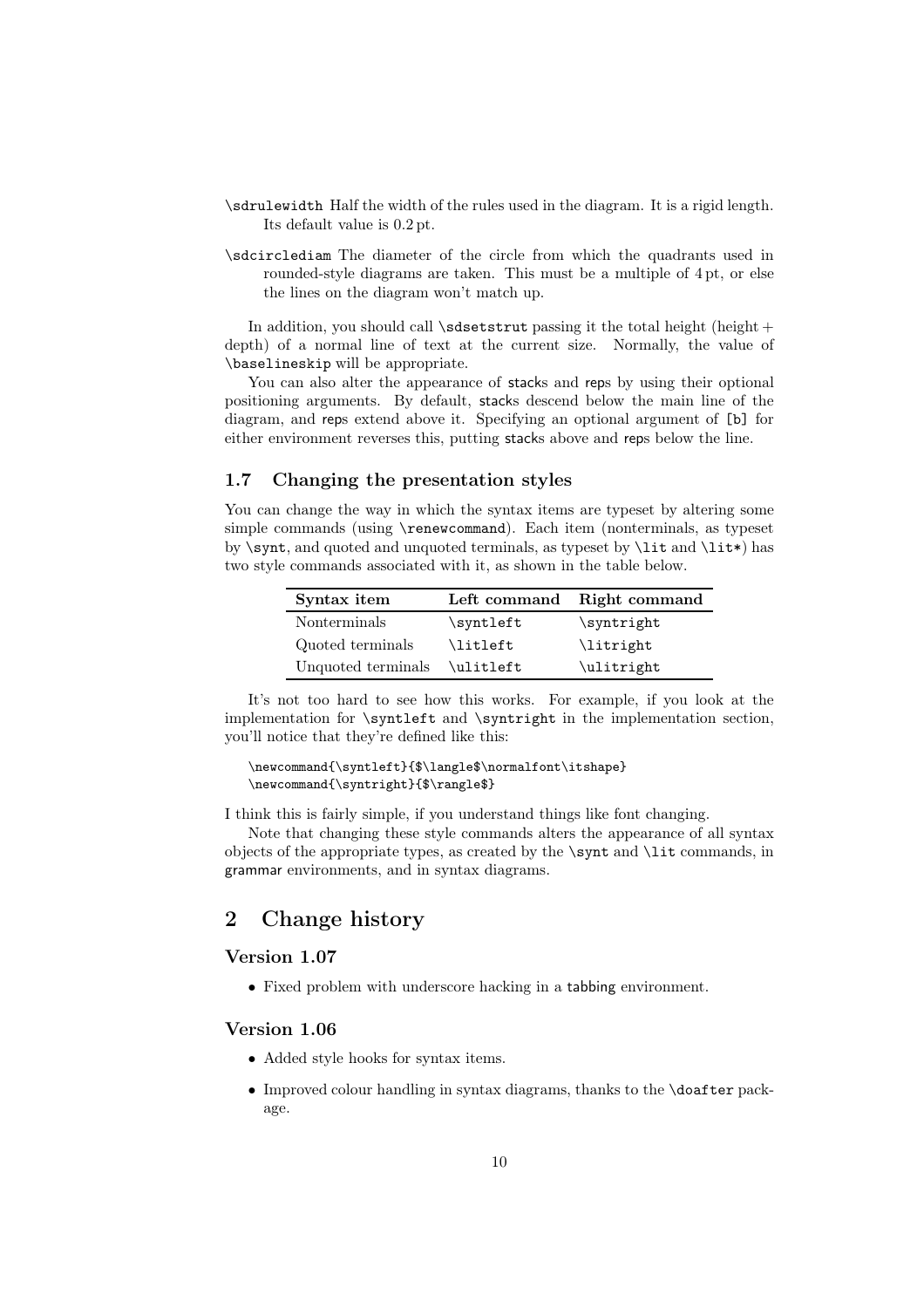• Fixed some nasty bugs in the grammar environment which confused other lists and ruined the spacing. The grammar handling is now much tidier in general.

#### Version 1.05

- Fixed 'the bug' in the syntax diagram typesetting. It now breaks lines almost psychically, and doesn't break in the wrong places.
- Almost rewrote the grammar environment. It now does lots of the list handling itself, to allow more versatile typesetting of the left hand sides. There's lots of evil in there now.
- Added some more configurability. In particular, two new settings have been added to control grammar environments, and a neat way of adding new syntax diagram structures has been introduced.

#### Version 1.04

- Changed the vertical positioning of the rules, to make all the text line up properly. While the old version was elegant and simple, it had the drawback of looking nasty.
- Allow line breaks at underscores, but don't if there's another one afterwards. Also, prevent losing following space if underscore is written to a file.

#### Version 1.02

- Added support for rounded corners in syntax diagrams.
- Changed lots of \hskip commands to \kerns, to prevent possible line breaks.

#### Version 1.01

- Allowed disabling of underscore active character, to avoid messing up filenames.
- Added \grammarparsep and \grammarindent length parameters to control the appearance of grammars.

# 3 Implementation of syntax

 $1 \langle * \text{package} \rangle$ 

### 3.1 Options handling

We define all the options we know about, and then see what's been put on the usepackage line.

The options we provide currently are as follows:

rounded draws neatly rounded edges on the diagram.

square draws squared-off edges on the diagram. This is the default.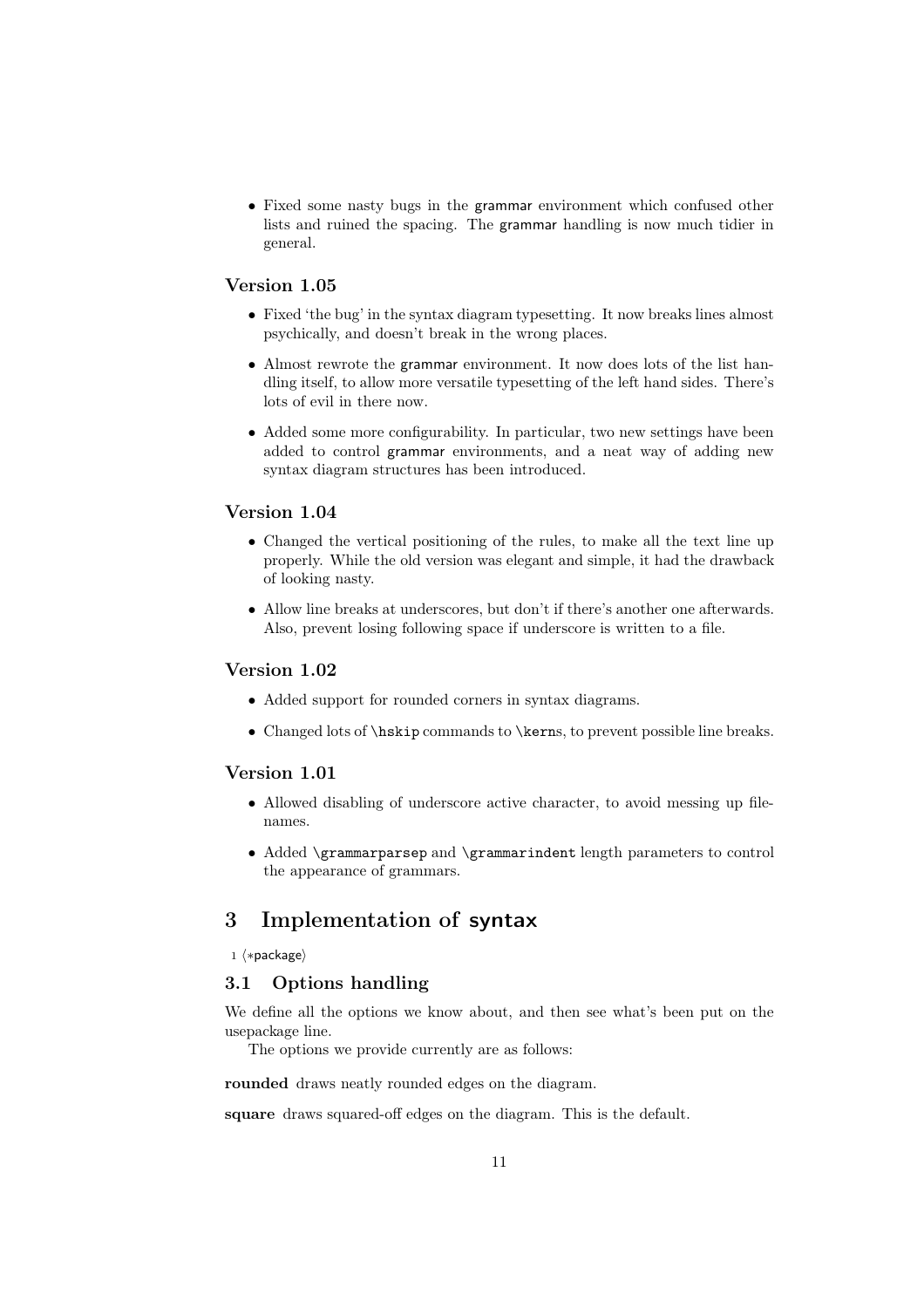- nounderscore disables the undescore active character, The  $\setminus$  command still produces the nice version created here.
- 2 \DeclareOption{rounded}{\sd@roundtrue}
- 3 \DeclareOption{square}{\sd@roundfalse}
- 4 \DeclareOption{nounderscore}{\@uscorefalse}

Now process the options:

- 5 \newif\ifsd@round
- 6 \newif\if@uscore\@uscoretrue
- 7 \ExecuteOptions{square}
- 8 \ProcessOptions

#### 3.2 Special character handling

A lot of the syntax package requires the use special active characters. These must be added to two lists: \dospecials, which is used by \verb and friends, and \@sanitize, which is used by \index. The two macros here, \addspecial and \remspecial, provide these registration facilities.

Two similar macros are found in Frank Mittelbach's doc package: these have the disadvantage of global operation. My macros here are based on Frank's, which in turn appear to be based on Donald Knuth's list handling code presented in Appendix D of *The TEXbook*.

Both these macros take a single argument: a single-character control sequence containing the special character to be added to or removed from the lists.

\addspecial This is reasonably straightforward. We remove the sequence from the lists, in case it's already there, and add it in in the obvious way. This requires a little bit of fun with \expandafter.

```
9 \def\addspecial#1{%
```
- 10 \remspecial{#1}%
- 11 \expandafter\def\expandafter\dospecials\expandafter{\dospecials\do#1}%
- 12 \expandafter\def\expandafter\@santize\expandafter{%
- 13 \@sanitize\@makeother#1}%
- 14 }
- \remspecial This is the difficult bit. Since \dospecials and \@sanitize have the form of list macros, we can redefine \do and \@makeother to do the job for us. We must be careful to put the old meaning of \@makeother back. The current implementation assumes it knows what \@makeother does.

```
15 \def\remspecial#1{%
16 \def\do##1{\ifnum'#1='##1 \else\noexpand\do\noexpand##1\fi}%
17 \edef\dospecials{\dospecials}%
18 \def\@makeother##1{\ifnum'#1='##1 \else%
19 \noexpand\@makeother\noexpand##1\fi}%
20 \edef\@sanitize{\@sanitize}%
21 \def\@makeother##1{\catcode'##112}%
22 }
```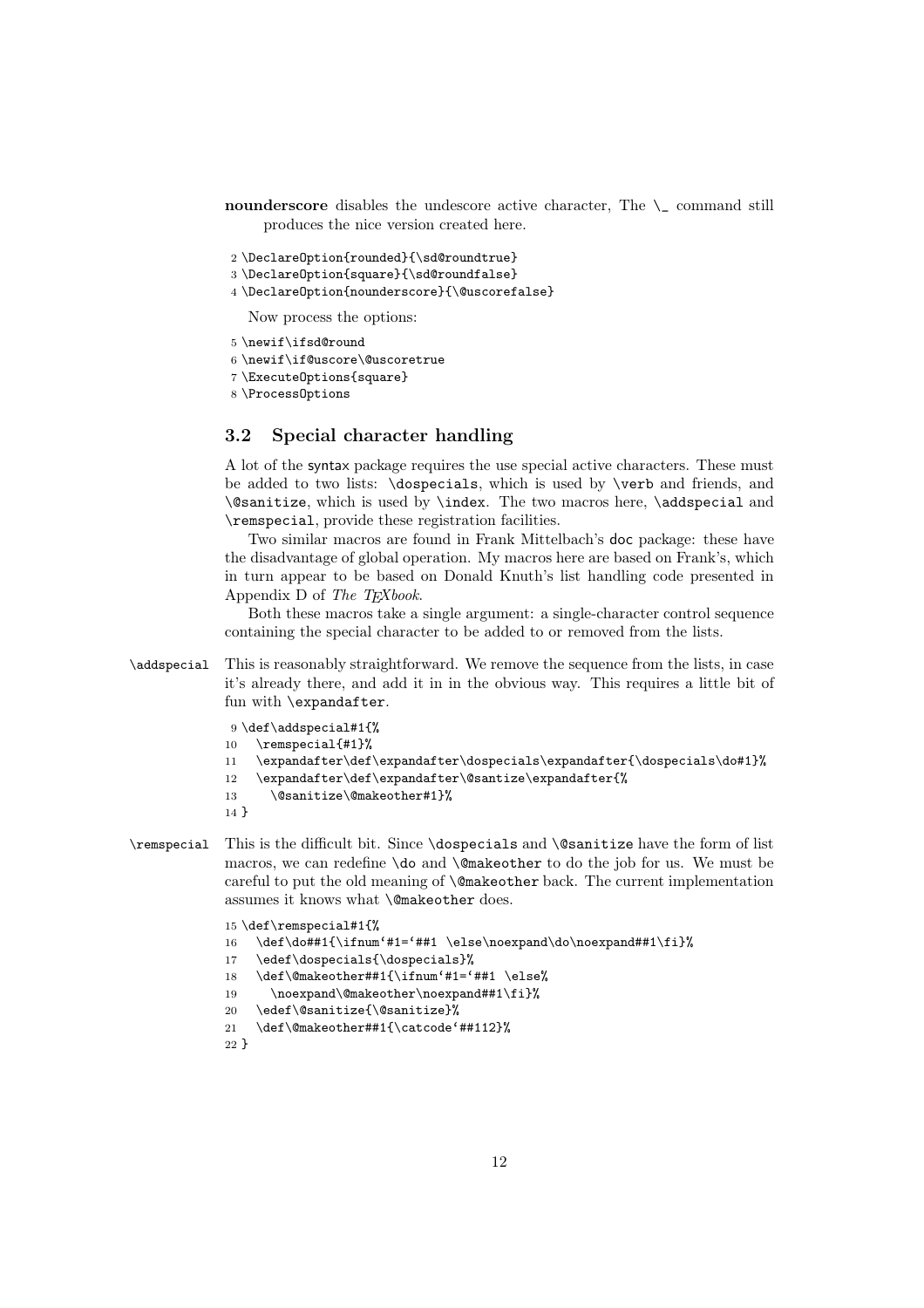#### 3.3 Underscore handling

When typing a lot of identifiers, it can be irksome to have to escape all  $\mathcal{L}'$  characters in the manuscript. We make the underscore character active, so that it typesets an underscore in horizontal mode, and does its usual job as a subscript operator in maths mode. Underscore must already be in the special character lists, because of its use as a subscript character, so this doesn't cause us a problem.

\underscore The \underscore macro typesets an underline character, using a horizontal rule. This is positioned slightly below the baseline, and is also slightly wider than the default TEX underscore. This code is based on a similar implementation found in the lgrind package.

23 \def\underscore{%

24 \leavevmode% 25 \kern.06em%  $26 \text{ Vvbox}$ 27 \hrule\@width.6em\@depth.4ex\@height-.34ex% 28 }% 29 \ifdim\fontdimen\@ne\font=\z@% 30 \kern.06em%  $31 \quad \text{if } \mathcal{U}$ 32 }

\@uscore This macro is called by the '\_' active character to sort out what to do.

If this is maths mode, we use the \sb macro, which is already defined to do subscripting. Otherwise, we call \textunderscore, which picks the nicest underscore it can find.

There's some extra cunningness here, because I'd like to be able to hyphenate after underscores usually, but not when there's another one following. And then, because tabbing redefines  $\setminus$ , there's some more yukkiness to handle that: the usual \@tabacckludge mechanism doesn't cope with this particular case.

33 \let\usc@builtindischyphen\- 34 \def\@uscore.{%

 \ifmmode% \expandafter\@firstoftwo% 37 \else% \expandafter\@secondoftwo%  $\forall$ fi%  $40 \quad \text{kb}$ % {\textunderscore\@ifnextchar\_{}{\usc@builtindischyphen}}% 42 }

Now we set up the active character. Note the \protect, which makes underscores work reasonably well in moving arguments. Note also the way we end with a some funny stuff to prevent spaces being lost if this is written to a file.

 \if@uscore \AtBeginDocument{% \catcode'\\_\active% \begingroup% 47 \lccode'\~'\\_% \lowercase{\endgroup\def~{\protect\@uscore.}}% 49 }  $50 \setminus fi$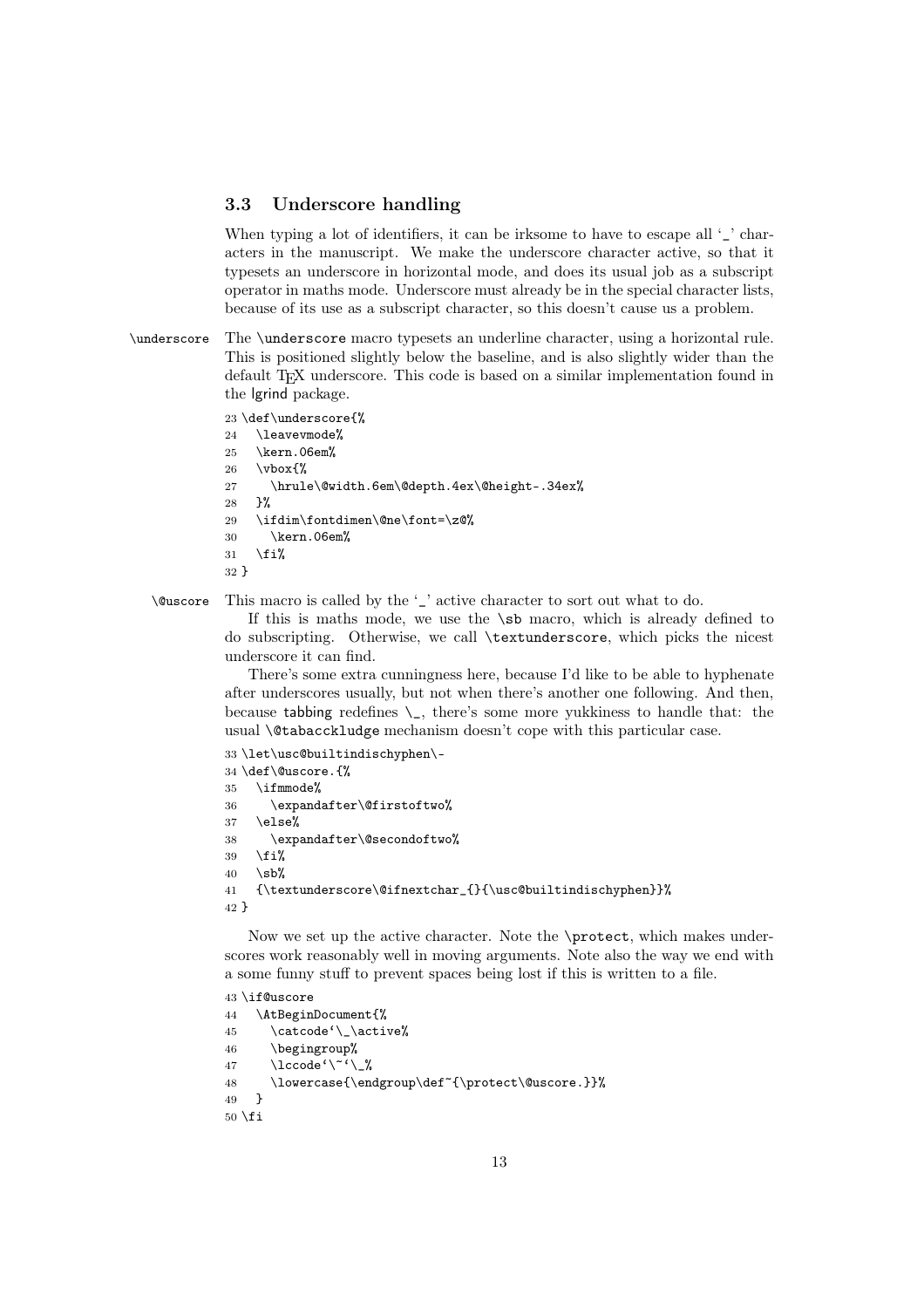Finally, we redefine the  $\_\$  macro to use our own  $\$ underscore, because it's prettier. Actually, we don't: we just redefine the \?\textunderscore command (funny name, isn't it?).

51 \expandafter\let\csname?\string\textunderscore\endcsname\underscore

#### 3.4 Abbreviated verbatim notation

In similar style to the doc package, we allow the user to set up characters which delimit verbatim text. Unlike doc, we make such changes local to the current group. This is performed through the \shortverb and \unverb commands.

The implementations of these commands are based upon the \MakeShortVerb and \DeleteShortVerb commands of the doc package, although these versions have effect local to the current grouping level. This prevents their redefinition of \dospecials from interfering with the grammar shortcuts, which require local changes only.

The command \shortverb takes a single argument: a single-character control sequence defining which character to make into the verbatim text delimiter. We store the old meaning of the active character in a control sequence called  $\mathrm{Q}(char)$ . Note that this control sequence contains a backslash character, which is a little odd. We also define a command \cc@\*char* which will return everything to normal. This is used by the \unverb command.

\shortverb Here we build the control sequences we need to make everything work nicely. The active character is defined via \lowercase, using the ~ character: this is already made active by T<sub>E</sub>X.

The actual code requires lots of fiddling with **\expandafter** and friends.

52 \def\shortverb#1{%

First, we check to see if the command  $\ccos(\char'(\char'cchar)$  has been defined.

53 \@ifundefined{cc@\string#1}{%

If it hasn't been defined, we add the character to the specials list.

54 \addspecial#1%

Now we set our character to be the lowercase version of  $\tilde{\phantom{a}}$ , which allows us to use it, even though we don't know what it is.

- 55 \begingroup%
- 56 \lccode'\~'#1%

Finally, we reach the tricky bit. All of this is lowercased, so any occurrences of ~ are replaced by the user's special character.

57 \lowercase{%

```
58 \endgroup%
```
We remember the current meaning of the character, in case it has one. We have to use  $\cos$  to build the rather strange name we use for this.

59 \expandafter\let\csname mn@\string#1\endcsname~%

Now we build  $\ccos(\char'$ . This is done with  $\edef$ , since more of this needs to be expanded now than not. In this way, the actual macros we create end up being very short.

60 \expandafter\edef\csname cc@\string#1\endcsname{%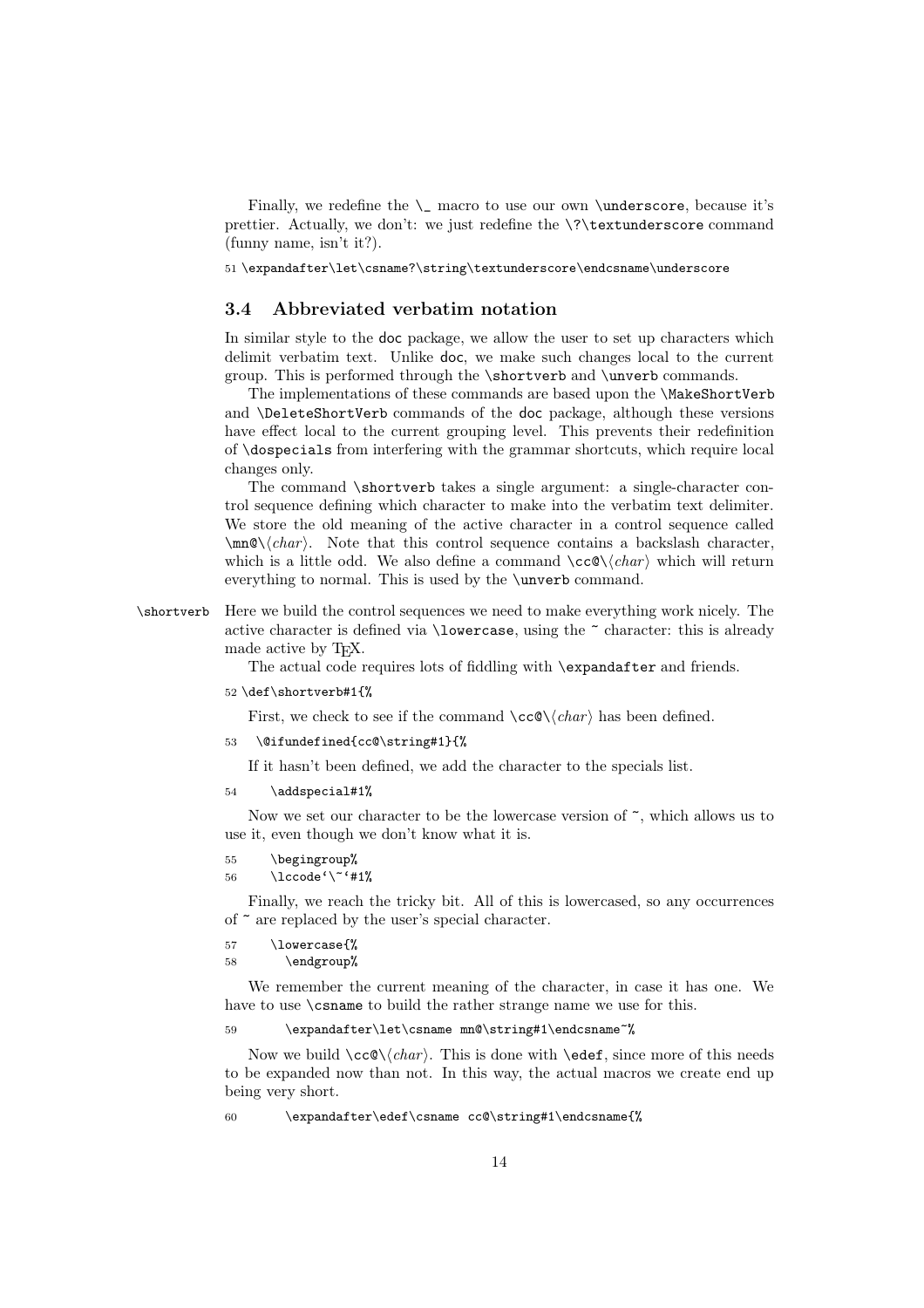First, add a command to restore the character's old catcode.

#### 61 \catcode'\noexpand#1\the\catcode'#1%

Now we restore the character's old meaning, using the version we saved earlier.

#### 62 \let\noexpand~\expandafter\noexpand%

```
63 \csname mn@\string#1\endcsname%
```
Now we remove the character from the specials lists.

#### 64 \noexpand\remspecial\noexpand#1%

Finally, we delete this macro, so that \unverb will generate a warning if the character is \unverbed again.

65 \let\csname cc@\string#1\endcsname\relax% 66 }%

All of that's over now. We set up the new definition of the character, in terms of \verb, and make the character active. The nasty \syn@ttspace is there to make the spacing come out right. It's all right really. Honest.

```
67 \def<sup>~{\</sup>verb<sup>~</sup>\syn@ttspace}%
68 }%
69 \catcode'#1\active%
```
If our magic control sequence already existed, we can assume that the character is already a verbatim delimiter, and raise a warning.

```
70 }{%
71 \PackageWarning{syntax}{Character '\expandafter\@gobble\string#1'
72 is already a verbatim\MessageBreak
73 delimiter}%
74 }%
75 }
```
\unverb This is actually terribly easy: we just use the  $\ccos(\char'$  command we definied earlier, after making sure that it's been defined.

```
76 \def\unverb#1{%
77 \@ifundefined{cc@\string#1}{%
78 \PackageWarning{syntax}{Character '\expandafter\@gobble\string#1'
79 is not a verbatim\MessageBreak
80 delimiter}%
81 }{%
82 \csname cc@\string#1\endcsname%
83 }%
84 }
```
### 3.5 Style hooks for syntax forms

To allow the appearance of syntax things to be configured, we provide some redefinable bits.

The three types of objects (nonterminal symbols, and quoted and unquoted terminals) each have two macros associated with them: one which does the 'left' bit of the typesetting, and one which does the 'right' bit. The items are typeset as LR boxes. I'll be extra good while defining these hooks, so that it's obvious what's going on; macho T<sub>E</sub>X hacker things resume after this section.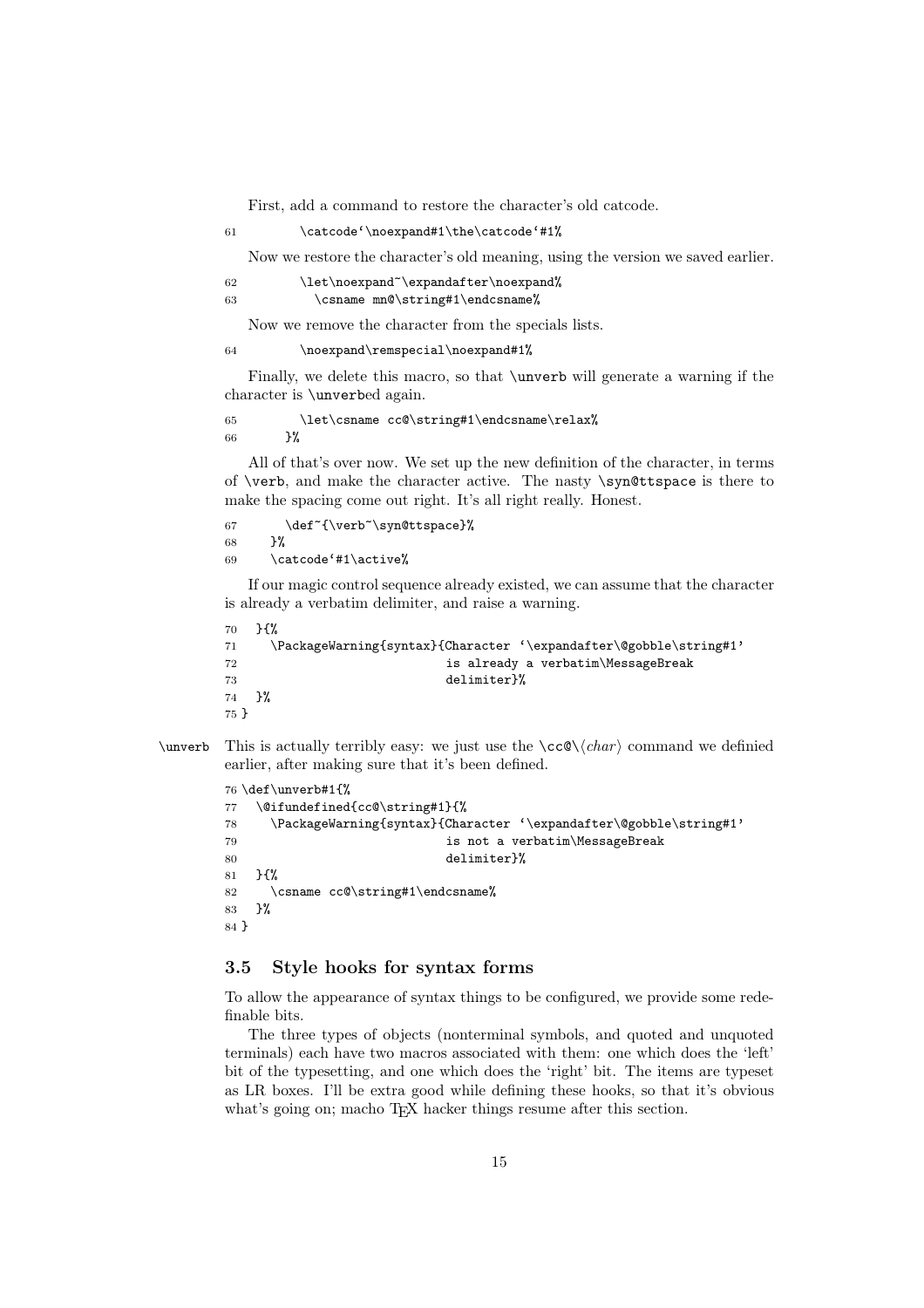\syntleft I can't see why anyone would want to change the typesetting of nonterminals, \syntright although I'll provide the hooks for symmetry's sake.

```
85 \newcommand{\syntleft}{$\langle$\normalfont\itshape}
86 \newcommand{\syntright}{$\rangle$}
```
\ulitleft Now we can define the left and right parts of quoted and unquoted terminals. \ulitright US readers may want to put double quotes around the quoted terminals, for ex-\litleft ample.

```
\litright
           87 \newcommand{\ulitleft}{\normalfont\ttfamily\syn@ttspace\frenchspacing}
           88 \newcommand{\ulitright}{}
           89 \newcommand{\litleft}{'\bgroup\ulitleft}
           90 \newcommand{\litright}{\ulitright\egroup'}
```
#### 3.6 Simple syntax typesetting

In general text, we allow access to our typesetting conventions through standard LATEX commands.

\synt The \synt macro typesets its argument as a syntactic quantity. It puts the text of the argument in italics, and sets angle brackets around it. Breaking of a \synt object across lines is forbidden.

```
91\def\synt#1{\mbox{\syntleft{#1\/}\syntright}}
```
\lit The \lit macro typesets its argument as literal text, to be typed in. Normally, this means setting the text in \tt font, and putting quotes around it, although the quotes can be suppressed by using the ∗-variant.

The \syn@ttspace macro sets up the spacing for the text nicely: \tt spaces tend to be a little wide.

```
92 \def\lit{\@ifstar{\lit@i\ulitleft\ulitright}{\lit@i\litleft\litright}}
93 \def\lit@i#1#2#3{\mbox{#1{#3\/}#2}}
```
\syn@ttspace This sets up the \spaceskip value for \tt text.

94 \def\syn@ttspace@{\spaceskip.35em\@plus.2em\@minus.15em\relax}

However, this isn't always the right thing to do.

95 \def\ttthinspace{\let\syn@ttspace\syn@ttspace@}

96 \def\ttthickspace{\let\syn@ttspace\@empty}

I know what I like thoough.

97 \ttthinspace

#### 3.6.1 The shortcuts

The easy part is over now. The next job is to set up the 'grammar shortcuts' which allow easy changing of styles.

We support four shortcuts:

- 'literal text' typesets 'literal text'
- $\leq$  non-terminal> typesets  $\langle$  *non-terminal* $\rangle$
- "unquoted text" typesets unquoted text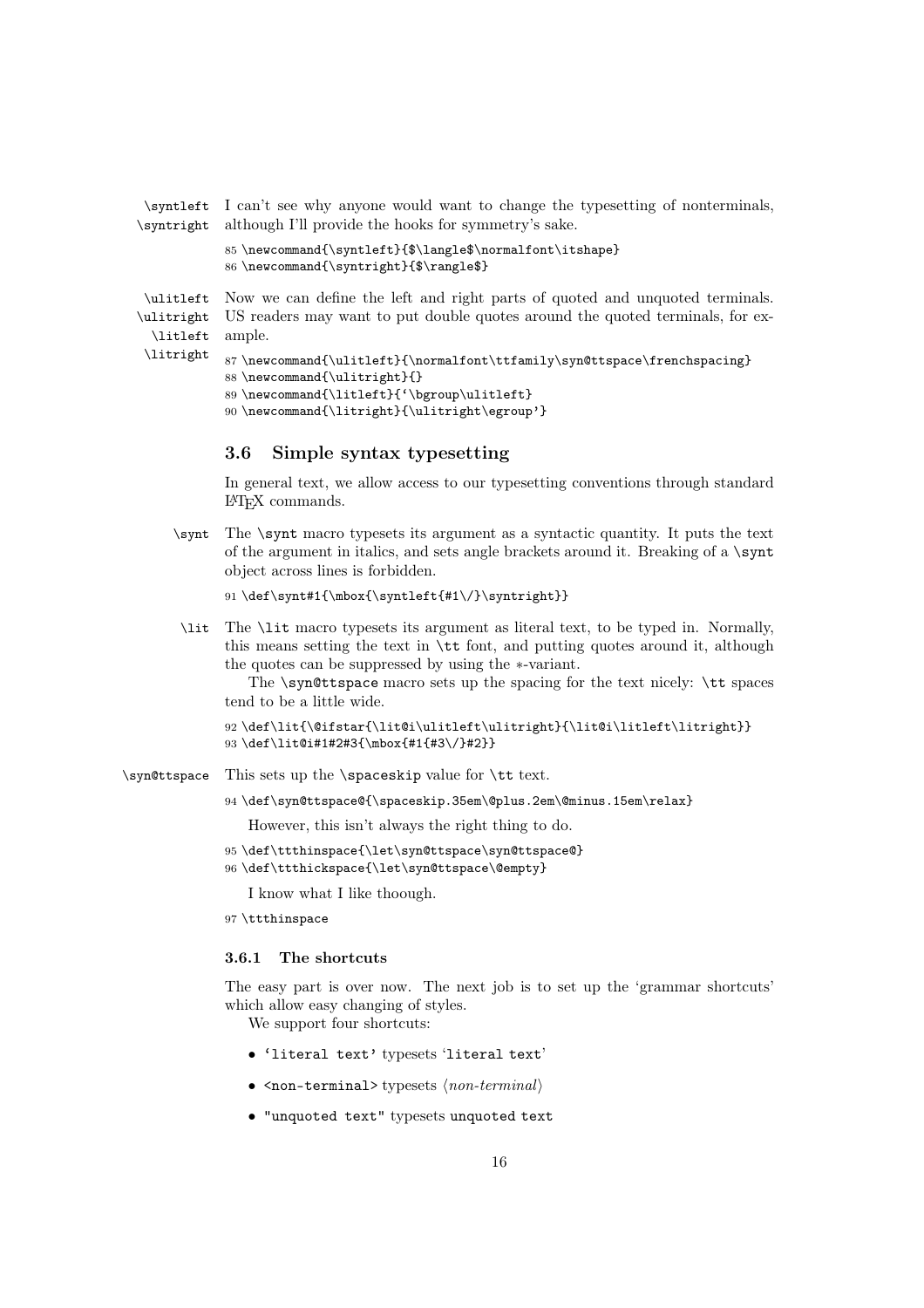• | typesets a | character

These are all implemented through active characters, which are enabled using the \syntaxShortcuts macro, described below.

\readupto \readupto{*char* }{*decls*}{*command*} will read all characters up until the next occurrence of  $\langle char \rangle$ . Normally, all special characters will be deactivated. However, you can reactivate some characters, using the  $\langle decls \rangle$  argument, which is processed before the text is read.

> The code is borrowed fairly obviously from the LAT<sub>E</sub>X  $2\varepsilon$  source for the \verb command.

```
98 \def\readupto#1#2#3{%
99 \bgroup%
100 \verb@eol@error%
101 \let\do\@makeother\dospecials%
102 #2%
103 \catcode'#1\active%
104 \lccode'\~'#1%
105 \gdef\verb@balance@group{\verb@egroup%
106 \@latex@error{\noexpand\verb illegal in command argument}\@ehc}%
107 \def\@vhook{\verb@egroup#3}%
108 \aftergroup\verb@balance@group%
109 \lowercase{\let~\@vhook}%
110 }
```
\syn@assist The \syn@assist macro is used for defining three of the shortcuts. It is called as

\syn@assist{*left-decls*}{*actives*}{*delimeter* }  $\{\langle right-decls\rangle\}\{\langle end-cmd\rangle\}$ 

It creates an hbox, sets up the escape sequences for quoting our magic characters, and then typesets a box containing

 $\langle left-decls \rangle$  $\{ \langle delimited-text \rangle \rangle / \}$  $\langle right-decls \rangle$ 

The *(left-decls)* and *(right-decls)* can be **\relax** if they're not required.

The  $\langle \text{actives} \rangle$  argument is passed to  $\text{readupto}$ , to allow some special characters through. By default, we re-enable  $\setminus$ , and make  $\setminus \setminus$  typeset some space glue, rather than a space character. A macro  $\setminus \_$  is defined to actually print a space character, which yield  $\omega'$  in the  $\text{tot}$ .

Finally, it defines a \ch command, which, given a single-character control sequence as its argument, typesets the character. This is useful, since ' has been made active when we set up these calls, so the direct  $\char`$   $\char`$  doesn't work.

#### 111 \def\syn@assist#1#2#3#4#5{%

First, we start the box, and open a group. We use \mbox because it does all the messing with \leavevmode which is needed.

112 \mbox\bgroup%

Next job is to set up the escape sequences.

- 113 \chardef\\'\\%
- 114 \chardef\ $>$ '\ $>$ %

```
115 \chardef\''\'%
```

```
116 \quad \text{chardef}\"'\"%
```
117 \chardef\ '\  $\%$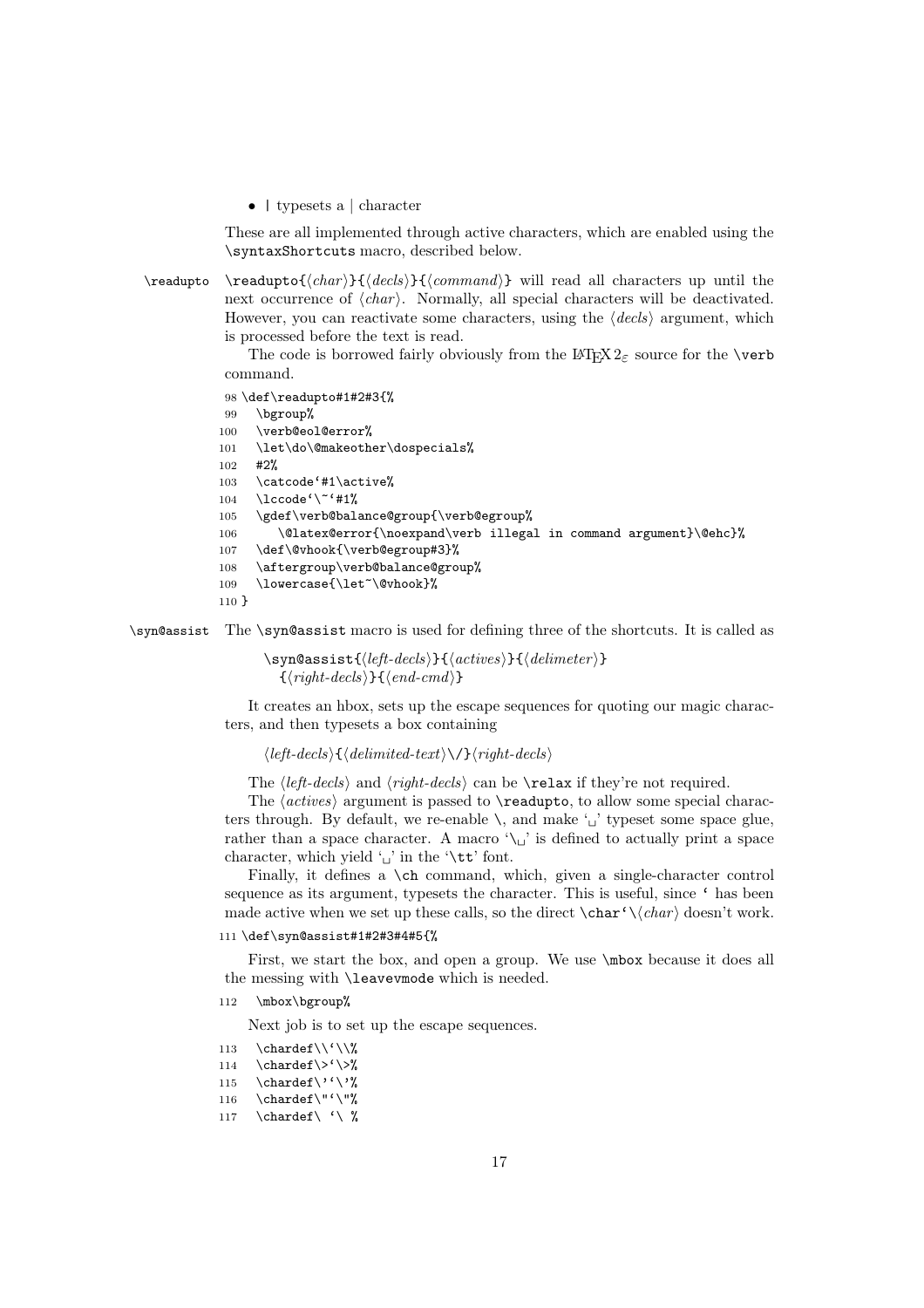Now to define \ch. This is done the obvious way.

118 \def\ch##1{\char'##1}%

For active characters, we do some fiddling with **\lccodes**.

```
119 \def\act##1{%
120 \catcode'##1\active%
121 \begingroup%
122 \lccode'\~'##1%
123 \lowercase{\endgroup\def~}%
124 }%
```
Finally, we do the real work of setting the text. We use **\readupto** to actually find the text we want.

```
125 #1%
126 \begingroup%
127 \readupto#3{%
128 \catcode'\\0%
129 \catcode<sup>'</sup>\ 10%
130 #2%
131 }{%
132 \/\endgroup#4\egroup#5%
133 }%
134 }
```
\syn@shorts This macro actually defines the expansions for the active characters. We have to do this separately because ' must be active when we use it in the \def, but we can't do that and use \catcode at the same time. The arguments are commands to do before and after the actual command. These are passed up from \syntaxShortcuts.

> All of the characters use  $\sigma$  is the obvious way except for  $\vert$ , which drops into maths mode instead.

Note that when changing the catcodes, we must save ' until last.

```
135 \begingroup
136 \catcode'\<\active
137 \catcode'\|\active
138 \catcode'\"\active
139 \catcode'\'\active
140 %
141 \gdef\syn@shorts#1#2{%
```
The  $\leq$  character must typeset its argument in italics. We make  $\leq$  do the same as the '\\_' command.

```
142 \def <{%
143 #1%
144 \syn@assist%
145 \syntleft%
146 {\act_{\@uscore.}}%
147 >%
148 \syntright%
149 {#2}%
150 }%
```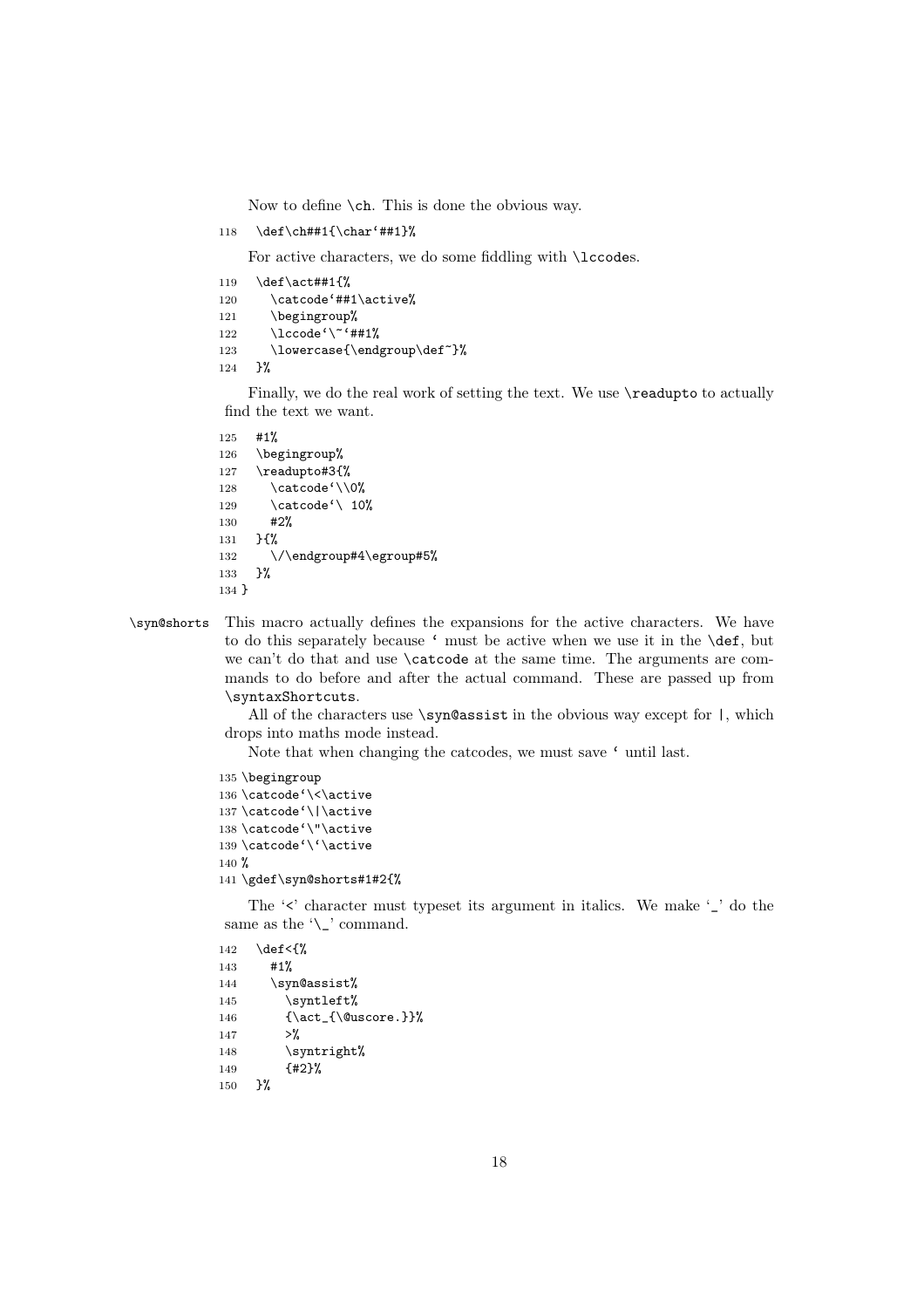The  $\lq\lq$  and  $\lq\lq$  characters should print its argument in  $\lq$ tt font. We change the '\tt' space glue to provide nicer spacing on the line.

```
151 \def'{%
152 #1%
153 \syn@assist%
154 \litleft%
155 \relax%
156 '%
157 \litright%
158 {#2}%
159 }%
160 \def"{%
161 #1%
162 \syn@assist%
163 \ulitleft%
164 \relax\%165 "%
166 \ulitright%
167 {#2}%
168 }%
```
Finally, the '|' character is typeset by using the mysterious \textbar command.

```
169 \def|{\textbar}%
```
We're finished here now.

170 } 171 % 172 \endgroup

\syntaxShortcuts This is a user-level command which enables the use of our shortcuts in the current group. It uses \addspecial, defined below, to register the active characters, sets up their definitions and activates them.

> The two arguments are commands to be performed before and after the handling of the abbreviation. In this way, you can further process the output.

> This command is not intended to be used directly by users: it should be used by other macros and packages which wish to take advantage of the facilities offered by this package. We provide a \synshorts declaration (which may be used as an environment, of course) which is more 'user palatable'.

```
173 \def\syntaxShortcuts#1#2{%
174 \syn@shorts{#1}{#2}%
175 \addspecial\'%
176 \addspecial\<%
177 \addspecial\|%
178 \addspecial\"%
179 \catcode'\|\active%
180 \catcode'\<\active%
181 \catcode'\"\active%
182 \catcode'\'\active%
183 }
184 %
185 \def\synshorts{\syntaxShortcuts\relax\relax}
```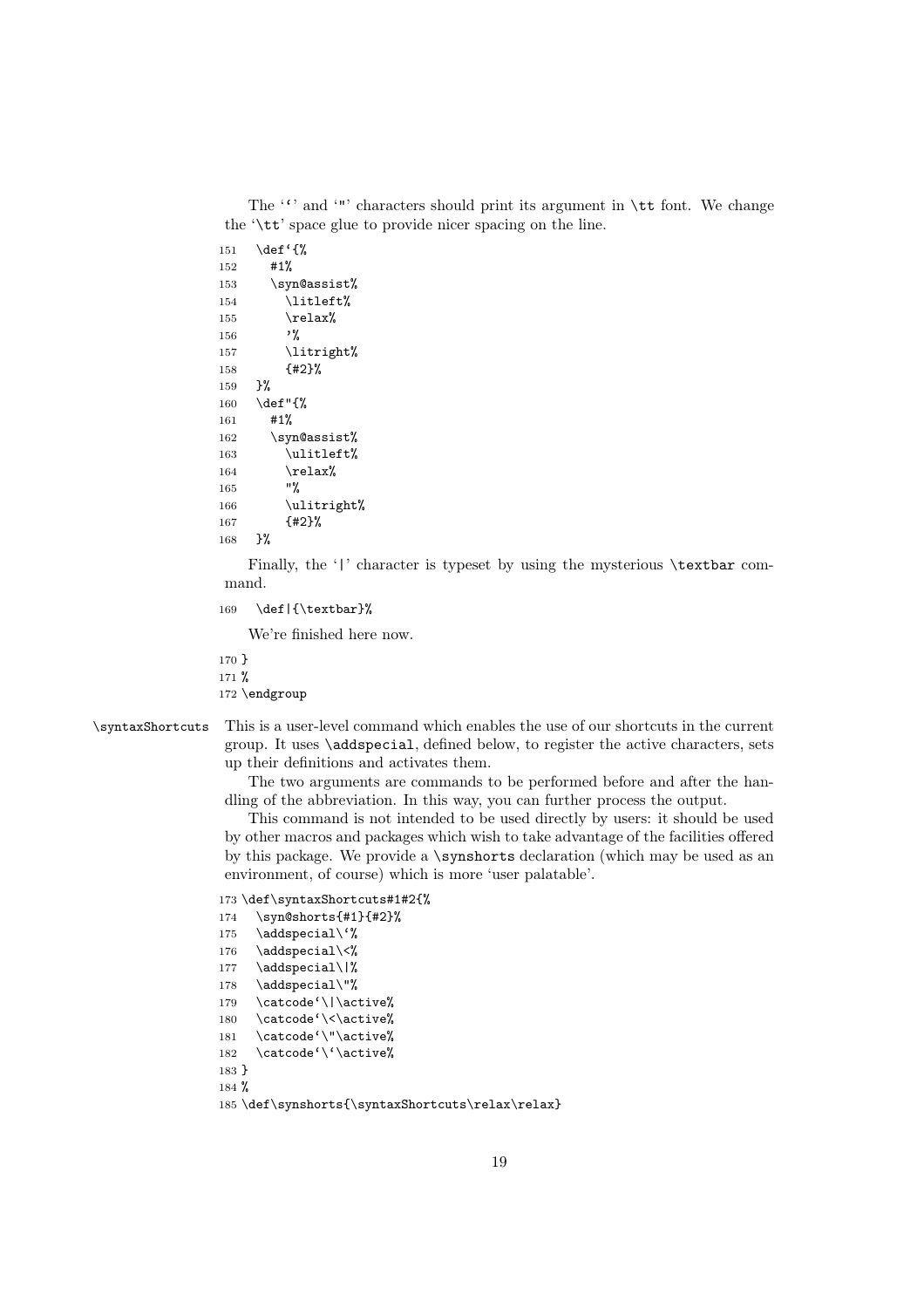\synshortsoff This macro can be useful occasionally: it disables the syntax shortcuts, so you can type normal text for a while.

```
186 \def\synshortsoff{%
187 \catcode'\|12%
188 \catcode'\<12%
189 \catcode'\"12%
190 \catcode'\'12%
191 }
```
\syntax The \syntax macro typesets its argument, allowing the use of our shortcuts within the argument.

> Actually, we go to some trouble to ensure that the argument to \syntax *isn't* a real argument so we can change catcodes as we go. We use the **\let\@let@token=** trick from PLAIN T<sub>E</sub>X to do this.

- 192 \def\syntax#{\bgroup\syntaxShortcuts\relax\relax\let\@let@token}
- grammar The grammar environment is the final object we have to define. It allows typesetting of beautiful BNF grammars.

First, we define the length parameters we need:

```
193 \newskip\grammarparsep
194 \grammarparsep8\p@\@plus\p@\@minus\p@
195 \newdimen\grammarindent
196 \grammarindent2em
```
Now define the default label typesetting. This macro is designed to be replaced by a user, so we'll be extra-well-behaved and use genuine LAT<sub>EX</sub> commands. Well, almost . . .

```
197 \newcommand{\grammarlabel}[2]{%
198 \synt{#1} \hfill#2%
199 }
```
Now for a bit of hacking to make the item stuff work properly. This gets done for every new paragraph that's started without an \item command.

First, store the left hand side of the production in a box. Then I'll end the paragraph, and insert some nasty glue to take up all the space, so no-one will ever notice that there was a paragraph break there. The strut just makes sure that I know exactly how high the line is.

```
200 \def\gr@implitem<#1> #2 {%
201 \sbox\z@{\hskip\labelsep\grammarlabel{#1}{#2}}%
202 \strut\@@par%
203 \vskip-\parskip%
204 \vskip-\baselineskip%
```
The \item command will notice that I've inserted these funny glues and try to remove them: I'll stymie its efforts by inserting an invisible rule. Then I'll insert the label using \item in the normal way.

```
205 \hrule\@height\z@\@depth\z@\relax%
206 \item[\unhbox\z@]%
```
Just before I go, I'll make '<' back into an active character.

```
207 \catcode'\<\active%
208 }
```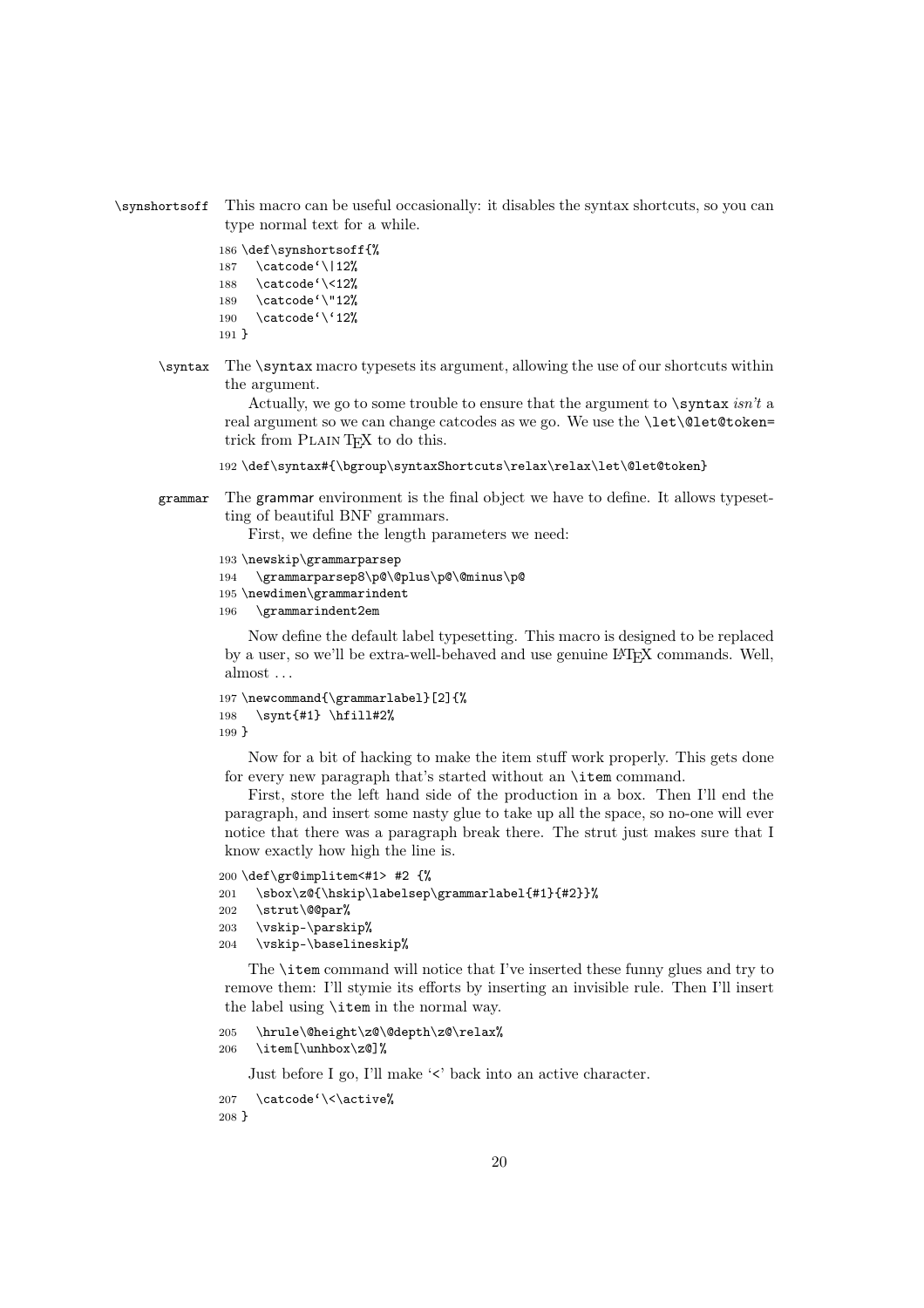Now for the environment proper. Deep down, it's a list environment, with some nasty tricks to stop anyone from noticing.

The first job is to set up the list from the parameters I'm given.

209 \newenvironment{grammar}{%

```
210 \list{}{%
```
- 211 \labelwidth\grammarindent%
- 212 \leftmargin\grammarindent%
- 213 \advance\grammarindent\labelsep
- 214 \itemindent\z@%
- 215 \listparindent\z@%
- 216 \parsep\grammarparsep%
- 217 }%

We have major problems in **\raggedright** layouts, which try to use **\par** to start new lines. We go back to normal \\ newlines to try and bodge our way around these problems.

218 \let\\\@normalcr

Now to enable the shortcuts.

#### 219 \syntaxShortcuts\relax\relax%

Now a little bit of magic. The \alt macro moves us to a new line, and typesets a vertical bar in the margin. This allows typesetting of multiline alternative productions in a pretty way.

#### 220 \def\alt{\\\llap{\textbar\quad}}%

Now for another bit of magic. We set up some \par cleverness to spot the start of each production rule and format it in some cunning and user-defined way.

```
221 \def\gr@setpar{%
222 \det\part\223 \parshape\@ne\@totalleftmargin\linewidth%
224 \qquad \qquad \qquad \text{00par\%}225 \catcode' \langle 12\%226 \everypar{%
227 \everypar{}%
228 \catcode'\<\active%
229 \gr@implitem%
230 }%
231 }%
232 }%
233 \gr@setpar%
234 \par%
```
Now set up the  $\lfloor \lceil \mod \setminus \rceil \rfloor$  commands to do the right thing. We have to check the next character to see if it's correct, otherwise we'll open a maths display as usual.

```
235 \let\gr@leftsq\[%
```

```
236 \let\gr@rightsq\]%
```
237 \def\gr@endsyntdiag]{\end{syntdiag}\gr@setpar\par}%

```
238 \def\[{\@ifnextchar[{\begin{syntdiag}\@gobble}\gr@leftsq}%
```

```
239 \def\]{\@ifnextchar]\gr@endsyntdiag\gr@rightsq}%
```
Well, that's it for this side of the environment.

240 }{%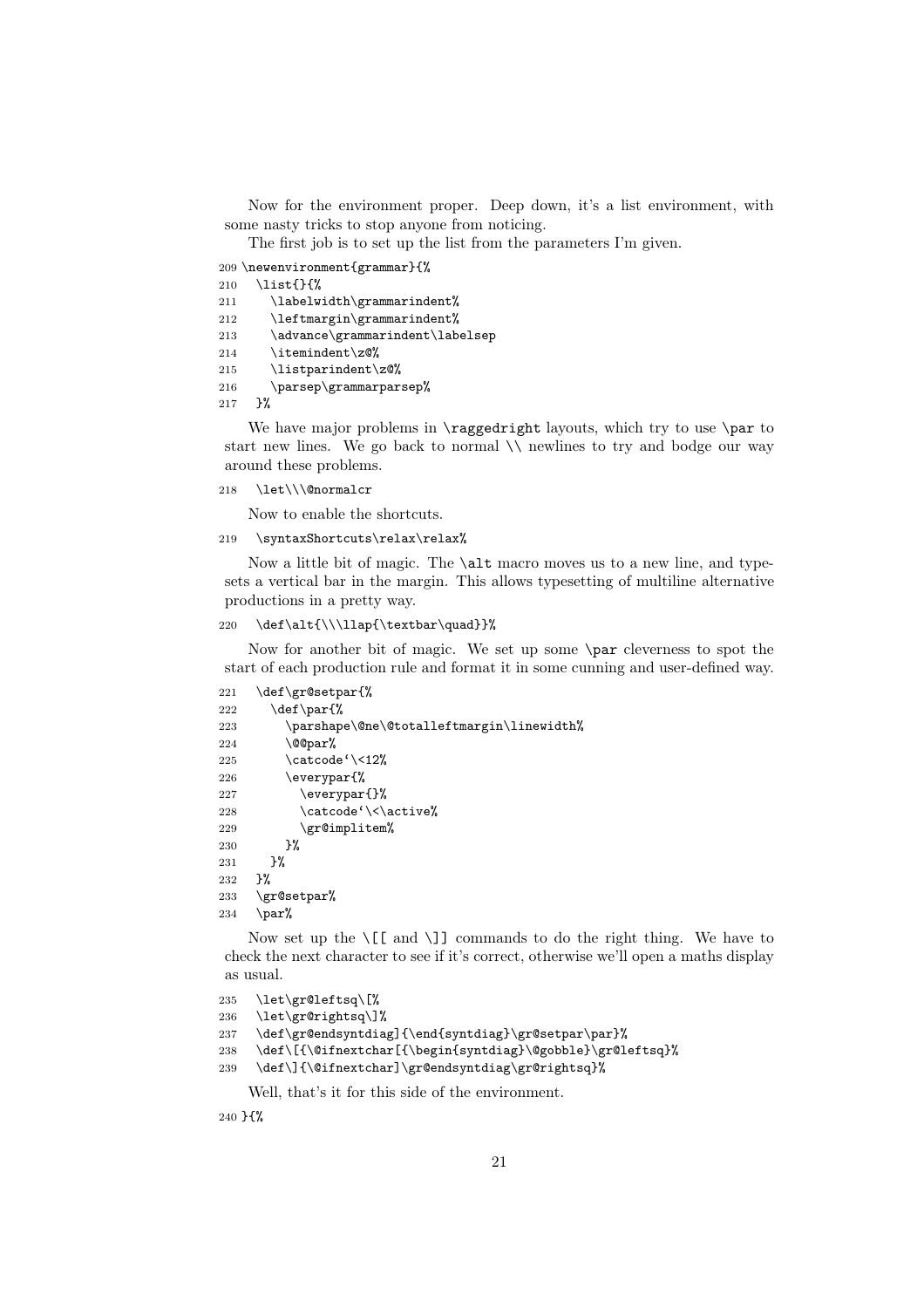Closing the environment is a simple matter of tidying away the list.

```
241 \@newlistfalse%
242 \everypar{}%
243 \endlist%
244 }
```
#### 3.7 Syntax diagrams

Now we come to the final and most complicated part of the package.

Syntax diagrams are drawn using arrow characters from LATEX's line font, used in the picture environment, and rules. The horizontal rules of the diagram are drawn along the baselines of the lines in which they are placed. The text items in the diagram are placed in boxes and lowered below the main baseline. Struts are added throughout to keep the vertical spacing consistent.

The vertical structures (stacks and loops) are all implemented with T<sub>E</sub>X's primitive \halign command.

#### 3.7.1 User-configurable parameters

First, we allocate the  $\langle \text{dimen} \rangle$  and  $\langle \text{skip} \rangle$  arguments needed. Fixed lengths, as the  $\Delta F$ FXbook calls them, are allocated as  $\langle$  *dimen* $\rangle$ s, to take some of the load off of all the  $\langle skip \rangle$  registers.

```
245 \newskip\sdstartspace
246 \newskip\sdendspace
247 \newskip\sdmidskip
248 \newskip\sdtokskip
249 \newskip\sdfinalskip
250 \newdimen\sdrulewidth
251 \newdimen\sdcirclediam
252 \newdimen\sdindent
```
We need some  $Tr X \langle dimen \rangle$  for our own purposes, to get everything in the right places. We use labels for the 'temporary' TEX parameters which we use, to avoid wasting registers.

```
253 \dimendef\sd@lower\z@
254 \dimendef\sd@upper\tw@
255 \dimendef\sd@mid4
256 \dimendef\sd@topcirc6
257 \dimendef\sd@botcirc8
```
\sd@setsize When the text size for syntax diagrams changes, it's necessary to work out the height for various rules in the diagram.

```
258 \def\sd@setsize{%
259 \sd@mid\ht\strutbox%
260 \advance\sd@mid-\dp\strutbox%
261 \sd@mid.5\sd@mid%
262 \sd@upper\sdrulewidth%
263 \advance\sd@upper\sd@mid%
264 \sd@lower\sdrulewidth%
265 \advance\sd@lower-\sd@mid%
266 \sd@topcirc-.5\sdcirclediam%
267 \advance\sd@topcirc\sd@mid%
```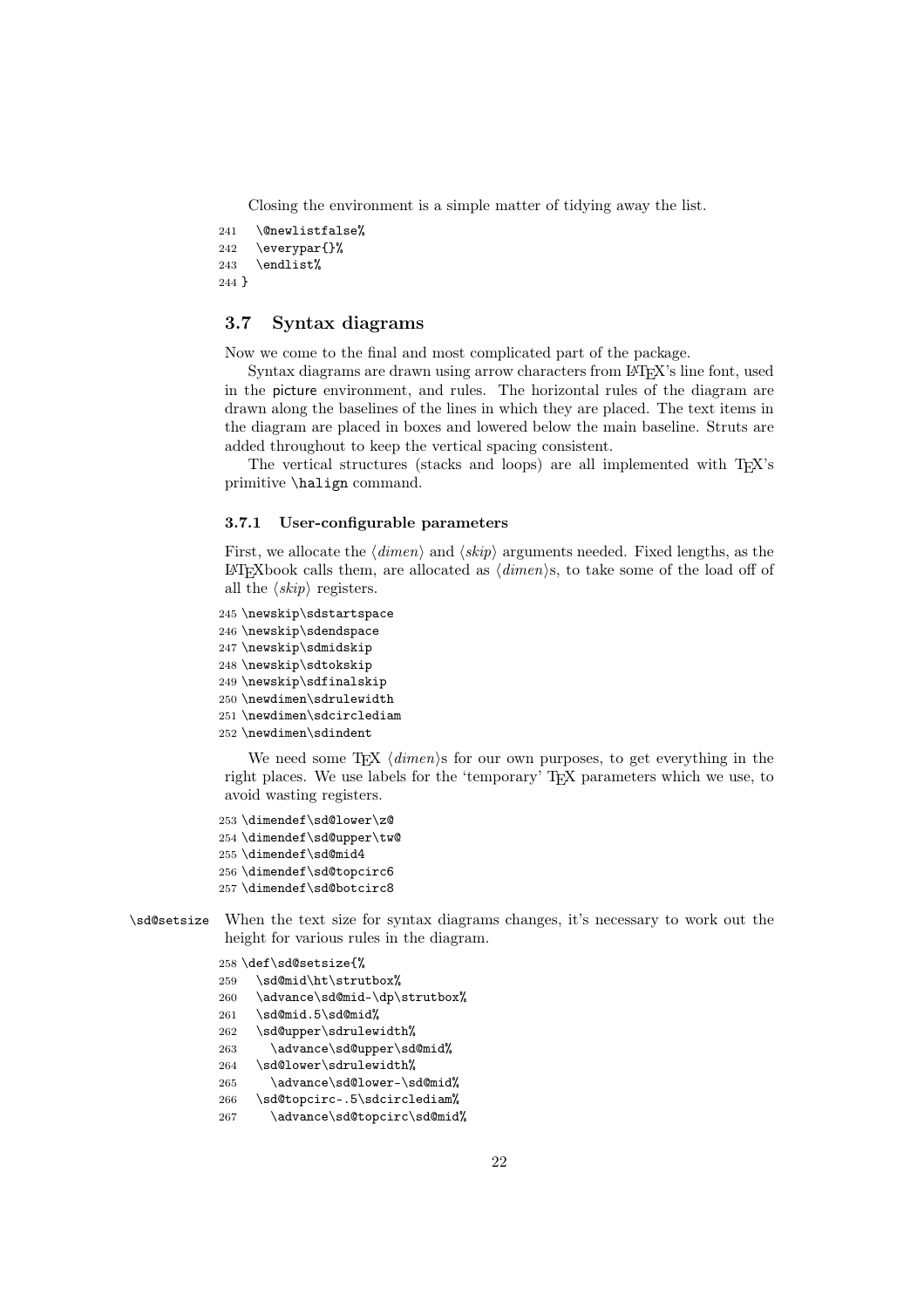```
268 \sd@botcirc-.5\sdcirclediam%
269 \advance\sd@botcirc-\sd@mid%
270 }
```
\sdsize You can set the default type size used by syntax diagrams by redefining the \sdsize command, using the \renewcommand command.

By default, syntax diagrams are set slightly smaller than the main body text.<sup>3</sup>

```
271 \newcommand{\sdsize}{%
272 \small%
273 }
```
\sdlengths Finally, the default length parameters are set in the \sdlengths command. You can redefine the command using \renewcommand.

We set up the length parameters here.

```
274 \newcommand{\sdlengths}{%
275 \setlength{\sdstartspace}{1em minus 10pt}%
276 \setlength{\sdendspace}{1em minus 10pt}%
277 \setlength{\sdmidskip}{0.5em plus 0.0001fil}%
278 \setlength{\sdtokskip}{0.25em plus 0.0001fil}%
279 \setlength{\sdfinalskip}{0.5em plus 10000fil}%
280 \setlength{\sdrulewidth}{0.2pt}%
281 \setlength{\sdcirclediam}{8pt}%
282 \setlength{\sdindent}{0pt}%
283 }
```
#### 3.7.2 Other declarations

We define four switches. The table shows what they're used for.

| Switch          | Meaning                                                                                                                                                            |
|-----------------|--------------------------------------------------------------------------------------------------------------------------------------------------------------------|
| \ifsd@base      | We are at 'base level' in the diagram: i.e., not in<br>any other sorts of constructions. This is used to<br>decide whether to allow line breaking.                 |
| \ifsd@top       | The current loop construct is being typeset with<br>the loop arrow above the baseline.                                                                             |
| \ifsd@toplayer  | We are typesetting the top layer of a stack. This<br>is used to ensure that the vertical rules on either<br>side are typeset at the right height.                  |
| \ifsd@backwards | We're typesetting backwards, because we're in the<br>middle of a loop arrow, the only difference this<br>makes is that any subloops have the arrow on the<br>side. |

#### Table 1: Syntax diagram switches

<sup>3</sup>I've used pure LATEX commands for this and the \sdlengths macro, to try and illustrate how these values might be changed by a user. The rest of the code is almost obfuscted in its use of raw TEX features, in an attempt to dissuade more naïve users from fiddling with it. I suppose this is what you get when you let assembler hackers loose with something like LATEX.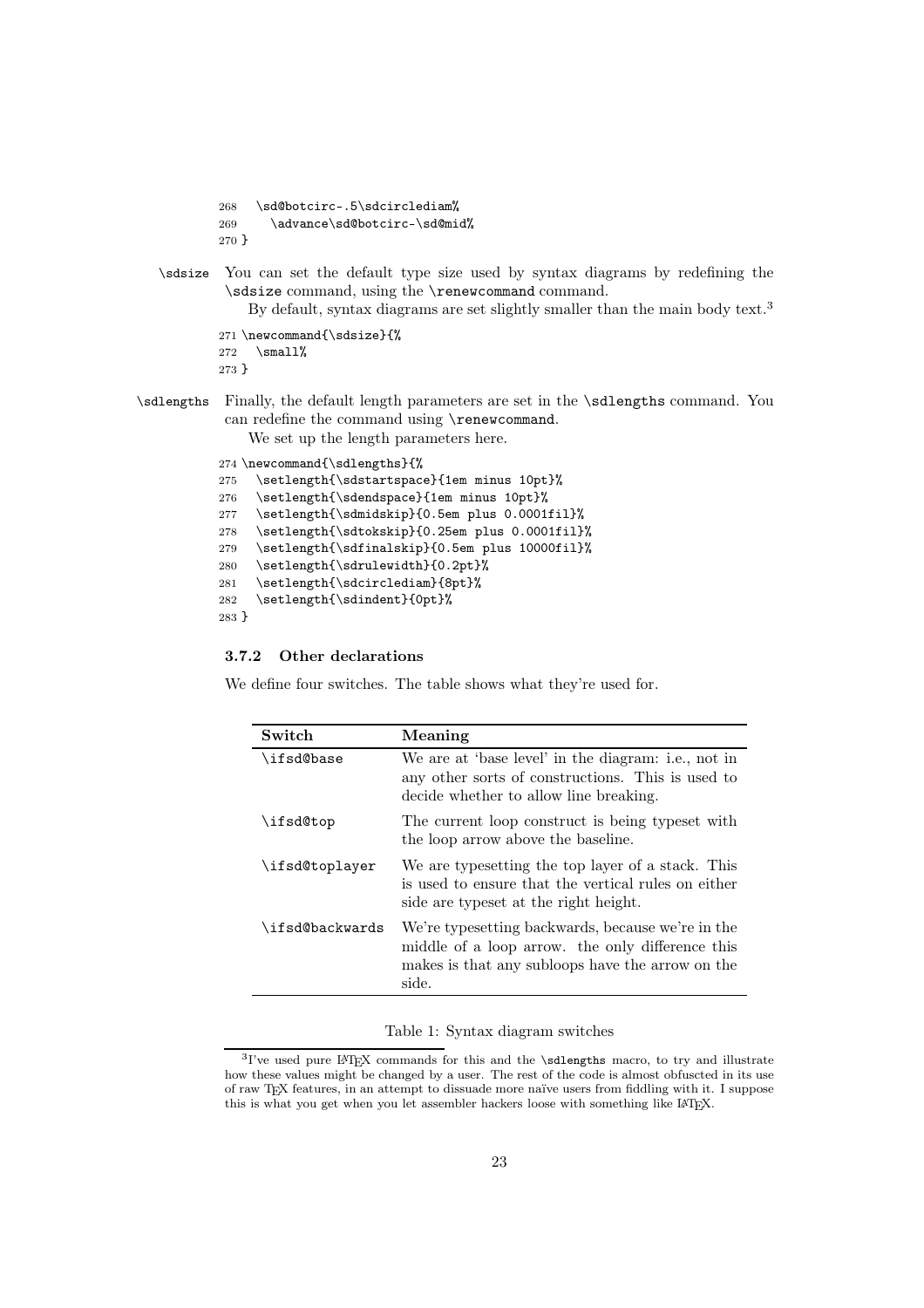```
284 \newif\ifsd@base
285 \newif\ifsd@top
286 \newif\ifsd@toplayer
287 \newif\ifsd@backwards
```
\sd@err We output our errors through this macro, which saves a little typing.

\def\sd@err{\PackageError{syntax}}

#### 3.7.3 Arrow-drawing

We need to draw some arrows. LATEX tries to make this as awkward as possible, so we have to start moving the arrows around in boxes quite a lot.

The left and right pointing arrows are fairly simple: we just add some horizontal spacing to prevent the width of the arrow looking odd.

```
289 \def\sd@arrow{%
290 \ht\tw@\z@%
291 \dp\tw@\z@%
292 \raise\sd@mid\box\tw@%
293 \egroup%
294 }
295 \def\sd@rightarr{%
296 \bgroup%
297 \setbox\tw@\hbox{\kern-6\p@\@linefnt\char'55}%
298 \sd@arrow%
299 }
300 \def\sd@leftarr{%
301 \bgroup%
302 \raise\sd@mid\hbox{\@linefnt\char'33\kern-6\p@}%
303 \sd@arrow%
304 }
```
The up arrow is very strange. We need to bring the arrow down to base level, and smash its height.

```
305 \def\sd@uparr{%
306 \bgroup%
307 \setbox\tw@\hb@xt@\z@{\kern-\sdrulewidth\@linefnt\char'66\hss}%
308 \setbox\tw@\hbox{\lower10\p@\box\tw@}%
309 \sd@arrow%
310 }
```
The down arrow is similar, although it's already at the right height. Thus, we can just smash the box.

```
311 \def\sd@downarr{%
312 \bgroup%
313 \setbox\tw@\hb@xt@\z@{\kern-\sdrulewidth\@linefnt\char'77\hss}%
314 \sd@arrow%
315 }
```
#### 3.7.4 Drawing curves

If the user has selected curved edges, we use the LATEX features provided to obtain the curves. These are drawn slightly oddly to make it easier to fit them into the diagram.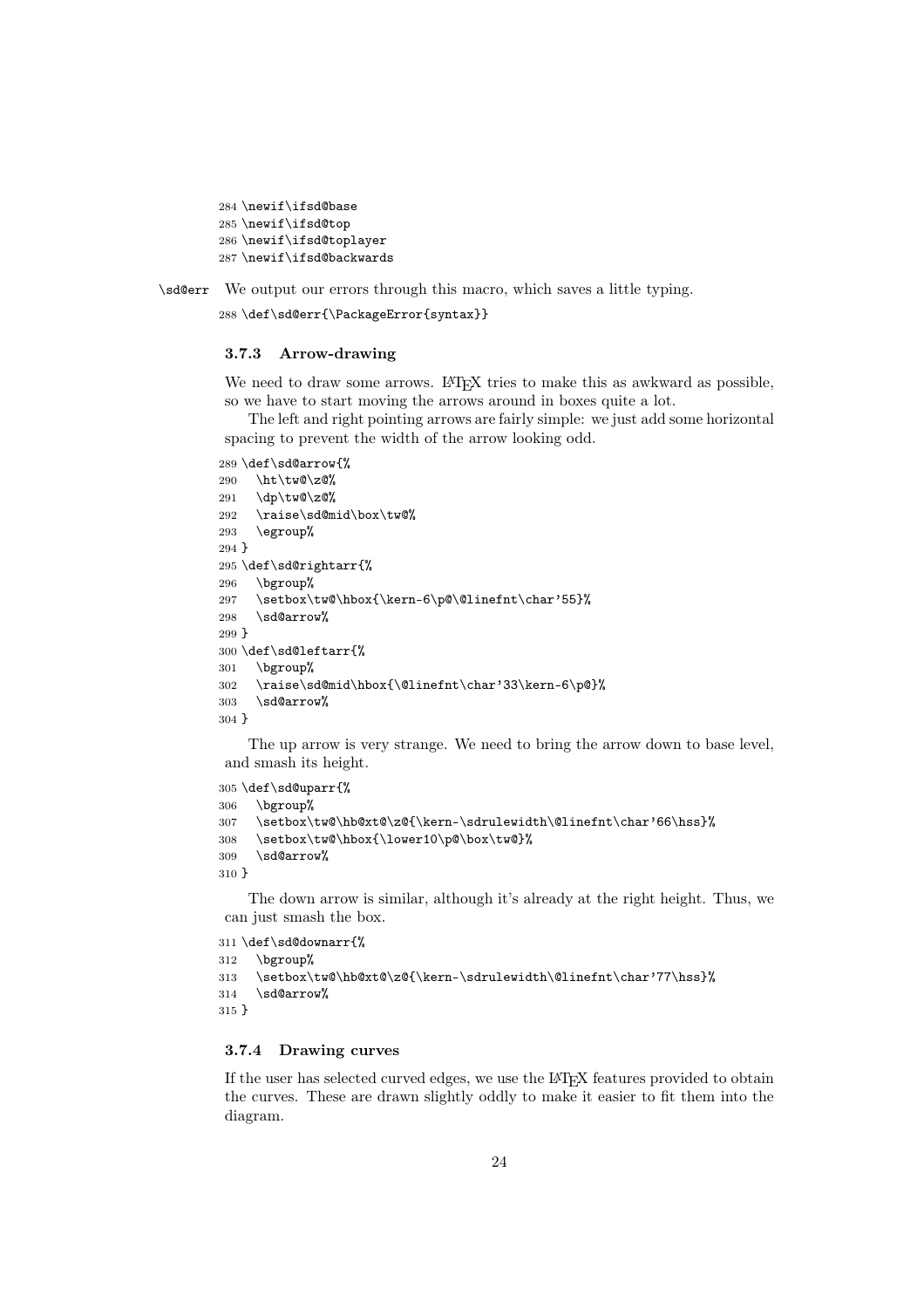Some explanation about the LAT<sub>EX</sub> circle font is probably called for before we go any further. The font consists of sets of four quadrants of a particular size (and some other characters, which aren't important at the moment). Each collection of quadrants fit together to form a perfect circle of a given diameter. The individual quadrant characters have strange bounding boxes, as described in the files *lcircle.mf* and *ltpict.dtx*, and also in Appendix D of *The TEXbook*. Our job here is to make these quadrants useful in the context of drawing syntax diagrams.

- \sd@circ First, we define \sd@circ, which performs the common parts of the four routines. Since the characters in the circle font are grouped together, we can pick out a particular corner piece by specifying its index into the group for the required size. The **\sd@circ** routine will pick out the required character, given this index as an argument, and put it in box 2, after fiddling with the sizes a little:
	- We clear the width to zero. The individual routines then add a kern of the correct amount, so that the quadrant appears in the right place.
	- The piece is lowered by half the rule width. This positions the top and bottom pieces of the circle to be half way over the baseline, which is the correct position for the rest of the diagram.

Finally, we make sure we're in horizontal mode: horrific results occur if this is not the case. I'm sure I don't need to explain this any more graphically.

```
316 \def\sd@circ#1{%
```

```
317 \@getcirc\sdcirclediam%
318 \advance\@tempcnta#1%
319 \setbox\tw@\hbox{\lower\sdrulewidth%
320 \hbox{\@circlefnt\char\@tempcnta}}%
321 \wd\tw@\z@%
322 \leavevmode%
323 }
```
\sd@tlcirc \sd@trcirc \sd@blcirc These are the macros which actually draw quadrants of circles. They all call \sd@circ, passing an appropriate index, and then fiddle with the box sizes and apply kerning specific to the quadrant positioning.

\sd@brcirc The exact requirements for positioning are as follows:

- The horizontal parts of the arcs must lie along the baseline (i.e., half the line must be above the baseline, and half must be below). This is consistent with the horizontal rules used in the diagram.
- The vertical parts must overlap vertical rules on either side, so that a \vrule\sd@*xx*circ makes the arc appear to be a real curve in the line. The requirements are actually somewhat inconsistent; for example, the stack environment uses curves *before* the \vrules. Special requirements like this are handled as special cases later.
- The height and width of the arc are at least roughly correct.

324 \def\sd@tlcirc{{%

```
325 \sd@circ3%
```

```
326 \ht\tw@\sdrulewidth%
```

```
327 \dp\tw@.5\sdcirclediam%
```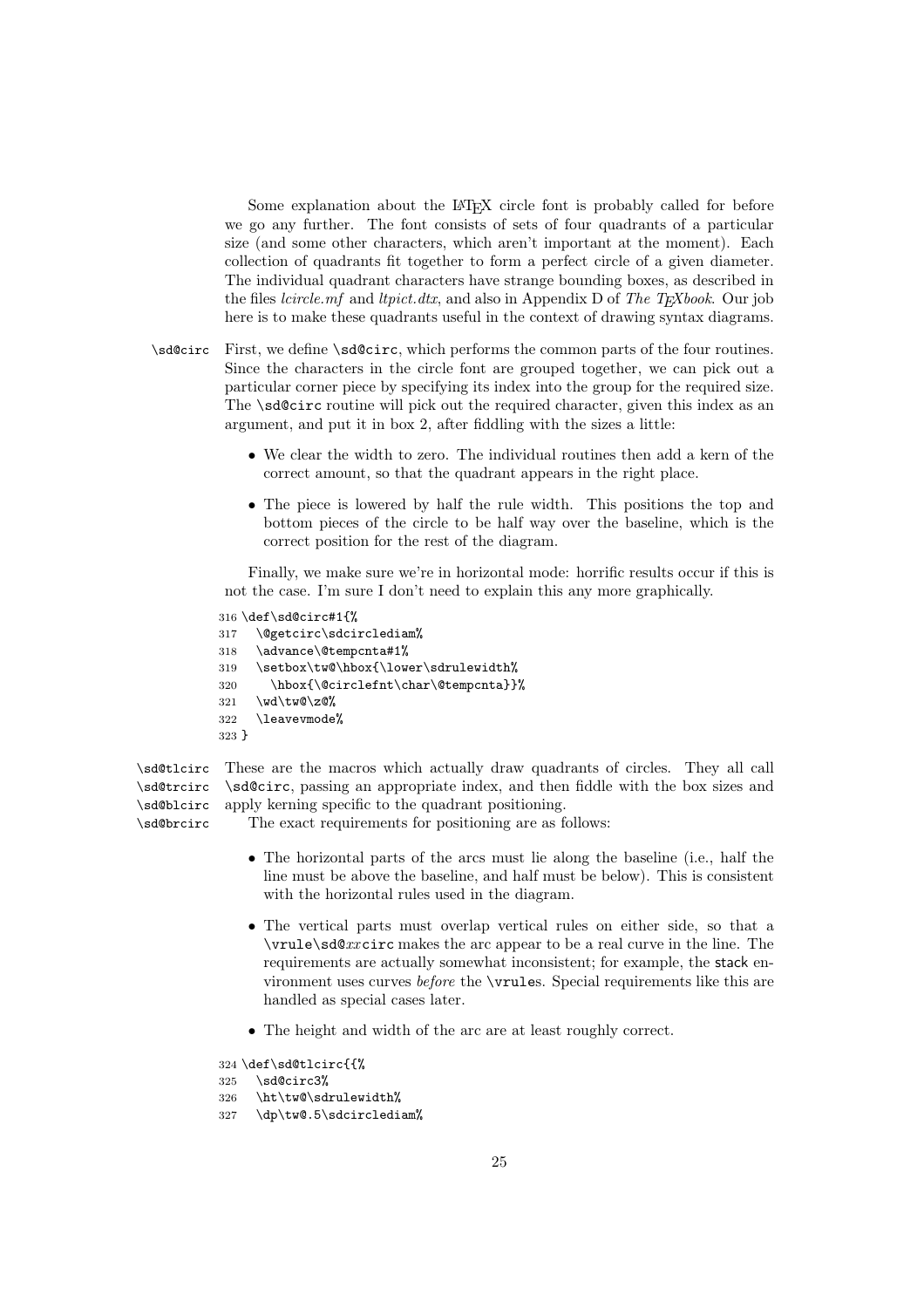```
328 \kern-\tw@\sdrulewidth%
329 \raise\sd@mid\box\tw@%
330 \kern.5\sdcirclediam%
331 }}
332 \def\sd@trcirc{{%
333 \sd@circ0%
334 \ht\tw@\sdrulewidth%
335 \dp\tw@.5\sdcirclediam%
336 \kern.5\sdcirclediam%
337 \raise\sd@mid\box\tw@%
338 }}
339 \def\sd@blcirc{{%
340 \text{ Nsd}@circ2\%341 \ht\tw@.5\sdcirclediam%
342 \dp\tw@\sdrulewidth%
343 \kern-\tw@\sdrulewidth%
344 \raise\sd@mid\box\tw@%
345 \kern.5\sdcirclediam%
346 }}
347 \def\sd@brcirc{{%
348 \sd@circ1%
349 \ht\tw@.5\sdcirclediam%
350 \dp\tw@\sdrulewidth%
351 \kern.5\sdcirclediam%
352 \raise\sd@mid\box\tw@%
353 }}
```
\sd@llc In the rep environment, we need to be able to draw arcs with horizontal lines \sd@rlc running through them. The two macros here do the job nicely. \sd@llc (which is short for left overlapping circle) is analogous to \llap: it puts its argument in a box of zero width, sticking out to the left. However, it also draws a rule along the baseline. This is important, as it prevents text from overprinting the arc.  $\sd$ **e**rlc is very similar, just the other way around.

```
354 \def\sd@llc#1{%
355 \hb@xt@.5\sdcirclediam{%
356 \sd@rule\hskip.5\sdcirclediam%
357 \hss%
358 #1%
359 }%
360 }
361 \def\sd@rlc#1{%
362 \hb@xt@.5\sdcirclediam{%
363 #1%
364 \hss%
365 \sd@rule\hskip.5\sdcirclediam%
366 }%
367 }
```
#### 3.7.5 Drawing rules

It's important to draw the rules *along* the baseline, rather than above it: hence, the depth of the rule must be equal to the height.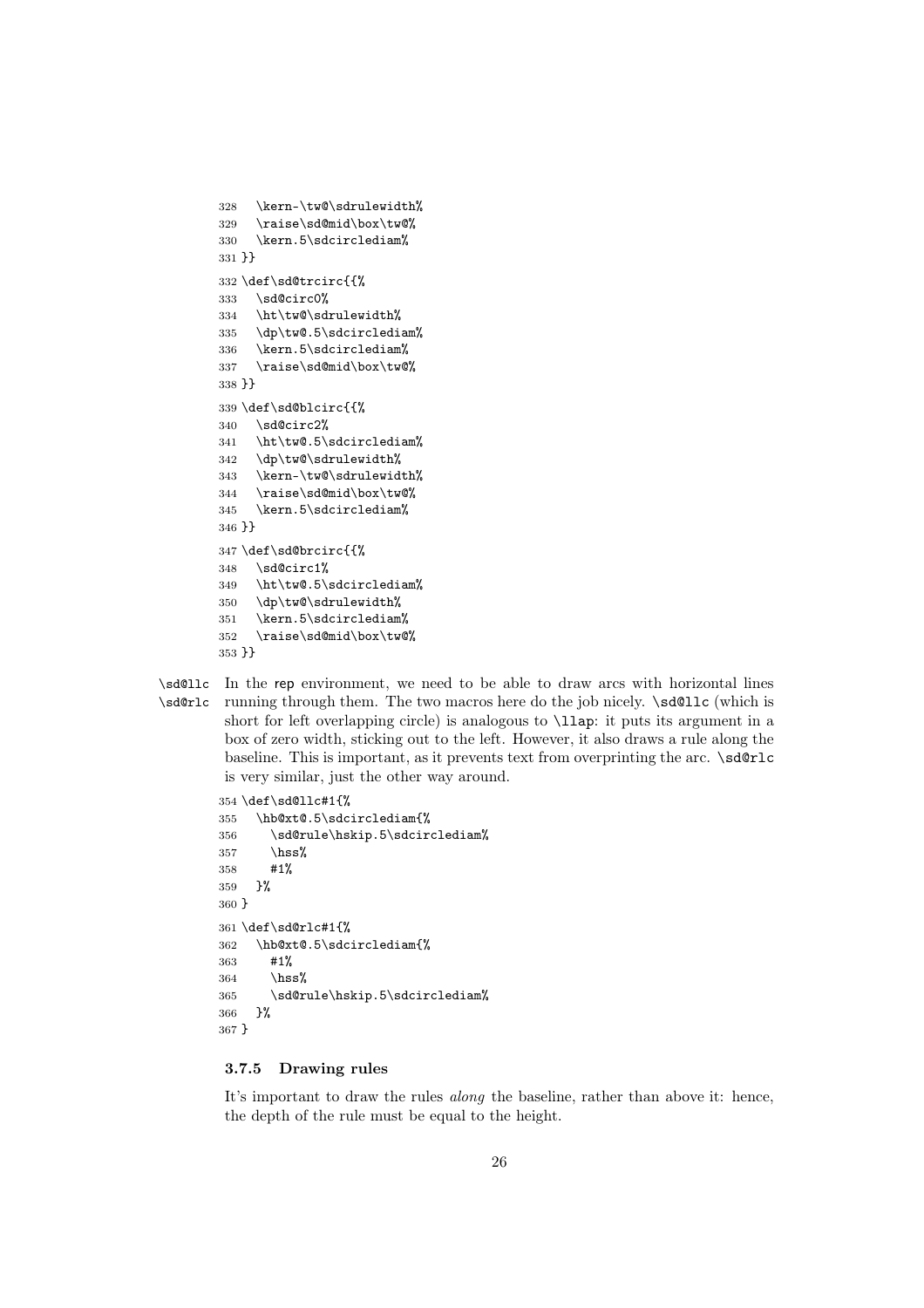\sd@rule We use rule leaders instead of glue through most of the syntax diagrams. The command  $\sd$ rule $\skip$  draws a rule of the correct dimensions, which has the behaviour of an  $\hbar$ skip $\langle skip \rangle$ .

368 \def\sd@rule{\leaders\hrule\@height\sd@upper\@depth\sd@lower}

\sd@gap The gap between elements is added using this macro. It will allow a line break if we're at the top level of the diagram, using a rather strange discretionary. This is called as  $\sd$ gap{ $\skip-register$  }.

369 \def\sd@gap#1{%

First, we see if we're at the top level. Within constructs, we avoid the overhead of a \discretionary. We put half of the width of the skip on each side of the discretionary break.

```
370 \ifsd@base%
371 \skip@#1%
372 \divide\skip\z@\tw@%
373 \nobreak\sd@rule\hskip\skip@%
374 \discretionary{%
375 \sd@qarrow{->}%
376 }{%
377 \hbox{%
378 \sd@qarrow{>-}%
379 \sd@rule\hskip\sdstartspace%
380 \sd@rule\hskip3.5\p@%
381 }%
382 }{%
383 }%
384 \nobreak\sd@rule\hskip\skip@%
```
If we're not at the base level, we just put in a rule of the correct width.

```
385 \else%
386 \sd@rule\hskip#1%
387 \fi%
388 }
```
#### 3.7.6 The syntdiag environment

All syntax diagrams are contained within a syntdiag environment.

syntdiag The only argument is a collection of declarations, which by default is

#### \sdsize\sdlengths

However, if the optional argument is not specified, T<sub>EX</sub> reads the first character of the environment, which may not be catcoded correctly. We set up the catcodes first, using the \syntaxShortcuts command, and then read the argument. We don't use \newcommand, because that would involve creating yet *another* macro. Time to fiddle with **\@ifnextchar** ...

```
389 \def\syntdiag{%
390 \syntaxShortcuts\sd@tok@i\sd@tok@ii%
391 \@ifnextchar[\syntdiag@i{\syntdiag@i[]}%
392 }
```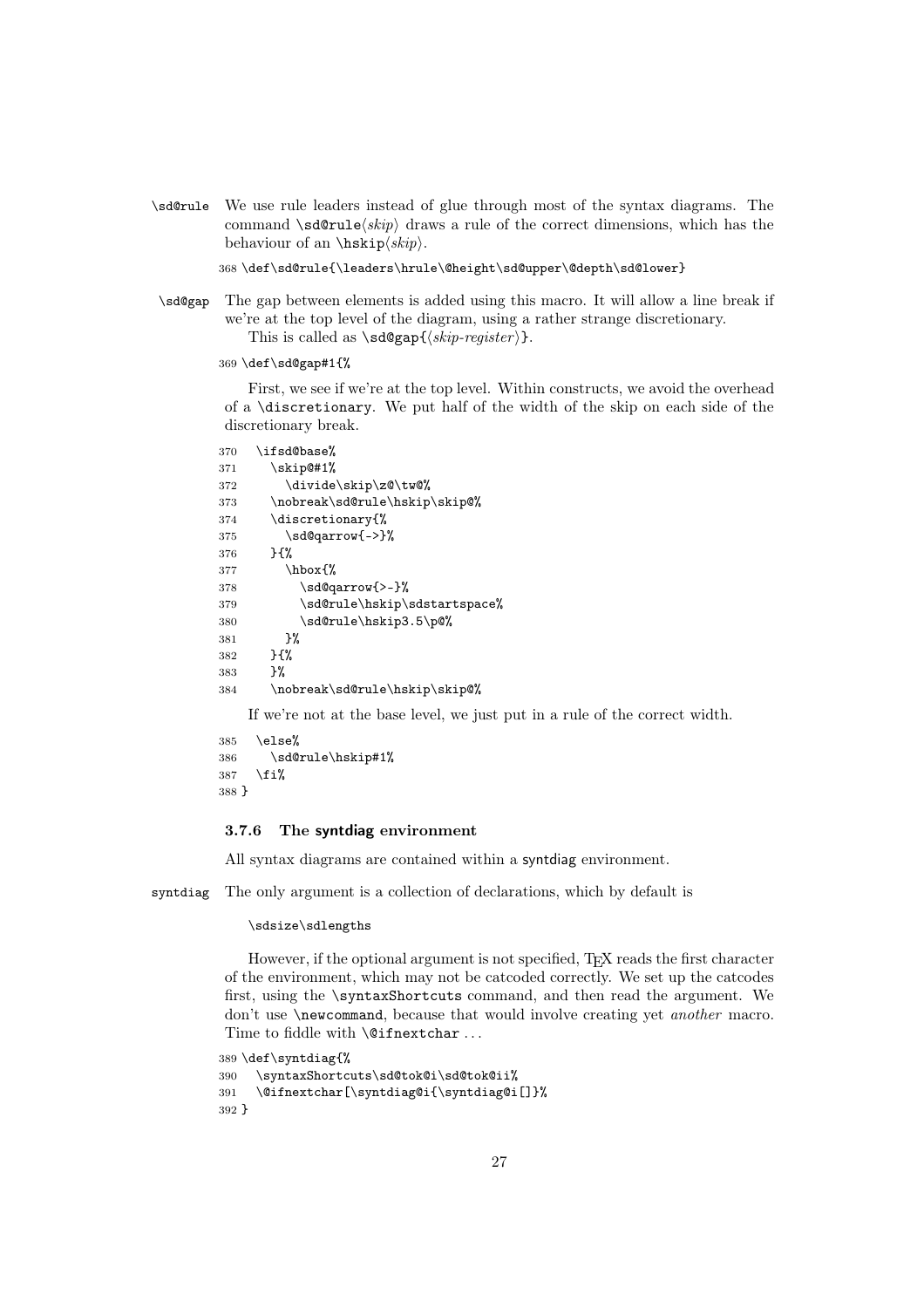Now we actually do the job we're meant to.

\def\syntdiag@i[#1]{%

The first thing to do is execute the user's declarations. We then set up things for the font size.

- \sdsize\sdlengths%
- #1%
- \sd@setsize%

Next, we start a list, to change the text layout.

```
397 \list{}{%
```

```
398 \leftmargin\sdindent%
```
- \rightmargin\leftmargin%
- \labelsep\z@%
- \labelwidth\z@%
- }%
- \item[]%

We reconfigure the paragraph format quite a lot now. We clear \parfillskip to avoid any justification at the end of the paragraph. We also turn off paragraph indentation.

```
404 \parfillskip\z@%
```

```
405 \noindent%
```
Next, we add in the arrows on the beginning of the line, and a bit of glue.

- \sd@qarrow{>>-}%
- \nobreak\sd@rule\hskip\sdstartspace%

This is the base level of the diagram, so we enable line breaking.

\sd@basetrue%

Since the objects being broken are rather large, we enable sloppy line breaking. We also try to avoid page breaks in mid-diagram, by upping the \interlinepenalty.

```
409 \sloppy%
```
- \interlinepenalty100% \hyphenpenalty0%
- 

We handle all the spacing within the environment, so we make  $T_F X$  ignore spaces and newlines.

```
412 \catcode'\ 9%
```
\catcode'\^^M9%

We now have to change the behaviour of  $\setminus \setminus$  to line-break syntax diagrams.

\let\\\sd@newline%

```
415 \ignorespaces%
```
}

When we end the diagram, we just have to add in the final fillskip, and double arrow.

```
417 \def\endsyntdiag{%
```

```
418 \unskip%
```

```
419 \nobreak\sd@rule\hskip\sdmidskip%
```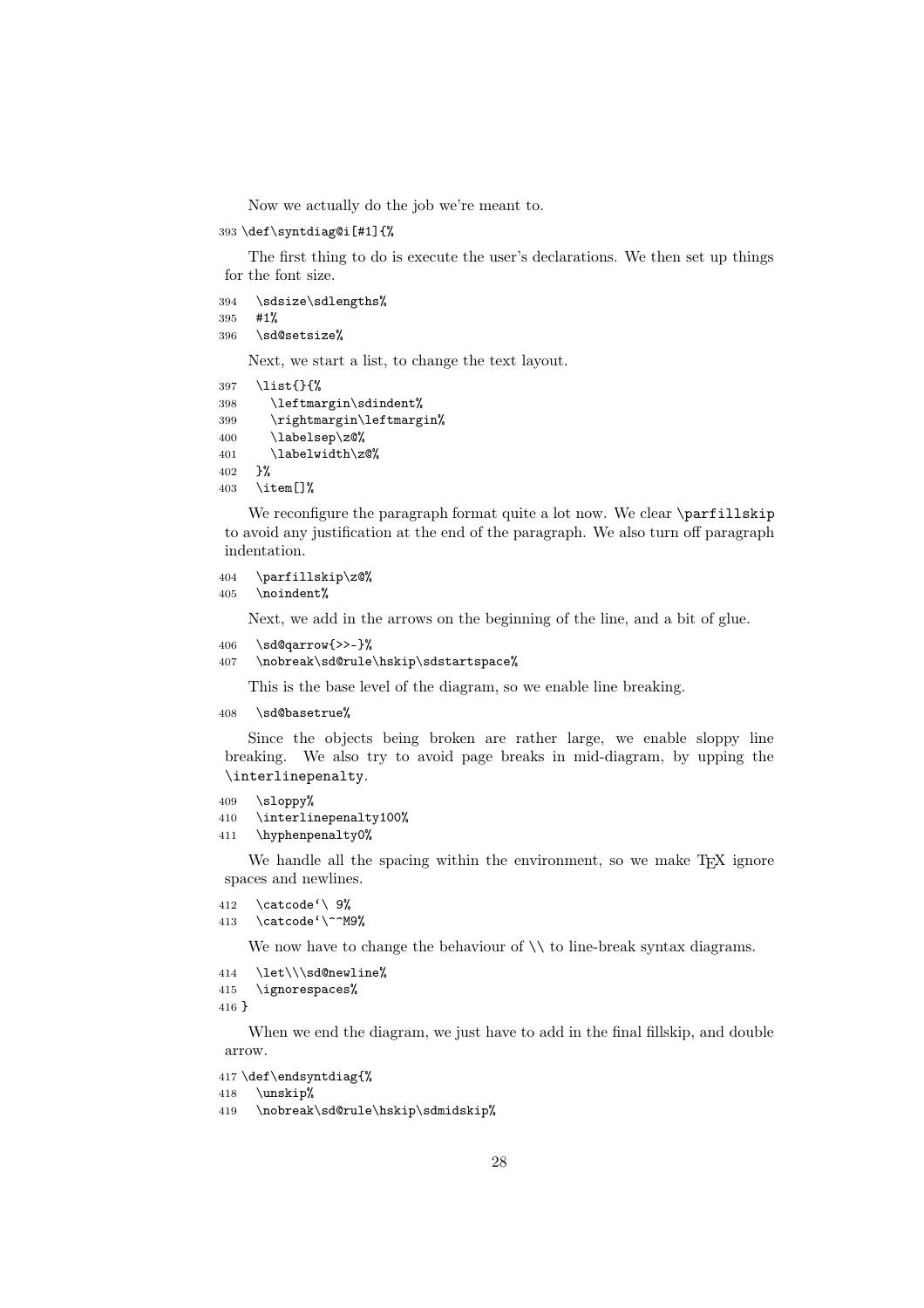```
420 \sd@rule\hskip\sdfinalskip%
421 \sd@qarrow{-><}%
422 \endlist%
423 }
```
#### syntdiag\* The starred form of syntdiag typesets a syntax diagram in LR-mode; this is useful if you're describing parts of syntax diagrams, for example.

This is in fact really easy. The first bit which checks for an optional argument is almost identical to the non-∗ version.

```
424 \@namedef{syntdiag*}{%
425 \syntaxShortcuts\sd@tok@i\sd@tok@ii%
426 \@ifnextchar[\syntdiag@s@i{\syntdiag@s@i[]}%
427 }
```
Handle another optional argument giving the width of the box to fill.

```
428 \def\syntdiag@s@i[#1]{%
429 \@ifnextchar[{\syntdiag@s@ii{#1}}{\syntdiag@s@iii{#1}{\hbox}}%
430 }
431 \def\syntdiag@s@ii#1[#2]{\syntdiag@s@iii{#1}{\hb@xt@#2}}
```
Now to actually start the display. This is mostly simple. Just to make sure about the LR-ness of the typesetting, I'll put everything in an hbox.

```
432 \def\syntdiag@s@iii#1#2{%
```

```
433 \leavevmode%
```
#2\bgroup%

Now configure the typesetting according to the user's wishes.

```
435 \let\@@left\left%
```

```
436 \let\@@right\right%
```
- \def\left##1{\def\sd@startarr{##1}}%
- \def\right##1{\def\sd@endarr{##1}}%

```
439 \left{>-}\right{->}%
```
- \sdsize\sdlengths%
- #1%
- \sd@setsize%
- \let\left\@@left%
- \let\right\@@right%

Put in the initial double-arrow.

```
445 \sd@qarrow\sd@startarr%
```

```
446 \sd@rule\hskip\sdmidskip%
```
We're in horizontal mode, so don't bother with linebreaking.

\sd@basefalse%

Finally, disable spaces and things.

```
448 \catcode'\ 9%
```

```
449 \catcode'\^^M9%
```

```
450 \ignorespaces%
```

```
451 }
```
Ending the environment is very similar.

```
452 \@namedef{endsyntdiag*}{%
```

```
453 \unskip%
```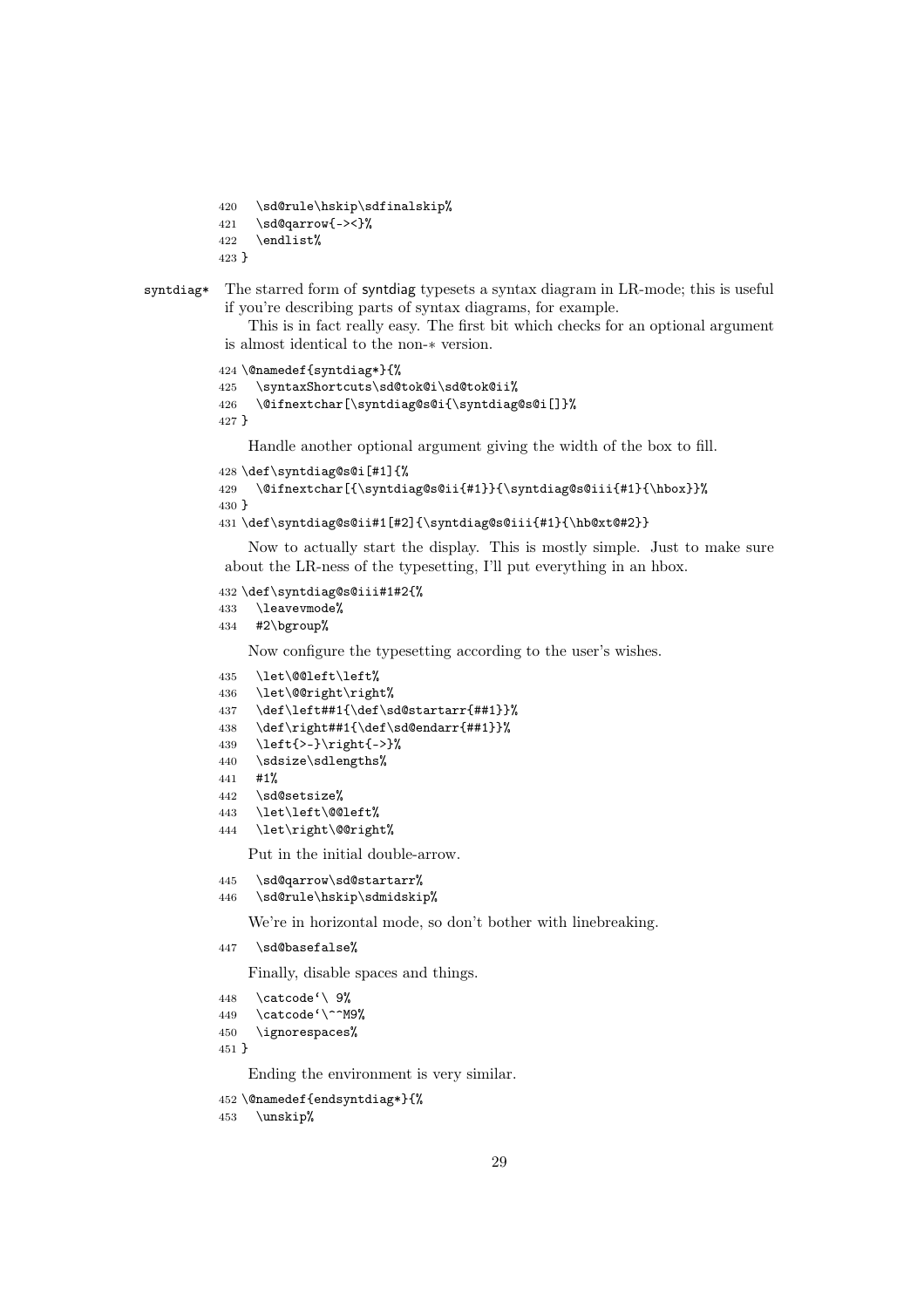```
454 \sd@rule\hskip\sdmidskip%
            455 \sd@rule\hskip\sdfinalskip%
            456 \sd@qarrow\sd@endarr%
            457 \egroup%
            458 }
\sd@qarrow This typesets the various left and right arrows required in syntax diagrams. The
            argument is one of '\rightarrow-', '->', '>-' or '-><'.
            459 \def\sd@qarrow#1{%
```

```
460 \begingroup%
461 \lccode'\~='\<\lowercase{\def~{<}}%
462 \hbox{\csname sd@arr@#1\endcsname}%
463 \endgroup%
464 }
465 \@namedef{sd@arr@>>-}{\sd@rightarr\kern-.5\p@\sd@rightarr\kern-\p@}
466 \@namedef{sd@arr@>-}{\sd@rightarr\kern-\p@}
467 \@namedef{sd@arr@->}{\sd@rightarr}
468 \@namedef{sd@arr@-><}{\sd@rightarr\kern-\p@\sd@leftarr}
469 \@namedef{sd@arr@...}{$\cdots$}
470 \@namedef{sd@arr@-}{}
```
\sd@newline The line breaking within a syntax diagram is controlled by the \sd@newline command, to which  $\setminus$  is assigned.

> We support all the standard LAT<sub>EX</sub> features here. The line breaking involves adding a fill skip and arrow, moving to the next line, adding an arrow and a rule, and continuing.

```
471 \def\sd@newline{\@ifstar{\vadjust{\penalty\@M}\sd@nl@i}\sd@nl@i}
472 \def\sd@nl@i{\@ifnextchar[\sd@nl@ii\sd@nl@iii}
473 \def\sd@nl@ii[#1]{\vspace{#1}\sd@nl@iii}
474 \def\sd@nl@iii{%
475 \nobreak\sd@rule\hskip\sdmidskip%
476 \sd@rule\hskip\sdfinalskip%
477 \kern-3\p@%
478 \sd@rightarr%
479 \newline%
480 \sd@rightarr%
481 \nobreak\sd@rule\hskip\sdstartspace%
482 \sd@rule\hskip3.5\p@%
483 }
```
#### 3.7.7 Putting things in the right place

Syntax diagrams have fairly stiff requirements on the positioning of text relative to the diagram's rules. To help people (and me) to write extensions to the syntax diagram typesetting which automatically put things in the right place, I provide some simple macros.

sdbox By placing some text in the sdbox environment, it will be read into a box and then output at the correct height for the syntax diagram. Note that stuff in the box is set in horizontal (LR) mode, so you'll have to use a minipage if you want formatted text. The macro also supplies rules on either side of the box, with a length given in the environment's argument.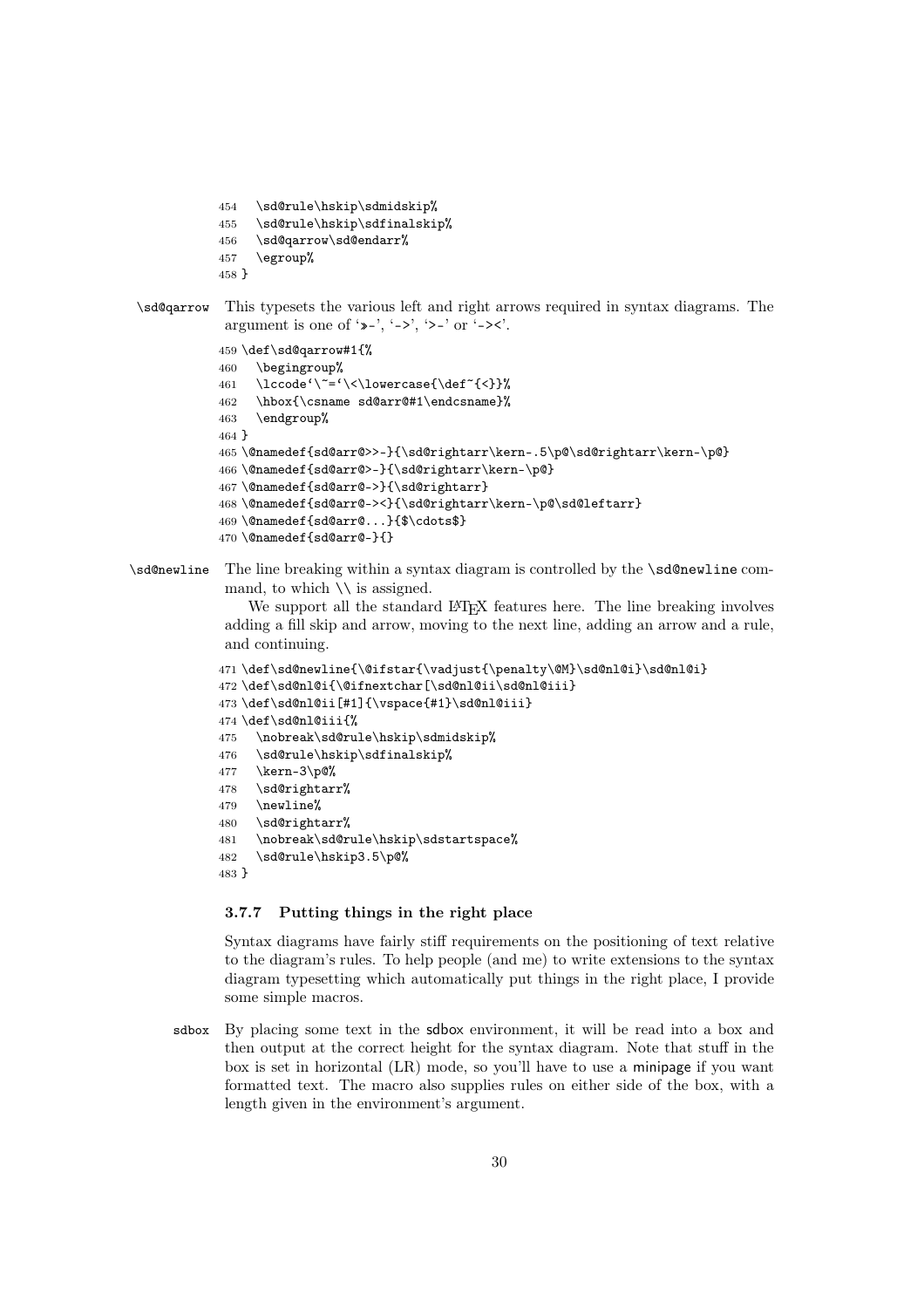Macro writers are given explicit permission to use this environment through the \sdbox and \endsdbox commands if this makes life easier.

The calculation in the \endsdbox macro works out how to centre the box vertically over the baseline. If the box's height is  $h$ , and its depth is  $d$ , then its centre-line is  $(h + d)/2$  from the bottom of the box. Since the baseline is already d from the bottom, we need to lower the box by  $(h + d)/2 - d$ , or  $h/2 - d/2$ .

#### 484 \def\sdbox#1{%

```
485 \@tempskipa#1\relax%
486 \sd@gap\@tempskipa%
487 \setbox\z@\hbox\bgroup%
488 \begingroup%
489 \catcode'\ 10%
490 \text{Catcode}^{\text{190}}491 \synshortsoff%
492 }
493 \def\endsdbox{%
494 \endgroup%
495 \egroup%
496 \@tempdima\ht\z@%
497 \advance\@tempdima-\dp\z@%
498 \advance\@tempdima-\tw@\sd@mid%
499 \lower.5\@tempdima\box\z@%
500 \sd@gap\@tempskipa%
501 }
```
#### 3.7.8 Typesetting syntactic items

Using the hooks built into the syntax abbreviations above, we typeset the text into a box, and write it out, centred over the baseline. A strut helps to keep the actual text baselines level for short pieces of text.

\sd@tok@i The preamble for a syntax abbreviation. We start a box, and set the space and return characters to work again. A strut is added to the box to ensure correct vertical spacing for normal text.

> 502 \def\sd@tok@i{% 503 \sdbox\sdtokskip% 504 \strut% 505 \space% 506 }

#### \sd@tok@ii

```
507 \def\sd@tok@ii{%
508 \space%
509 \endsdbox%
510 }
```
#### 3.7.9 Inserting other pieces of text

Arbitrary text may be put into a syntax diagram through the use of the \tok macro. Its 'argument' is typeset in the same way as a syntactic item (centred over the baseline). The implementation goes to some effort to ensure that the text is not actually an argument, to allow category codes to change while the text is being typeset.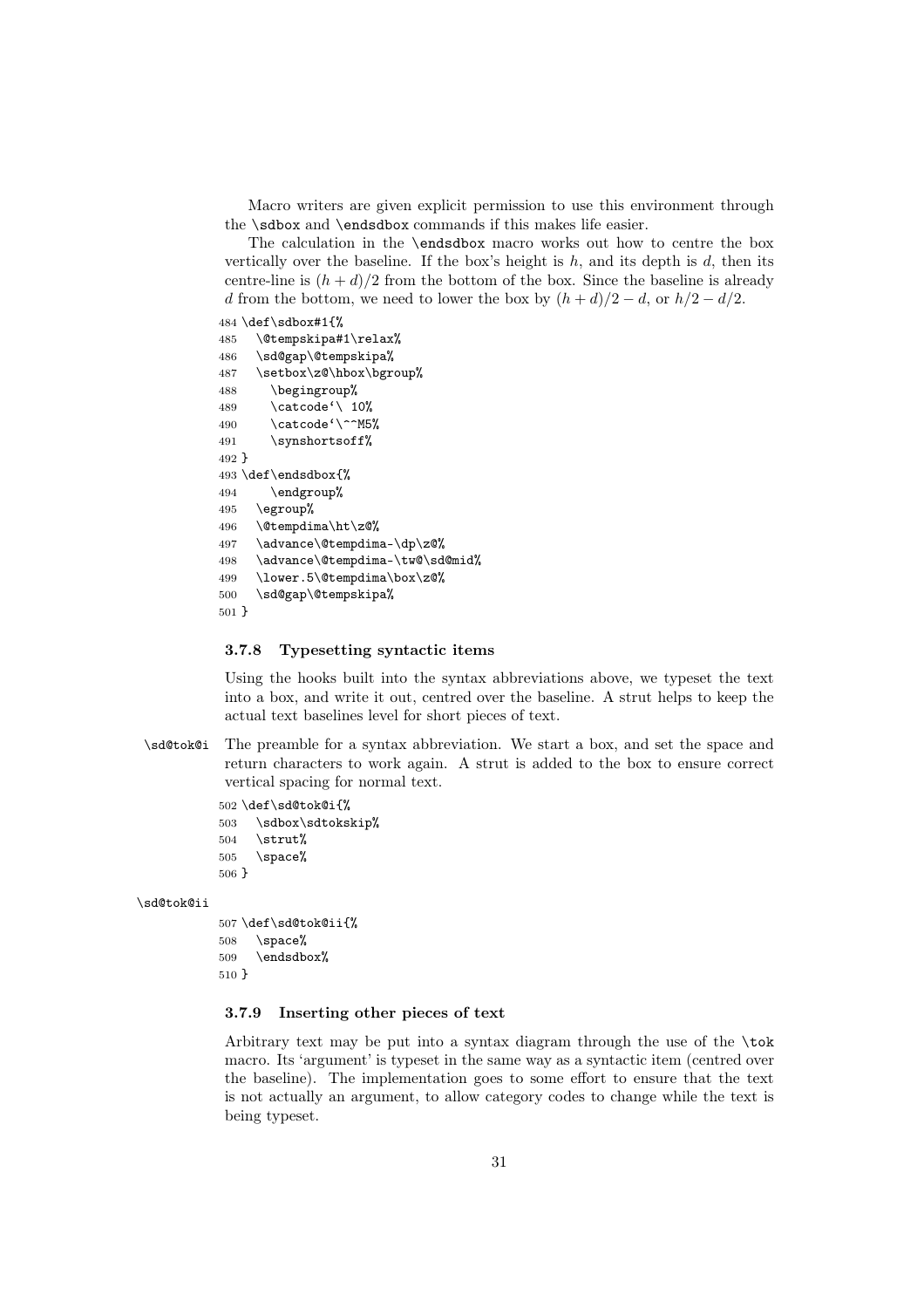\tok We start a box, and make space and return do their normal jobs. We use \aftergroup to regain control once the box is finished. \doafter is used to get control after the group finishes.

```
511 \def\tok#{%
512 \sdbox\sdtokskip%
513 \strut%
514 \enspace%
515 \syntaxShortcuts\relax\relax%
516 \doafter\sd@tok%
517 }
```
The \sd@tok macro is similar to \sd@tok@ii above.

```
518 \def\sd@tok{%
519 \enspace%
520 \endsdbox%
```
521 }

#### 3.7.10 The stack environment

The stack environment is used to present alternatives in a syntax diagram. The alternatives are separated by \\ commands.

- \stack The optional positioning argument is handled using LAT<sub>EX</sub>'s \newcommand mechanism.
	- 522 \newcommand\stack[1][t]{%

First, we add some horizontal space.

523 \sd@gap\sdmidskip%

We're within a complex construction, so we need to clear the **\ifsd@base** flag.

524 \begingroup\sd@basefalse%

The top and bottom rows of the stack are different to the others, since the vertical rules mustn't extend all the way up the side of the item. The bottom row is handled separately by \endstack below. The top row must be handled via a flag, \ifsd@toplayer.

Initially, the flag must be set true.

525 \sd@toplayertrue%

We set the  $\setminus$  command to separate the items in the  $\hbox{halign.}$ 

526 \let\\\sd@stackcr%

The actual structure must be set in vertical mode, so we must place it in a box. The position argument determines whether this must be a  $\forall$ box or a  $\forall$ top. We also insert a bit of rounding if the options say we must.

```
527 \if#1t%
```
- 528 \let\@tempa\vtop%
- 529 \sd@toptrue%
- 530 \ifsd@round\llap{\sd@trcirc\kern\tw@\sdrulewidth}\fi%
- 531 \else\if#1b%

```
532 \let\@tempa\vbox%
```
- 533 \sd@topfalse%
- 534 \ifsd@round\llap{\sd@brcirc\kern\tw@\sdrulewidth}\fi%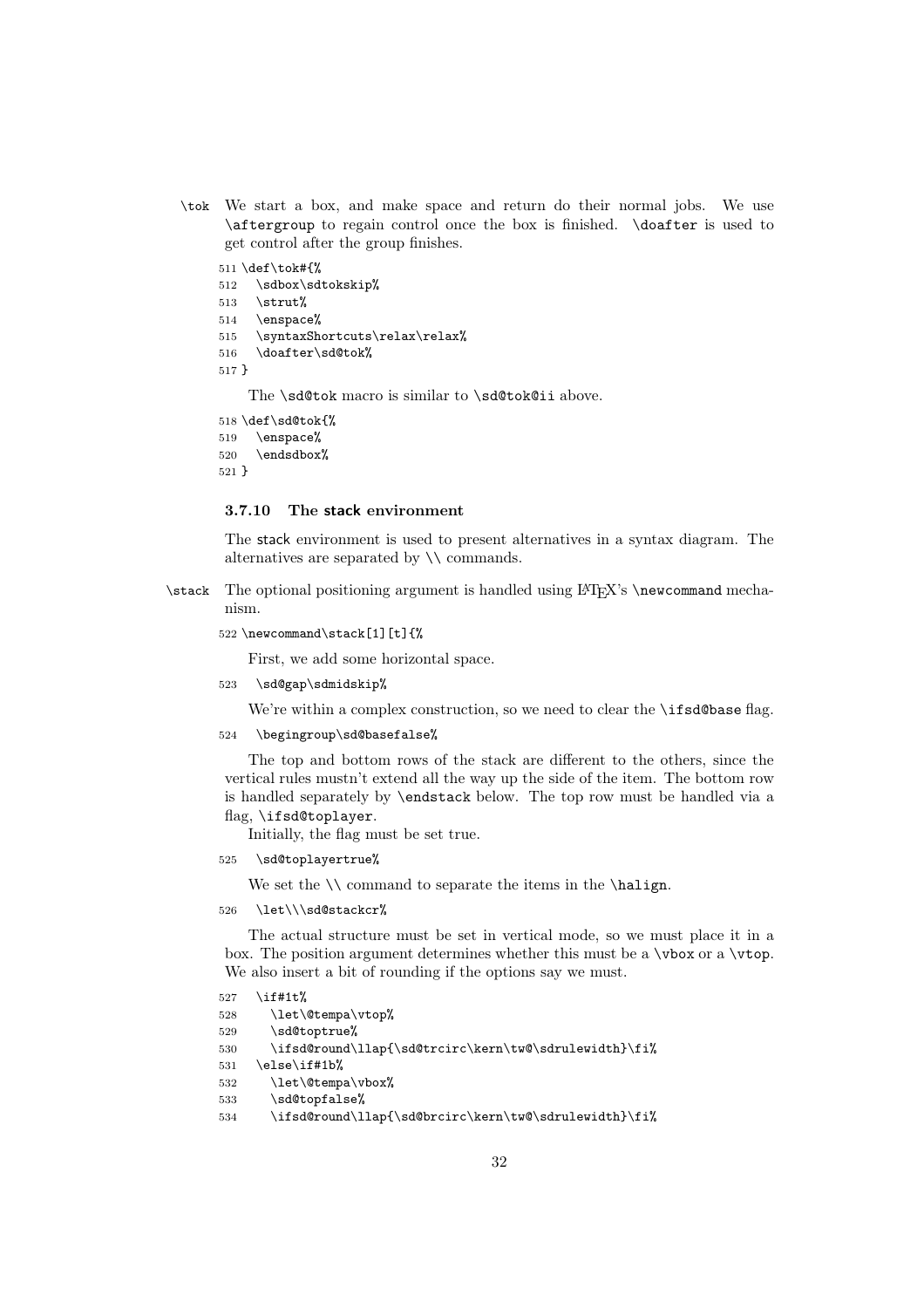```
535 \text{ kg}</math>536 \sd@err{Bad position argument passed to stack}%
537 {The positioning argument must be one of 't' or 'b'. I%
538 have<sup>^</sup>Jassumed you meant to type 't'.}%
539 \let\@tempa\vtop%
540 \tilde{\tilde{\mathbf{5}}
```
Now we start the box, which we will complete at the end of the environment.

541 \@tempa\bgroup%

We must remove any extra space between rows of the table, since the rules will not join up correctly. We can use \offinterlineskip safely, since each individual row contains a strut.

542 \offinterlineskip%

Now we can start the alignment. We actually use PLAIN T<sub>EX</sub>'s  $\iota$ ialign macro, which also clears \tabskip for us.

543 \ialign\bgroup%

The preamble is trivial, since we must do all of the work ourselves

544  $\#$ \*\cr%

We can now start putting the text into a box ready for typesetting later. The strut makes the vertical spacing correct.

545 \setbox\z@\hbox\bgroup% 546  $\strut$  \strut% 547 }

\endstack The first part of this is similar to the \sd@stackcr macro below, except that the vertical rules are different. We don't support rounded edges on single-row stacks, although this isn't a great loss to humanity.

```
548 \def\endstack{%
549 \egroup%
550 \ifsd@toplayer%
551 \sd@dostack\sd@upper\sd@lower\relax\relax%
552 \text{ kg}</math>553 \ifsd@round%
554 \ifsd@top%
555 \sd@dostack{\ht\z@}\sd@botcirc\sd@blcirc\sd@brcirc%
556 \else%
557 \sd@dostack{\ht\z@}\sd@botcirc\relax\relax%
558 \overrightarrow{fi}559 \text{ kg}</math>560 \sd@dostack{\ht\z@}\sd@lower\relax\relax%
561 \{f_i\}562 \fi%
    We now close the \halign and the vbox we created.
563 \egroup%
```
564 \egroup%

Deal with any rounding we started off.

- 565 \ifsd@round%
- 566 \ifsd@top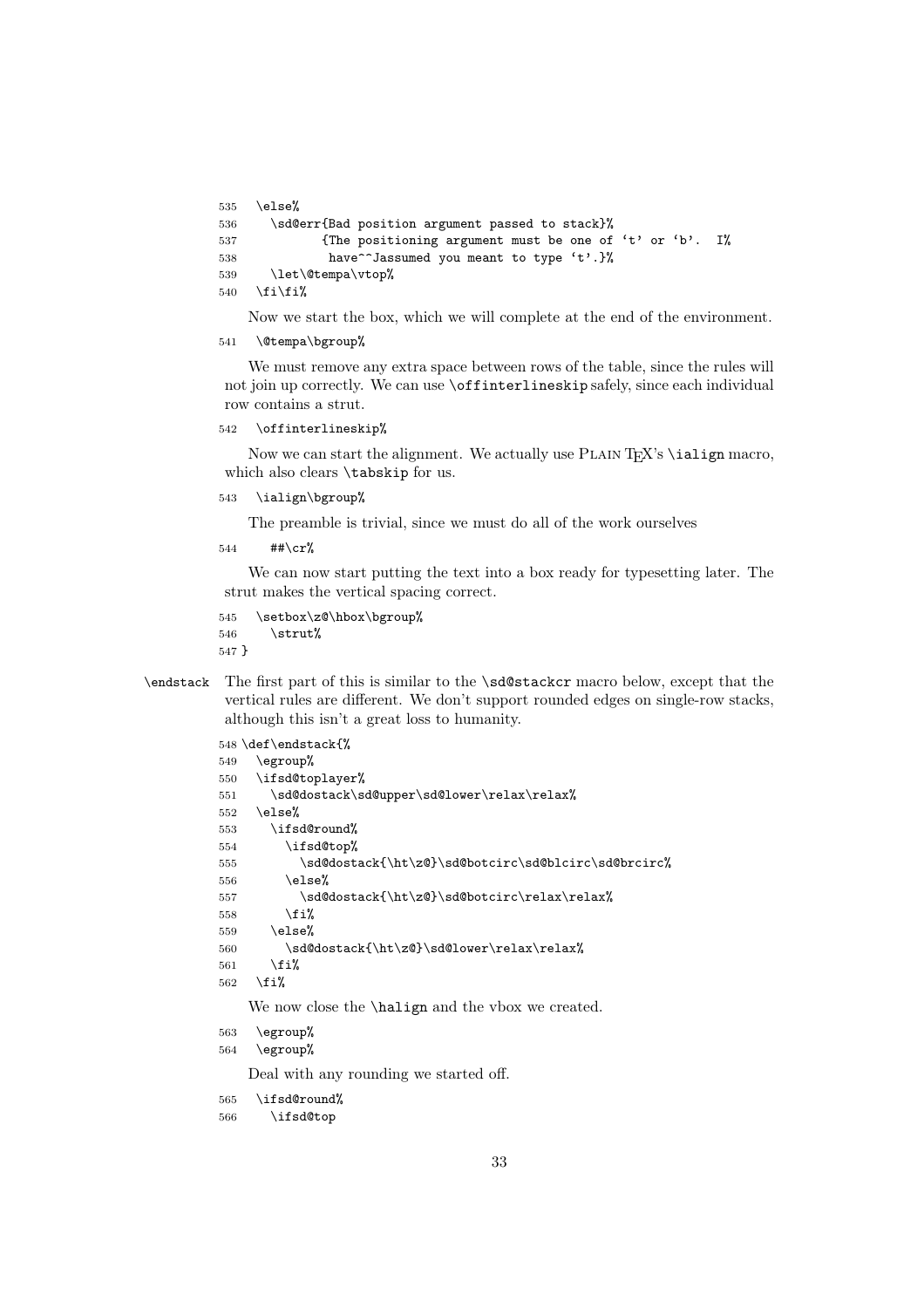```
567 \rlap{\kern\tw@\sdrulewidth\sd@tlcirc}%
568 \else%
569 \rlap{\kern\tw@\sdrulewidth\sd@blcirc}%
570 \overline{ifi}571 \{f_i\}Finally, we add some horizontal glue to space the diagram out.
572 \endgroup\sd@gap\sdmidskip%
```

```
573 }
```
\sd@stackcr The \\ command is set to this macro during a stack environment.

#### 574 \def\sd@stackcr{%

The first job is to close the box containing the previous item.

575 \egroup%

Now we typeset the vertical rules differently depending on whether this is the first item in the stack. This looks quite terrifying initially, but it's just an enumeration of the possible cases for the different values of \ifsd@toplayer, \ifsd@top and \ifsd@round, putting in appropriate rules and arcs in the right places.

```
576 \ifsd@toplayer%
577 \ifsd@round%
578 \ifsd@top%
579 \sd@dostack\sd@topcirc{\dp\z@}\relax\relax%
580 \else%
581 \sd@dostack\sd@topcirc{\dp\z@}\sd@tlcirc\sd@trcirc%
582 \fi%
583 \else%
584 \sd@dostack\sd@upper{\dp\z@}\relax\relax%
585 \fi%
586 \else%
587 \ifsd@round%
588 \ifsd@top%
589 \sd@dostack{\ht\z@}{\dp\z@}\sd@blcirc\sd@brcirc%
590 \qquad \text{lelex}591 \sd@dostack{\ht\z@}{\dp\z@}\sd@tlcirc\sd@trcirc%
592 \quad \text{if } \ell593 \else%
594 \sd@dostack{\ht\z@}{\dp\z@}\relax\relax%
595 \overline{\text{f}i\text{}}596 \fi%
   The next item won't be the first, so we clear the flag.
597 \sd@toplayerfalse%
```
Now we have to set up the next cell. We put the text into a box again.

```
598 \setbox\z@\hbox\bgroup%
599 \quad \text{Strut%}600 }
```
\sd@dostack Actually typesetting the text in a cell is performed here. The macro is called as

\sd@dostack{*height*}{*depth*}{*left-arc*}{*right-arc*}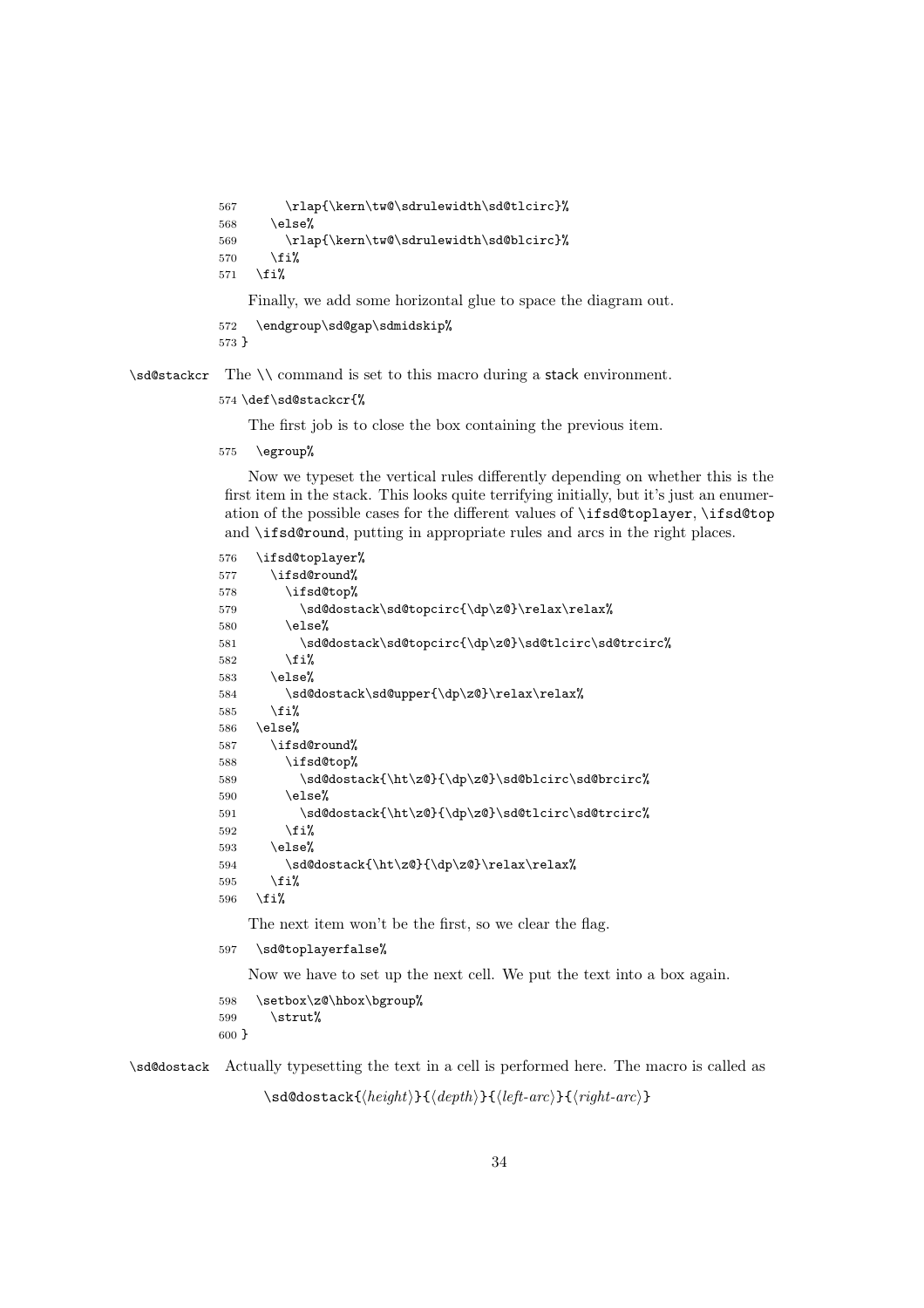where  $\langle height \rangle$  and  $\langle depth \rangle$  are the height and depth of the vertical rules to put around the item, and  $\langle left-arc \rangle$  and  $\langle right-arc \rangle$  are commands to draw rounded edges on the left and right hand sides of the item.

The values for the height and depth are quite often going to be the height and depth of box 0. Since we empty box 0 in the course of typesetting the row, we need to cache the sizes on entry.

```
601 \def\sd@dostack#1#2#3#4{%
602 \@tempdima#1%
603 \@tempdimb#2%
604 \kern-\tw@\sdrulewidth%
605 \vrule\@height\@tempdima\@depth\@tempdimb\@width\tw@\sdrulewidth%
606 #3%
607 \sd@rule\hfill%
608 \sd@gap\sdtokskip%
609 \unhbox\z\mathcal{O}_\lambda610 \sd@gap\sdtokskip%
611 \sd@rule\hfill%
612 #4%
613 \vrule\@height\@tempdima\@depth\@tempdimb\@width\tw@\sdrulewidth%
614 \kern-\tw@\sdrulewidth%
615 \cr%
616 }
```
#### 3.7.11 The rep environment

The rep environment is used for typesetting loops in the diagram. Again, we use \halign for the typesetting. Loops are simpler than stacks, however, since there are always two rows. We store both rows in box registers, and build the loop at the end.

- \rep Again, we use \newcommand to process the optional argument.
	- 617 \newcommand\rep[1][t]{%

First, leave a gap on the left side.

618 \sd@gap\sdmidskip%

We're not at base level any more, so disable linebreaking.

619 \begingroup\sd@basefalse%

Remember we're going backwards now.

620 \ifsd@backwards\sd@backwardsfalse\else\sd@backwardstrue\fi%

Define \\ to separate the two parts of the loop.

621 \let\\\sd@loop%

Now check the argument, and use the appropriate type of box. In addition to changing the typesetting, we must remember which way up to typeset the loop, since the end code must always put the first argument on the baseline, with the loop either above or below.

 $622 \quad \text{if} \#11\frac{1}{2}$  \let\@tempa\vbox% \sd@toptrue% \else\if#1b%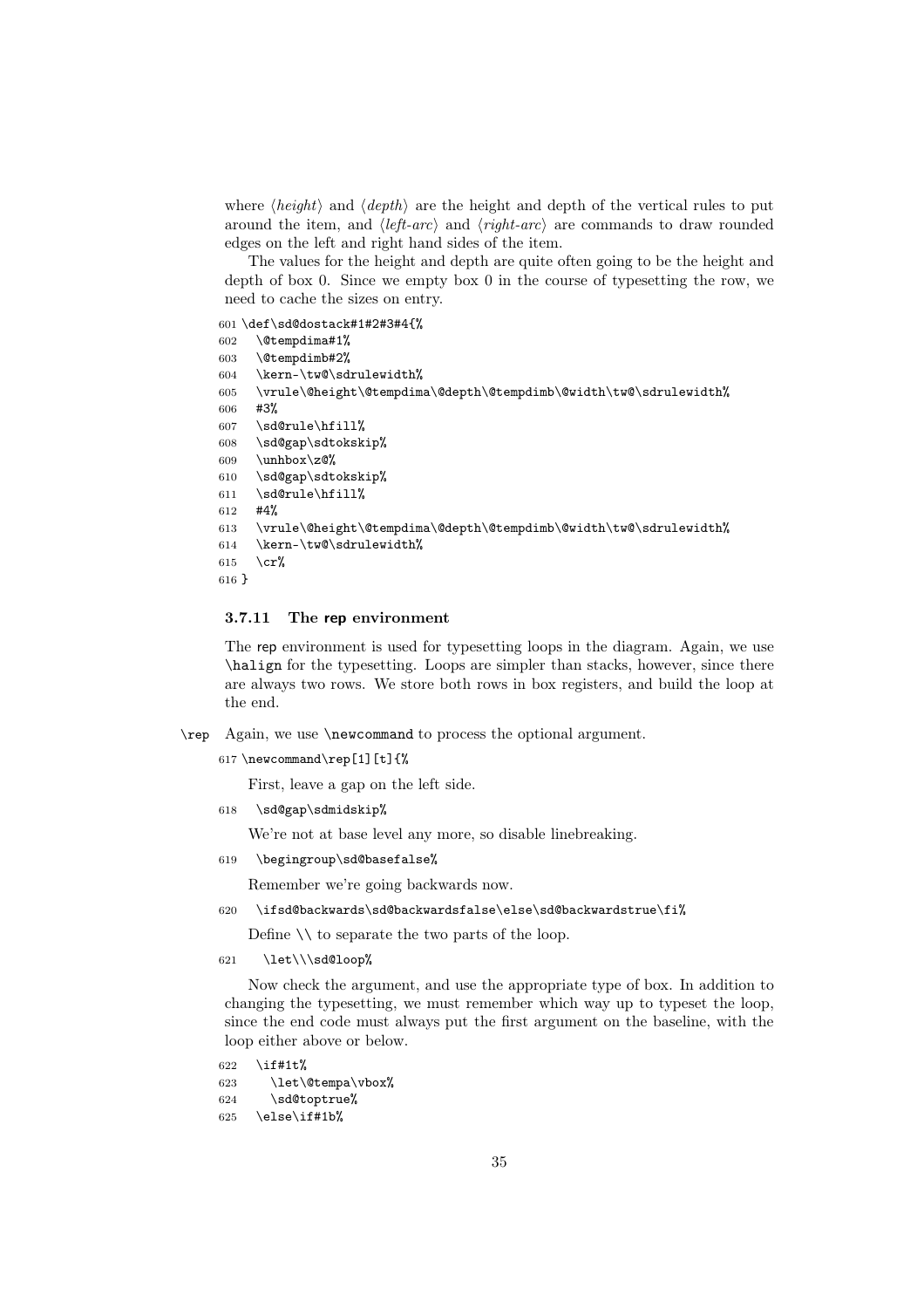```
626 \let\@tempa\vtop%
627 \sd@topfalse%
628 \else%
629 \sd@err{Bad position argument passed to loop}%
630 {fThe positioning argument must be 't' or 'b'. I have "J" and I'm't be a function of the function.}631 assumed you meant to type 't'.}%
632 \let\@tempa\vbox%
633 \sd@toptrue%
634 \tilde{\tilde{\theta}}Now we start the box.
```
\@tempa\bgroup%

The loop is by default empty, apart from a strut. This is put into box 1.

\setbox\tw@\copy\strutbox%

Now start typesetting the main text in box 0.

```
637 \setbox\z@\hbox\bgroup\strut%
```
}

\endrep The final code must first close whatever box was open.

\def\endrep{%

```
640 \egroup%
```
Now we typeset the loop, depending on which way up it was meant to be. Again, this terrifying piece of code is a simple list of possibile values of our various flags.

```
641 \ifsd@top%
642 \ifsd@round%
643 \sd@doloop\tw@\z@\relax\relax%
644 \sd@tlcirc\sd@trcirc{\sd@rlc\sd@blcirc}{\sd@llc\sd@brcirc}%
645 \else%
646 \sd@doloop\tw@\z@\relax\sd@downarr\relax\relax\relax\relax%
647 \fi%
648 \else%
649 \ifsd@round%
650 \sd@doloop\z@\tw@\relax\relax%
651 {\sd@rlc\sd@tlcirc}{\sd@llc\sd@trcirc}\sd@blcirc\sd@brcirc%
652 \else%
653 \sd@doloop\z@\tw@\sd@uparr\relax\relax\relax\relax\relax\relax%
654 \fi%
655 \overline{ifi\%}
```
Close the vbox we opened.

\egroup%

Finally, we leave a gap before the next structure.

\endgroup\sd@gap\sdmidskip%

}

\sd@loop This macro handles the \\ command within a loop environment. We close the current box, and start filling in box 1. We also redefine  $\setminus \setminus$  to raise an error when the  $\setminus \mathcal{C}$  command is used again.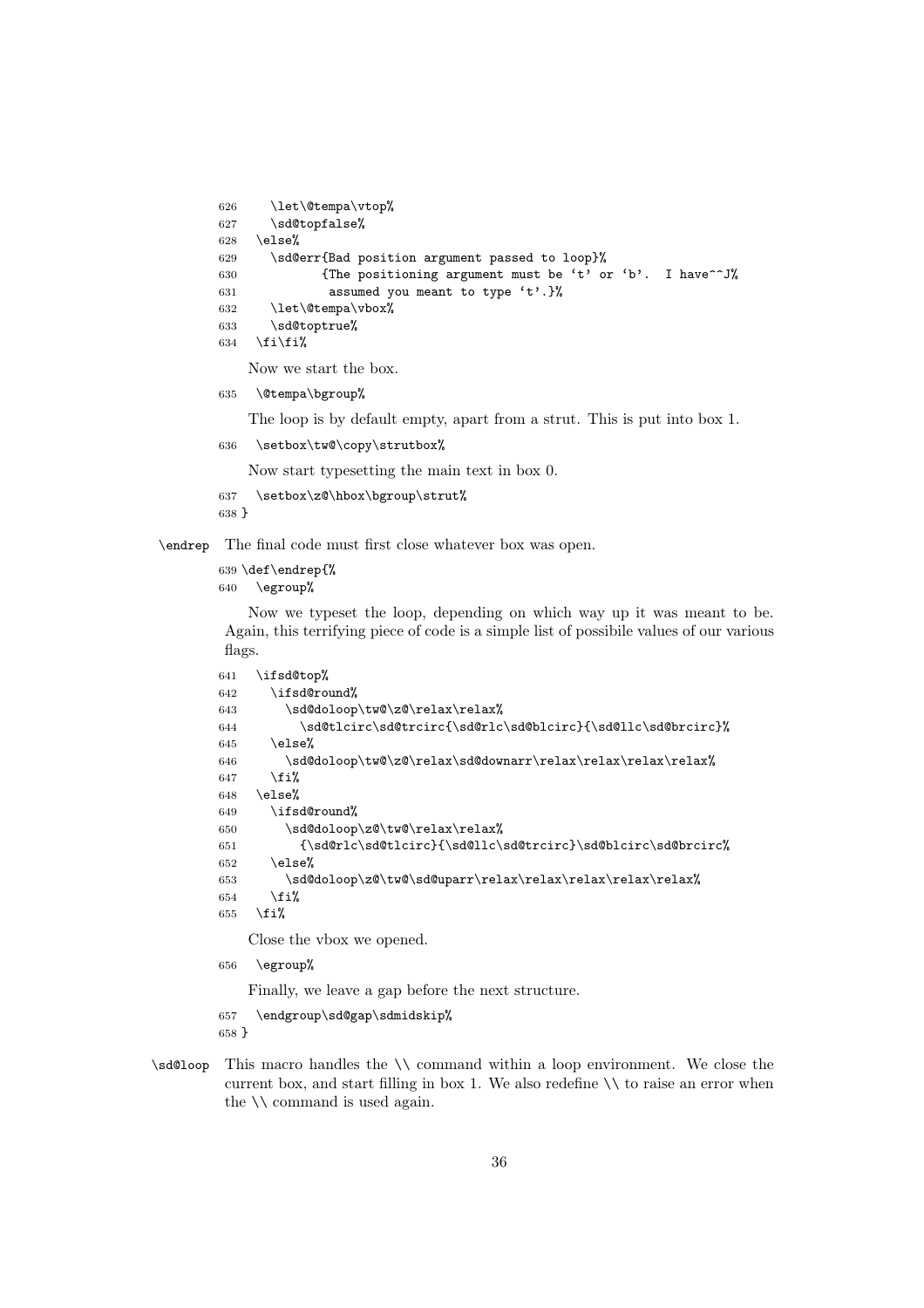```
659 \def\sd@loop{%
660 \egroup%
661 \def\\{\sd@err{Too many \string\\\space commands in loop}\@ehc}%
662 \setbox\tw@\hbox\bgroup\strut%
663 }
```
\sd@doloop This is the macro which actually creates the \halign for the loop. It is called with four arguments, as:

> \sd@doloop{*top-box* }{*bottom-box* }{*top-arrow*}{*btm-arrow*}  $\{\langle top-left-arc\rangle\}\{\langle top-right-arc\rangle\}\{\langle bottom-left-arc\rangle\}\{\langle btm-right-arc\rangle\}$

The two  $\langle box \rangle$  arguments give the numbers of boxes to extract in the top and bottom rows of the alignment. The  $\langle arrow \rangle$  arguments specify characters to typeset at the end of the top and bottom rows for arrows. The various  $\langle arc \rangle$ arguments are commands which typeset arcs around the various parts of the items.

We calculate the height and depth of the two boxes, and store them in *dimen* registers, because the boxes are emptied before the right-hand rules are typeset.

Actually, the two rows of the alignment are typeset in a different macro: we just pass the correct information on.

```
664 \def\sd@doloop#1#2#3#4#5#6#7#8{%
```

```
665 \@tempdima\dp#1\relax%
666 \@tempdimb\ht#2\relax%
667 \offinterlineskip%
668 \ialign{%
669 ##\cr%
670 \ifsd@round%
671 \sd@doloop@i#1#3\sd@topcirc\@tempdima{#5}{#6}%
672 \sd@doloop@i#2#4\@tempdimb\sd@botcirc{#7}{#8}%
673 \else%
674 \sd@doloop@i#1#3\sd@upper\@tempdima{#5}{#6}%
675 \sd@doloop@i#2#4\@tempdimb\sd@lower{#7}{#8}%
676 \fi%
677 }%
678 }
```
\sd@doloop@i Here we do the actual job of typesetting the rows of a loop alignment. The four arguments are:

> \sd@doloop@i{*box* }{*arrow*}{*rule-height*}{*rule-depth*}  $\{\langle left-arc\rangle\}\{\langle right-arc\rangle\}$

The arrow position is determined by the \ifsd@backwards flag. The rest is fairly simple.

```
679 \def\sd@doloop@i#1#2#3#4#5#6{%
```

```
680 \ifsd@backwards#2\fi%
```

```
681 \kern-\tw@\sdrulewidth%
```

```
682 \vrule\@height#3\@depth#4\@width\tw@\sdrulewidth%
```

```
683 #5%
```

```
684 \sd@rule\hfill%
```
\sd@gap\sdtokskip%

```
686 \unhbox#1%
```

```
687 \sd@gap\sdtokskip%
```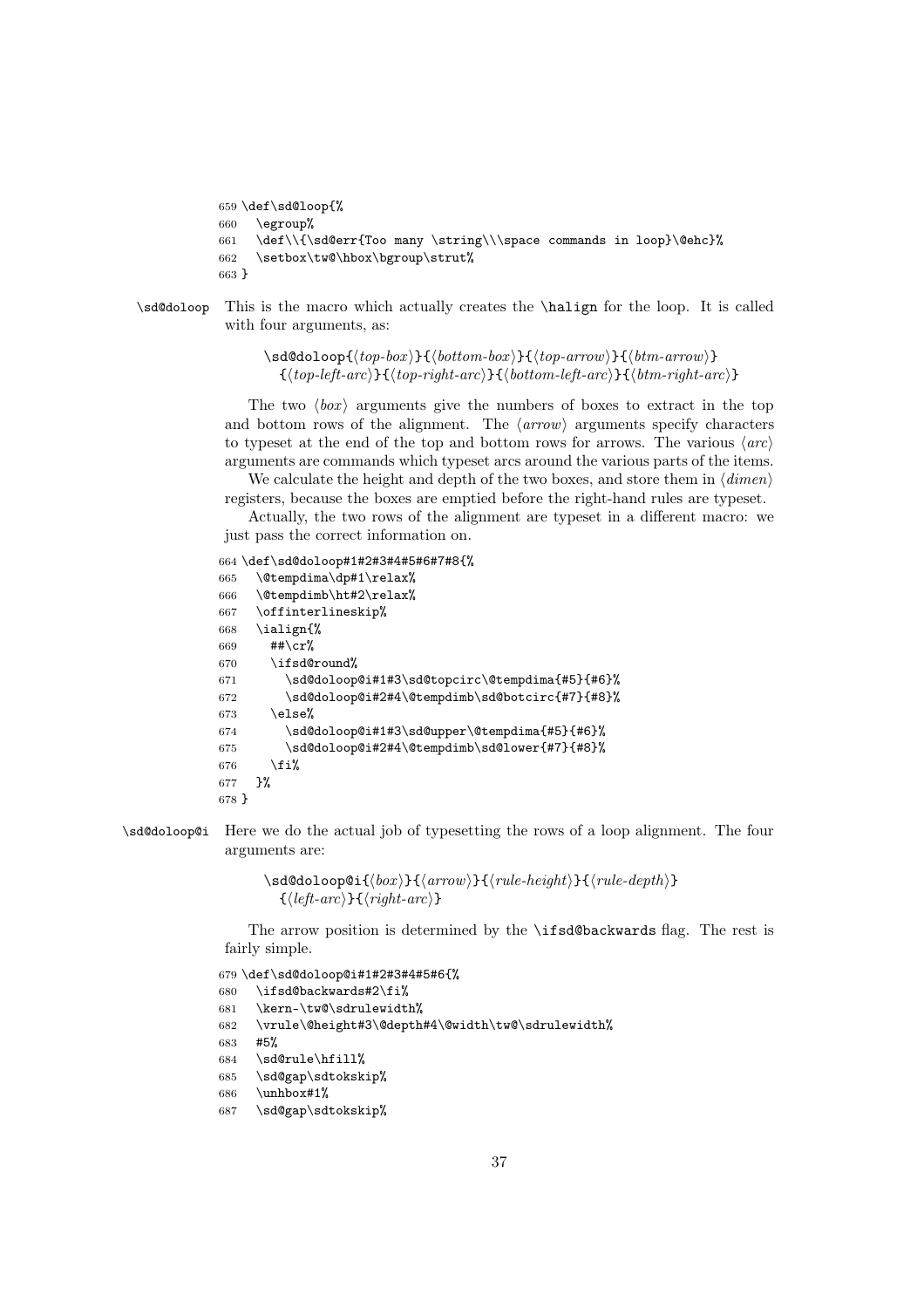```
688 \sd@rule\hfill%
689 #6%
690 \vrule\@height#3\@depth#4\@width\tw@\sdrulewidth%
691 \ifsd@backwards\else#2\fi%
692 \kern-\tw@\sdrulewidth%
693 \operatorname{cr}%
694 }
```
### 3.8 The end

Phew! That's all of it completed. I hope this collection of commands and environments is of some help to someone.

695  $\langle$ /package $\rangle$ 

Mark Wooding, 17 May 1996

# Appendix

# A The GNU General Public Licence

The following is the text of the GNU General Public Licence, under the terms of which this software is distrubuted.

#### GNU GENERAL PUBLIC LICENSE

Version 2, June 1991

Copyright (C) 1989, 1991 Free Software Foundation, Inc. 675 Mass Ave, Cambridge, MA 02139, USA Everyone is permitted to copy and distribute verbatim copies of this license document, but changing it is not allowed.

#### A.1 Preamble

The licenses for most software are designed to take away your freedom to share and change it. By contrast, the GNU General Public License is intended to guarantee your freedom to share and change free software—to make sure the software is free for all its users. This General Public License applies to most of the Free Software Foundation's software and to any other program whose authors commit to using it. (Some other Free Software Foundation software is covered by the GNU Library General Public License instead.) You can apply it to your programs, too.

When we speak of free software, we are referring to freedom, not price. Our General Public Licenses are designed to make sure that you have the freedom to distribute copies of free software (and charge for this service if you wish), that you receive source code or can get it if you want it, that you can change the software or use pieces of it in new free programs; and that you know you can do these things.

To protect your rights, we need to make restrictions that forbid anyone to deny you these rights or to ask you to surrender the rights. These restrictions translate to certain responsibilities for you if you distribute copies of the software, or if you modify it.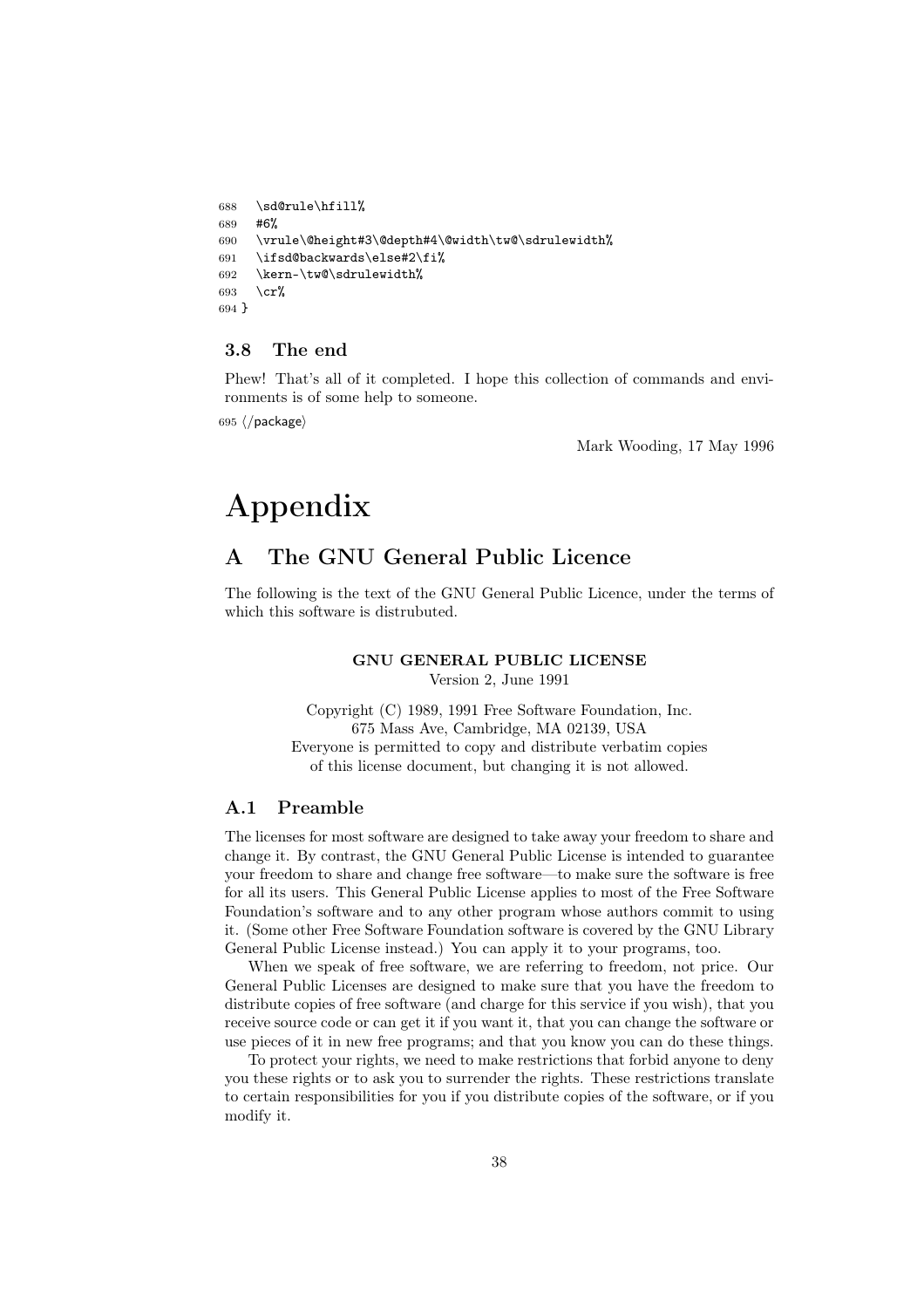For example, if you distribute copies of such a program, whether gratis or for a fee, you must give the recipients all the rights that you have. You must make sure that they, too, receive or can get the source code. And you must show them these terms so they know their rights.

We protect your rights with two steps: (1) copyright the software, and (2) offer you this license which gives you legal permission to copy, distribute and/or modify the software.

Also, for each author's protection and ours, we want to make certain that everyone understands that there is no warranty for this free software. If the software is modified by someone else and passed on, we want its recipients to know that what they have is not the original, so that any problems introduced by others will not reflect on the original authors' reputations.

Finally, any free program is threatened constantly by software patents. We wish to avoid the danger that redistributors of a free program will individually obtain patent licenses, in effect making the program proprietary. To prevent this, we have made it clear that any patent must be licensed for everyone's free use or not licensed at all.

The precise terms and conditions for copying, distribution and modification follow.

#### A.2 Terms and conditions for copying, distribution and modification

0. This License applies to any program or other work which contains a notice placed by the copyright holder saying it may be distributed under the terms of this General Public License. The "Program", below, refers to any such program or work, and a "work based on the Program" means either the Program or any derivative work under copyright law: that is to say, a work containing the Program or a portion of it, either verbatim or with modifications and/or translated into another language. (Hereinafter, translation is included without limitation in the term "modification".) Each licensee is addressed as "you".

Activities other than copying, distribution and modification are not covered by this License; they are outside its scope. The act of running the Program is not restricted, and the output from the Program is covered only if its contents constitute a work based on the Program (independent of having been made by running the Program). Whether that is true depends on what the Program does.

1. You may copy and distribute verbatim copies of the Program's source code as you receive it, in any medium, provided that you conspicuously and appropriately publish on each copy an appropriate copyright notice and disclaimer of warranty; keep intact all the notices that refer to this License and to the absence of any warranty; and give any other recipients of the Program a copy of this License along with the Program.

You may charge a fee for the physical act of transferring a copy, and you may at your option offer warranty protection in exchange for a fee.

2. You may modify your copy or copies of the Program or any portion of it, thus forming a work based on the Program, and copy and distribute such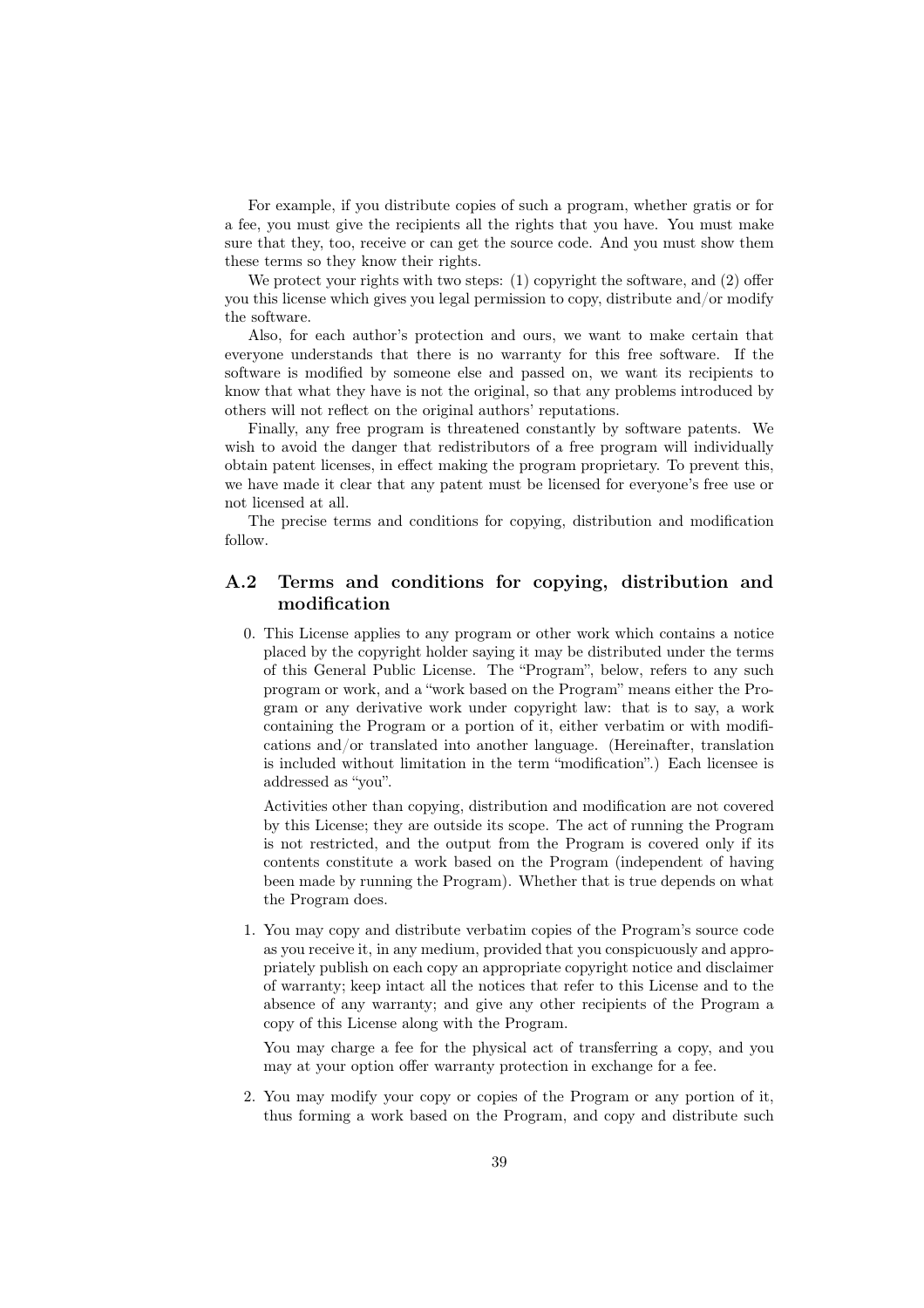modifications or work under the terms of Section 1 above, provided that you also meet all of these conditions:

- (a) You must cause the modified files to carry prominent notices stating that you changed the files and the date of any change.
- (b) You must cause any work that you distribute or publish, that in whole or in part contains or is derived from the Program or any part thereof, to be licensed as a whole at no charge to all third parties under the terms of this License.
- (c) If the modified program normally reads commands interactively when run, you must cause it, when started running for such interactive use in the most ordinary way, to print or display an announcement including an appropriate copyright notice and a notice that there is no warranty (or else, saying that you provide a warranty) and that users may redistribute the program under these conditions, and telling the user how to view a copy of this License. (Exception: if the Program itself is interactive but does not normally print such an announcement, your work based on the Program is not required to print an announcement.)

These requirements apply to the modified work as a whole. If identifiable sections of that work are not derived from the Program, and can be reasonably considered independent and separate works in themselves, then this License, and its terms, do not apply to those sections when you distribute them as separate works. But when you distribute the same sections as part of a whole which is a work based on the Program, the distribution of the whole must be on the terms of this License, whose permissions for other licensees extend to the entire whole, and thus to each and every part regardless of who wrote it.

Thus, it is not the intent of this section to claim rights or contest your rights to work written entirely by you; rather, the intent is to exercise the right to control the distribution of derivative or collective works based on the Program.

In addition, mere aggregation of another work not based on the Program with the Program (or with a work based on the Program) on a volume of a storage or distribution medium does not bring the other work under the scope of this License.

- 3. You may copy and distribute the Program (or a work based on it, under Section 2) in object code or executable form under the terms of Sections 1 and 2 above provided that you also do one of the following:
	- (a) Accompany it with the complete corresponding machine-readable source code, which must be distributed under the terms of Sections 1 and 2 above on a medium customarily used for software interchange; or,
	- (b) Accompany it with a written offer, valid for at least three years, to give any third party, for a charge no more than your cost of physically performing source distribution, a complete machine-readable copy of the corresponding source code, to be distributed under the terms of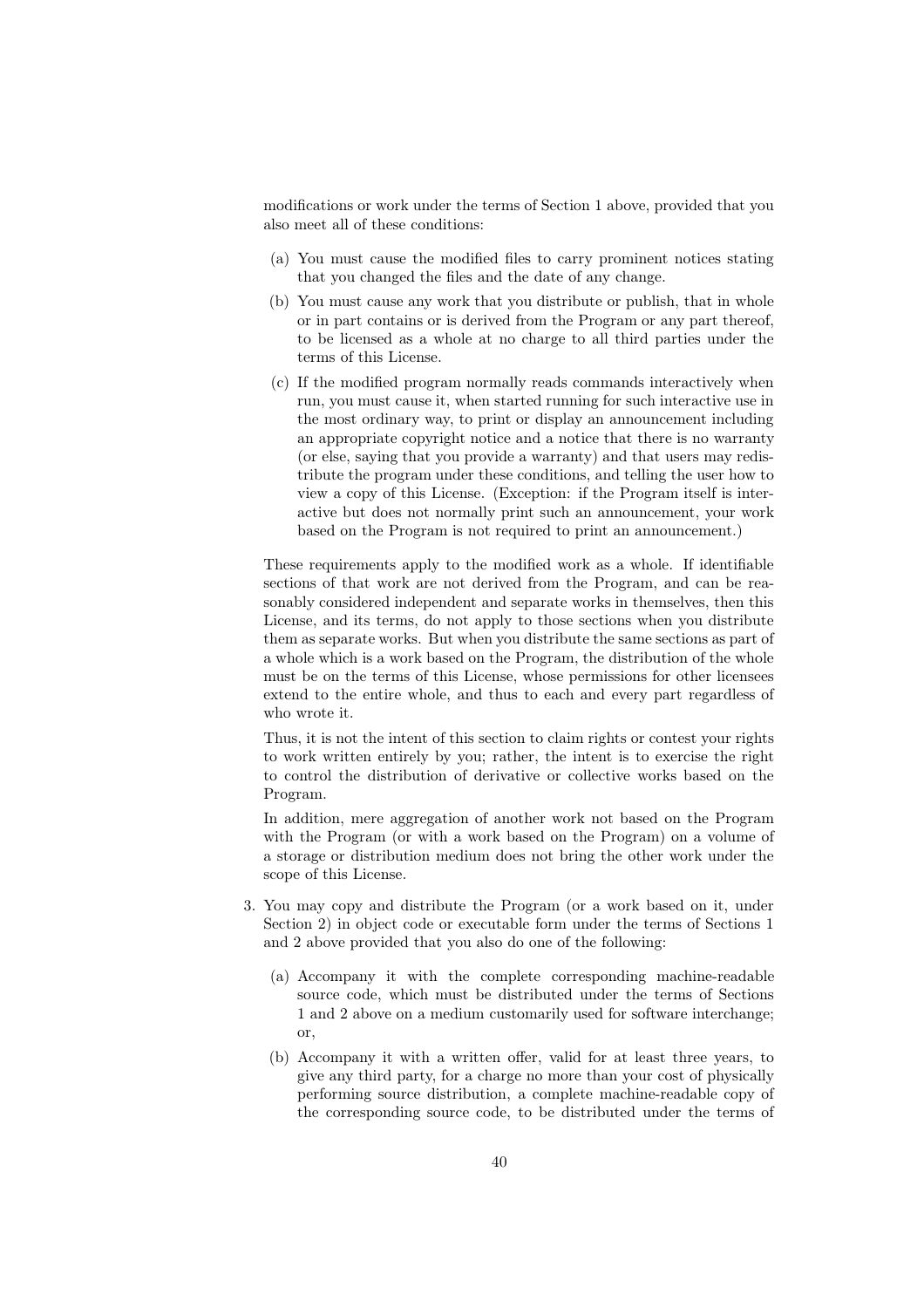Sections 1 and 2 above on a medium customarily used for software interchange; or,

(c) Accompany it with the information you received as to the offer to distribute corresponding source code. (This alternative is allowed only for noncommercial distribution and only if you received the program in object code or executable form with such an offer, in accord with Subsection b above.)

The source code for a work means the preferred form of the work for making modifications to it. For an executable work, complete source code means all the source code for all modules it contains, plus any associated interface definition files, plus the scripts used to control compilation and installation of the executable. However, as a special exception, the source code distributed need not include anything that is normally distributed (in either source or binary form) with the major components (compiler, kernel, and so on) of the operating system on which the executable runs, unless that component itself accompanies the executable.

If distribution of executable or object code is made by offering access to copy from a designated place, then offering equivalent access to copy the source code from the same place counts as distribution of the source code, even though third parties are not compelled to copy the source along with the object code.

- 4. You may not copy, modify, sublicense, or distribute the Program except as expressly provided under this License. Any attempt otherwise to copy, modify, sublicense or distribute the Program is void, and will automatically terminate your rights under this License. However, parties who have received copies, or rights, from you under this License will not have their licenses terminated so long as such parties remain in full compliance.
- 5. You are not required to accept this License, since you have not signed it. However, nothing else grants you permission to modify or distribute the Program or its derivative works. These actions are prohibited by law if you do not accept this License. Therefore, by modifying or distributing the Program (or any work based on the Program), you indicate your acceptance of this License to do so, and all its terms and conditions for copying, distributing or modifying the Program or works based on it.
- 6. Each time you redistribute the Program (or any work based on the Program), the recipient automatically receives a license from the original licensor to copy, distribute or modify the Program subject to these terms and conditions. You may not impose any further restrictions on the recipients' exercise of the rights granted herein. You are not responsible for enforcing compliance by third parties to this License.
- 7. If, as a consequence of a court judgment or allegation of patent infringement or for any other reason (not limited to patent issues), conditions are imposed on you (whether by court order, agreement or otherwise) that contradict the conditions of this License, they do not excuse you from the conditions of this License. If you cannot distribute so as to satisfy simultaneously your obligations under this License and any other pertinent obligations, then as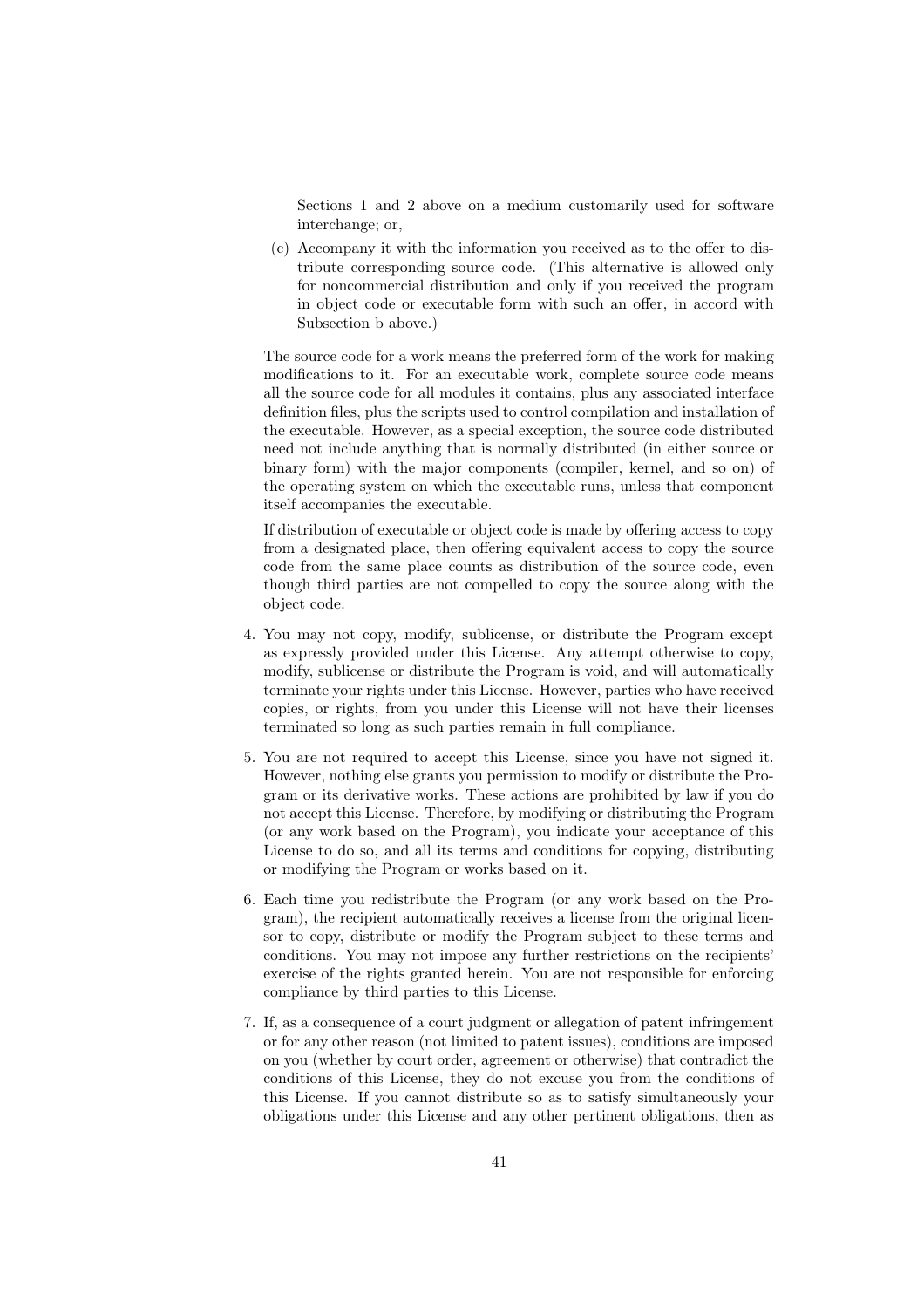a consequence you may not distribute the Program at all. For example, if a patent license would not permit royalty-free redistribution of the Program by all those who receive copies directly or indirectly through you, then the only way you could satisfy both it and this License would be to refrain entirely from distribution of the Program.

If any portion of this section is held invalid or unenforceable under any particular circumstance, the balance of the section is intended to apply and the section as a whole is intended to apply in other circumstances.

It is not the purpose of this section to induce you to infringe any patents or other property right claims or to contest validity of any such claims; this section has the sole purpose of protecting the integrity of the free software distribution system, which is implemented by public license practices. Many people have made generous contributions to the wide range of software distributed through that system in reliance on consistent application of that system; it is up to the author/donor to decide if he or she is willing to distribute software through any other system and a licensee cannot impose that choice.

This section is intended to make thoroughly clear what is believed to be a consequence of the rest of this License.

- 8. If the distribution and/or use of the Program is restricted in certain countries either by patents or by copyrighted interfaces, the original copyright holder who places the Program under this License may add an explicit geographical distribution limitation excluding those countries, so that distribution is permitted only in or among countries not thus excluded. In such case, this License incorporates the limitation as if written in the body of this License.
- 9. The Free Software Foundation may publish revised and/or new versions of the General Public License from time to time. Such new versions will be similar in spirit to the present version, but may differ in detail to address new problems or concerns.

Each version is given a distinguishing version number. If the Program specifies a version number of this License which applies to it and "any later version", you have the option of following the terms and conditions either of that version or of any later version published by the Free Software Foundation. If the Program does not specify a version number of this License, you may choose any version ever published by the Free Software Foundation.

10. If you wish to incorporate parts of the Program into other free programs whose distribution conditions are different, write to the author to ask for permission. For software which is copyrighted by the Free Software Foundation, write to the Free Software Foundation; we sometimes make exceptions for this. Our decision will be guided by the two goals of preserving the free status of all derivatives of our free software and of promoting the sharing and reuse of software generally.

#### NO WARRANTY

11. Because the Program is licensed free of charge, there is no warranty for the Program, to the extent permitted by applicable law.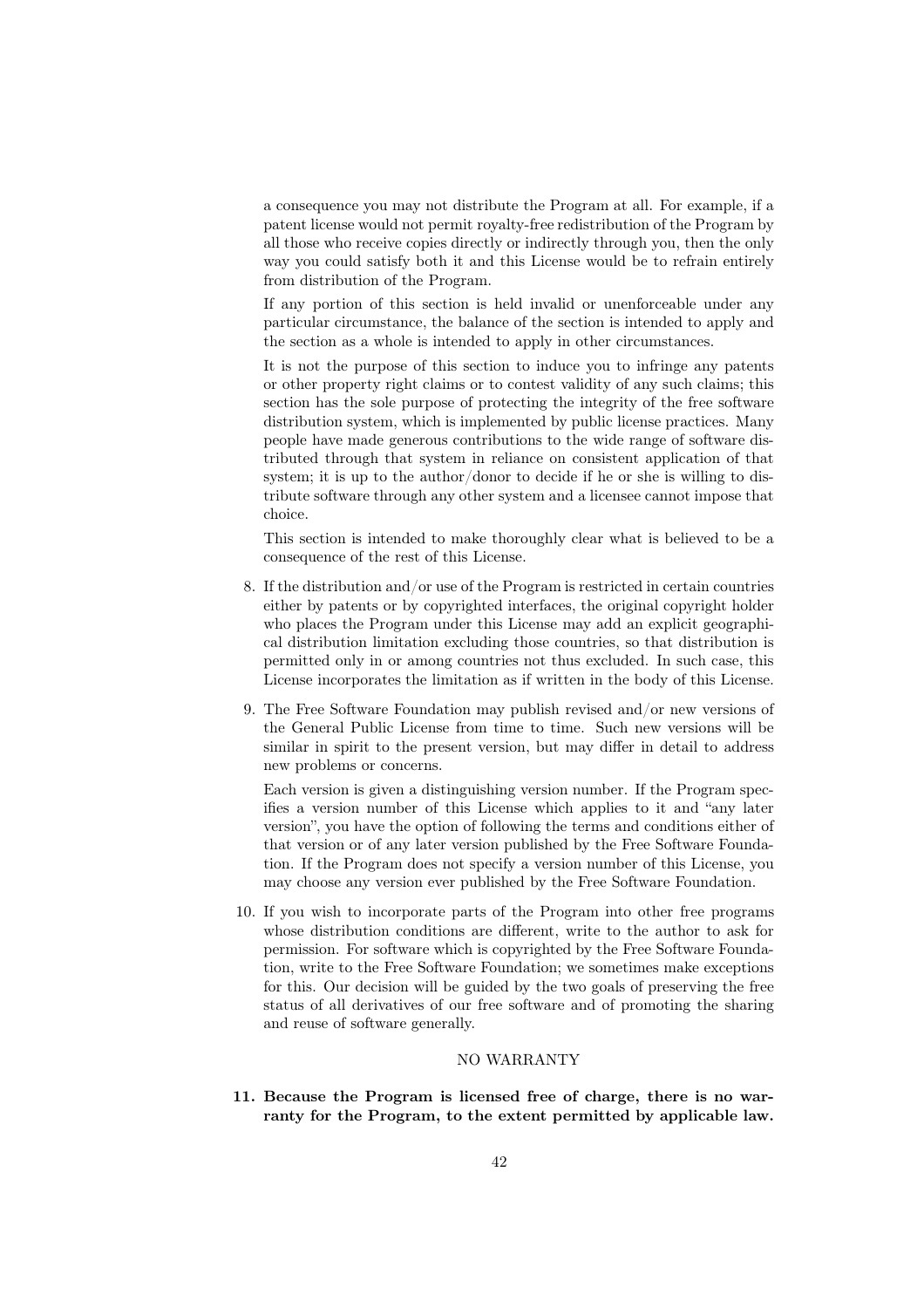except when otherwise stated in writing the copyright holders and/or other parties provide the program "as is" without warranty of any kind, either expressed or implied, including, but not limited to, the implied warranties of merchantability and fitness for a particular purpose. The entire risk as to the quality and performance of the Program is with you. Should the Program prove defective, you assume the cost of all necessary servicing, repair or correction.

12. In no event unless required by applicable law or agreed to in writing will any copyright holder, or any other party who may modify and/or redistribute the program as permitted above, be liable to you for damages, including any general, special, incidental or consequential damages arising out of the use or inability to use the program (including but not limited to loss of data or data being rendered inaccurate or losses sustained by you or third parties or a failure of the Program to operate with any other programs), even if such holder or other party has been advised of the possibility of such damages.

#### END OF TERMS AND CONDITIONS

### A.3 Appendix: How to Apply These Terms to Your New Programs

If you develop a new program, and you want it to be of the greatest possible use to the public, the best way to achieve this is to make it free software which everyone can redistribute and change under these terms.

To do so, attach the following notices to the program. It is safest to attach them to the start of each source file to most effectively convey the exclusion of warranty; and each file should have at least the "copyright" line and a pointer to where the full notice is found.

<one line to give the program's name and a brief idea of what it does.> Copyright (C)  $19yy$  <name of author>

This program is free software; you can redistribute it and/or modify it under the terms of the GNU General Public License as published by the Free Software Foundation; either version 2 of the License, or (at your option) any later version.

This program is distributed in the hope that it will be useful, but WITHOUT ANY WARRANTY; without even the implied warranty of MERCHANTABILITY or FITNESS FOR A PARTICULAR PURPOSE. See the GNU General Public License for more details.

You should have received a copy of the GNU General Public License along with this program; if not, write to the Free Software Foundation, Inc., 675 Mass Ave, Cambridge, MA 02139, USA.

Also add information on how to contact you by electronic and paper mail.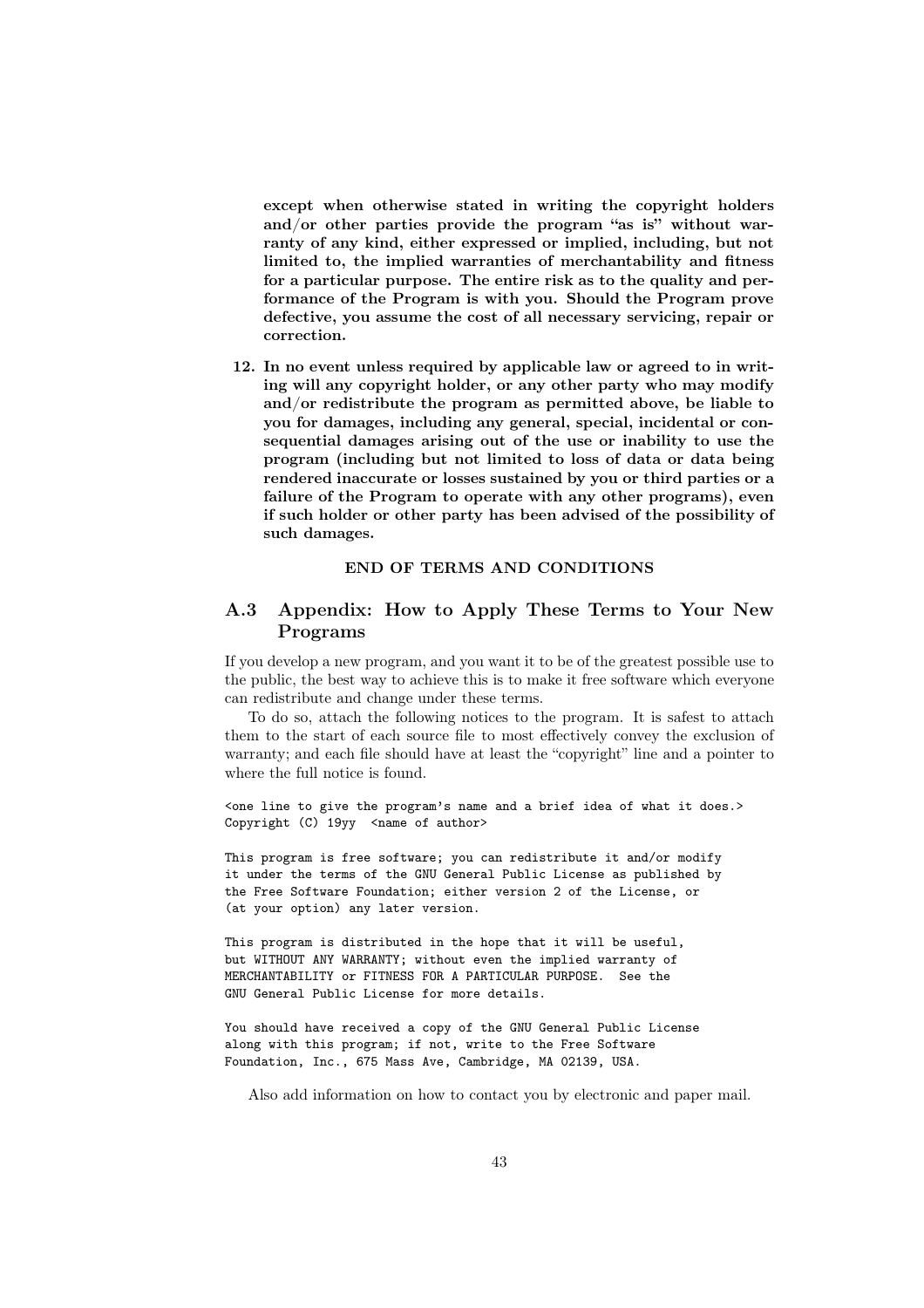If the program is interactive, make it output a short notice like this when it starts in an interactive mode:

```
Gnomovision version 69, Copyright (C) 19yy name of author
Gnomovision comes with ABSOLUTELY NO WARRANTY; for details type 'show w'.
This is free software, and you are welcome to redistribute it
under certain conditions; type 'show c' for details.
```
The hypothetical commands 'show w' and 'show c' should show the appropriate parts of the General Public License. Of course, the commands you use may be called something other than 'show w' and 'show c'; they could even be mouse-clicks or menu items–whatever suits your program.

You should also get your employer (if you work as a programmer) or your school, if any, to sign a "copyright disclaimer" for the program, if necessary. Here is a sample; alter the names:

```
Yoyodyne, Inc., hereby disclaims all copyright interest in the program
'Gnomovision' (which makes passes at compilers) written by James Hacker.
```
<signature of Ty Coon>, 1 April 1989 Ty Coon, President of Vice

This General Public License does not permit incorporating your program into proprietary programs. If your program is a subroutine library, you may consider it more useful to permit linking proprietary applications with the library. If this is what you want to do, use the GNU Library General Public License instead of this License.

## Index

Numbers written in italic refer to the page where the corresponding entry is described, the ones underlined to the code line of the definition, the rest to the code lines where the entry is used.

| Symbols                                           | $\left\{ \emptyset\right\}$ finextchar                                |
|---------------------------------------------------|-----------------------------------------------------------------------|
| $\Upsilon$ 116, 138, 178, 181, 189                | $\ldots$ 41, 238, 239, 391, 426, 429, 472                             |
| $\setminus$ ,                                     | $\sqrt{eifstar$ 92, 471                                               |
| $\setminus$                                       | $\setminus$ @ifundefined  53,77                                       |
|                                                   | $\text{Quatex@error}$ 106                                             |
| 136, 176, 180, 188, 207, 225, 228, 461<br>$\prec$ | $\text{Qlet@token}$ 192                                               |
|                                                   | $\text{Client} \dots \dots \ 297, 302, 307, 313$                      |
| \@@left  435, 443                                 | $\{\text{Omakeother } \dots \dots \quad 13, 18, 19, 21, 101\}$        |
| $\qquad$ (COpar  202, 224                         | $\text{Ominus}$ 94, 194                                               |
| $\sqrt{$ @ Tight 436, 444                         | $\{\text{Onamedef } \dots \dots \ 424, 452, 465-470\}$                |
|                                                   | $\texttt{\texttt{Onewlistfalse}} \dots \dots \dots \dots \dots \ 241$ |
| $\text{^\&\,}$                                    | $\Gamma$ . $\Omega$                                                   |
| $\text{Qdepth}$ 27, 205, 368, 605, 613, 682, 690  | $\qquad$                                                              |
| $\text{Qehc}$ 106, 661                            |                                                                       |
|                                                   | $\backslash$ @santize  12                                             |
|                                                   | $\setminus$ @secondoftwo  38                                          |
| $\qquad$ (@gobble  71, 78, 238                    | $\setminus$ @tempa  528,                                              |
| \Cheight 27, 205, 368, 605, 613, 682, 690         | 532, 539, 541, 623, 626, 632, 635                                     |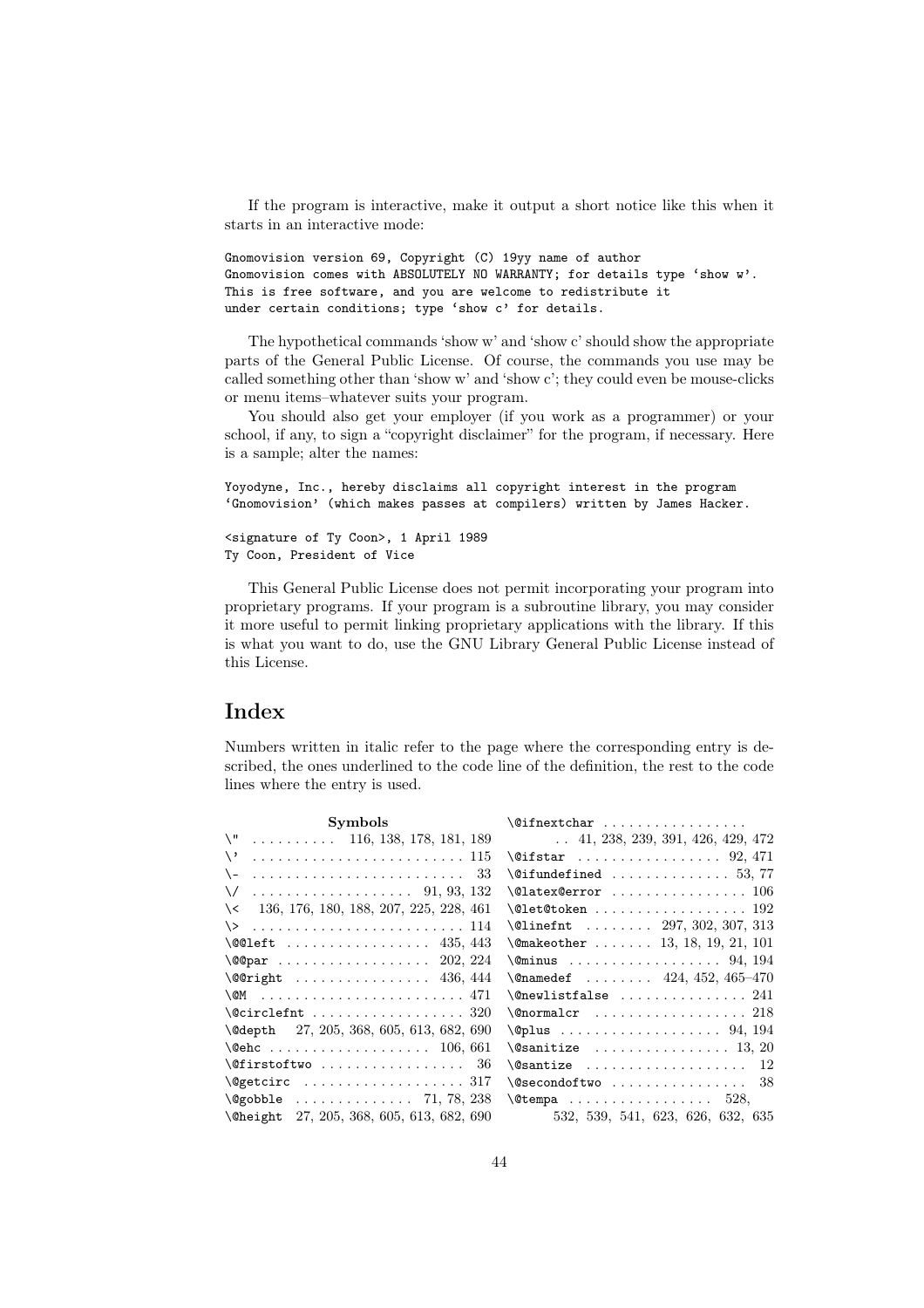| $\text{Utempenta}$ 318, 320                                                    | $\end{align}$ $243, 422$                                                                                                                                                                                                                                                                                                                     |
|--------------------------------------------------------------------------------|----------------------------------------------------------------------------------------------------------------------------------------------------------------------------------------------------------------------------------------------------------------------------------------------------------------------------------------------|
| $\text{Ctempdim}$ 496-                                                         |                                                                                                                                                                                                                                                                                                                                              |
| 499, 602, 605, 613, 665, 671, 674                                              | $\end{sdbox$ 493, 509, 520                                                                                                                                                                                                                                                                                                                   |
| \@tempdimb 603, 605, 613, 666, 672, 675                                        |                                                                                                                                                                                                                                                                                                                                              |
| $\text{Ctempskipa} \ldots \ldots \ldots \quad 485, 486, 500$                   | \endsyntdiag  417                                                                                                                                                                                                                                                                                                                            |
| $\setminus$ Ctotalleftmargin  223                                              | $\emptyset$ . 514, 519                                                                                                                                                                                                                                                                                                                       |
| $\text{Quscore}$ 33, 48, 146                                                   | environments:                                                                                                                                                                                                                                                                                                                                |
| $\text{Quscorefalse} \dots \dots \dots \dots \quad 4$                          | grammar 5, 20                                                                                                                                                                                                                                                                                                                                |
| $\&C$ uscoretrue<br>6                                                          | rep $8$                                                                                                                                                                                                                                                                                                                                      |
| $\sqrt{$ Whook  107, 109                                                       |                                                                                                                                                                                                                                                                                                                                              |
| $\forall$ width  27, 605, 613, 682, 690                                        | shortverb $2$                                                                                                                                                                                                                                                                                                                                |
| \[  235, 238                                                                   | stack $8$                                                                                                                                                                                                                                                                                                                                    |
| $\setminus$ [[ $\ldots \ldots \ldots \ldots \ldots \ldots \ldots \ldots 5$     |                                                                                                                                                                                                                                                                                                                                              |
| 113, 128, 218, 220, 414, 526, 621, 661<br>$\setminus$                          | syntdiag* $6, 29$                                                                                                                                                                                                                                                                                                                            |
| N.                                                                             | syntdiag $6, 27$                                                                                                                                                                                                                                                                                                                             |
| \]]                                                                            | $\text{Veverypar}$ 226, 227, 242                                                                                                                                                                                                                                                                                                             |
| $\setminus\widehat{\phantom{a}}$<br>$\cdots$ 413, 449, 490                     | \ExecuteOptions  7                                                                                                                                                                                                                                                                                                                           |
| $\setminus$                                                                    |                                                                                                                                                                                                                                                                                                                                              |
| $\setminus$ $\cdot$<br>$\ldots \ldots \ldots \ldots \ldots 139, 175, 182, 190$ | F                                                                                                                                                                                                                                                                                                                                            |
| $\vee$<br>$\ldots \ldots \ldots \ldots \ldots 137, 177, 179, 187$              | 29                                                                                                                                                                                                                                                                                                                                           |
| $\setminus$ ~<br>$\ldots \ldots \ldots \ldots$ 47, 56, 104, 122, 461           |                                                                                                                                                                                                                                                                                                                                              |
|                                                                                | $\forall$ fontdimen<br>29                                                                                                                                                                                                                                                                                                                    |
|                                                                                | 87                                                                                                                                                                                                                                                                                                                                           |
| $\setminus_{\square}$ 117, 129, 412, 448, 489                                  | G                                                                                                                                                                                                                                                                                                                                            |
|                                                                                | $\sqrt{grQendsyntdiag$ 237, 239                                                                                                                                                                                                                                                                                                              |
| A                                                                              | $\sqrt{gr}$ Cimplitem $200,\,229$                                                                                                                                                                                                                                                                                                            |
|                                                                                | $\sqrt{gr@left}$ 235, 238                                                                                                                                                                                                                                                                                                                    |
| $\text{active}$ 45, 69, 103,                                                   |                                                                                                                                                                                                                                                                                                                                              |
| 120, 136-139, 179-182, 207, 228                                                |                                                                                                                                                                                                                                                                                                                                              |
| $\ad{\text{special} \ldots \ldots \ldots \ 9, 54, 175-178}$                    | $\sqrt{gr\mathcal{C}}$ setpar  221, 233, 237                                                                                                                                                                                                                                                                                                 |
| $\after group \dots \dots \dots \dots \dots 108$                               | grammar (environment) $\ldots \ldots 5, \underline{193}$                                                                                                                                                                                                                                                                                     |
|                                                                                | \grammarindent  195, 196, 211-213                                                                                                                                                                                                                                                                                                            |
| \AtBeginDocument  44                                                           | $\qquad \qquad \setminus \texttt{grammarlabel} \qquad \ldots \qquad \qquad 5, 197, 201$                                                                                                                                                                                                                                                      |
| B                                                                              | $\gamma$ 193, 194, 216                                                                                                                                                                                                                                                                                                                       |
| $\baselineskip$ 204                                                            |                                                                                                                                                                                                                                                                                                                                              |
| $\begin{array}{ccc}\n\text{begin}1.238\n\end{array}$                           | н                                                                                                                                                                                                                                                                                                                                            |
|                                                                                | $hbot@x$ :  307, 313, 355, 362, 431                                                                                                                                                                                                                                                                                                          |
| C                                                                              | \hrule  27, 205, 368                                                                                                                                                                                                                                                                                                                         |
|                                                                                | \hyphenpenalty  411                                                                                                                                                                                                                                                                                                                          |
|                                                                                |                                                                                                                                                                                                                                                                                                                                              |
| $\char'$ 118, 297, 302, 307, 313, 320                                          | I                                                                                                                                                                                                                                                                                                                                            |
| 113–117                                                                        | $\tilde{543}, 668$                                                                                                                                                                                                                                                                                                                           |
|                                                                                | $\iint@uscore$ 6, 43                                                                                                                                                                                                                                                                                                                         |
|                                                                                | \ifsd@backwards  287, 620, 680, 691                                                                                                                                                                                                                                                                                                          |
| D                                                                              | \ifsd@base<br>. 284, 370                                                                                                                                                                                                                                                                                                                     |
| $\Delta$ PeclareOption $2-4$                                                   | \ifsd@round $5, 530, 534,$                                                                                                                                                                                                                                                                                                                   |
| $\dim$ endef  253-257                                                          | 553, 565, 577, 587, 642, 649, 670                                                                                                                                                                                                                                                                                                            |
| $\text{discretionary} \dots \dots \dots \dots$<br>374                          | \ifsd@top . 285, 554, 566, 578, 588, 641                                                                                                                                                                                                                                                                                                     |
| $\{do$ 11, 16, 101                                                             | $\iint sdf$ oplayer  286, 550, 576                                                                                                                                                                                                                                                                                                           |
|                                                                                | $\qquad$ $\qquad$ $\qquad$ $\qquad$ $\qquad$ $\qquad$ $\qquad$ $\qquad$ $\qquad$ $\qquad$ $\qquad$ $\qquad$ $\qquad$ $\qquad$ $\qquad$ $\qquad$ $\qquad$ $\qquad$ $\qquad$ $\qquad$ $\qquad$ $\qquad$ $\qquad$ $\qquad$ $\qquad$ $\qquad$ $\qquad$ $\qquad$ $\qquad$ $\qquad$ $\qquad$ $\qquad$ $\qquad$ $\qquad$ $\qquad$ $\qquad$ $\qquad$ |
| $\text{logpecials}$ 11, 17, 101                                                | $\int$ interline penalty  410                                                                                                                                                                                                                                                                                                                |
|                                                                                |                                                                                                                                                                                                                                                                                                                                              |
| E                                                                              | $\mathrm{itemindent} \dots \dots \dots \dots \dots \ 214$                                                                                                                                                                                                                                                                                    |
|                                                                                | $\it \t{itshape \ldots \ldots \ldots \ldots 85}$                                                                                                                                                                                                                                                                                             |
|                                                                                |                                                                                                                                                                                                                                                                                                                                              |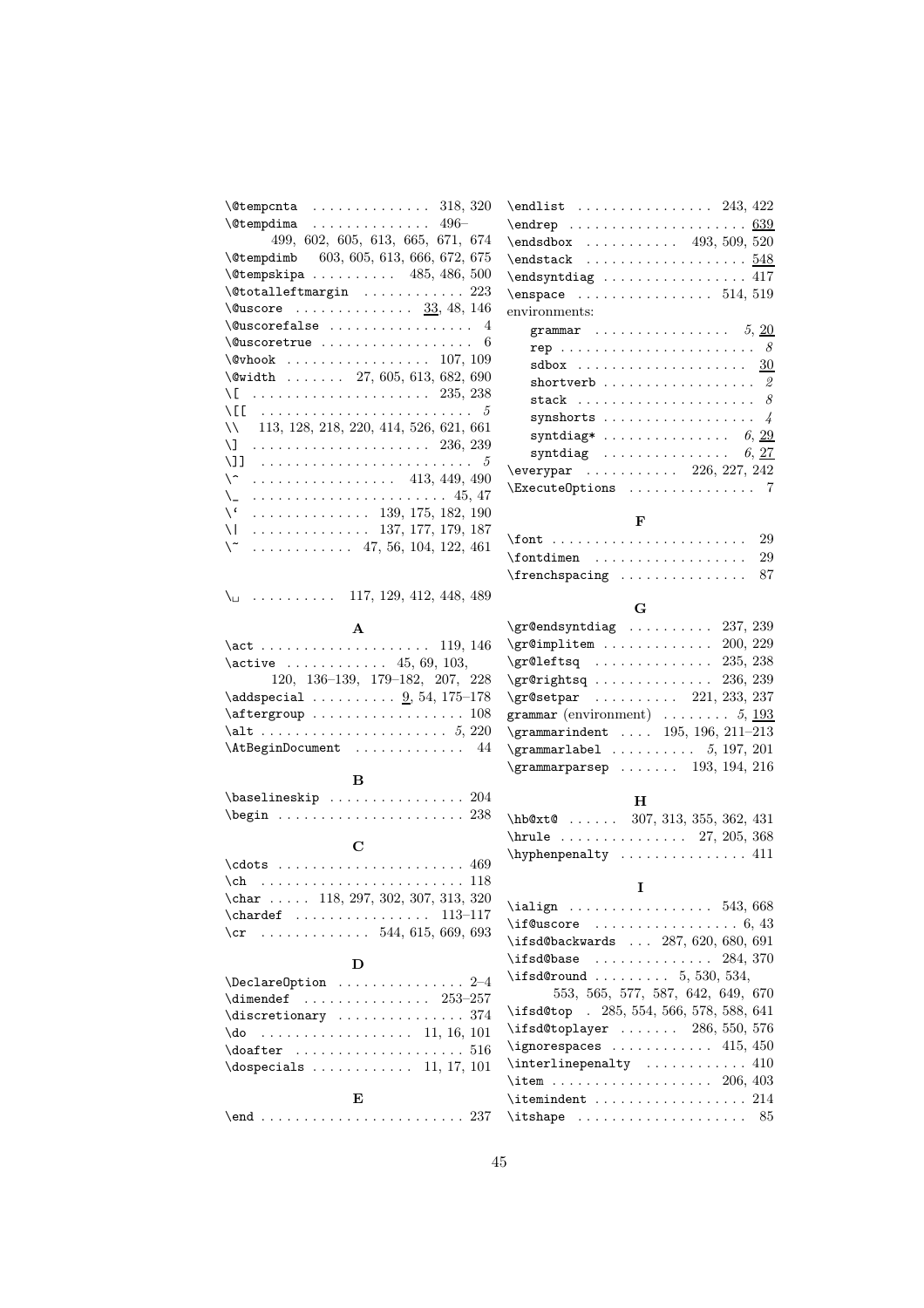|  | ٠ |
|--|---|
|  |   |
|  |   |

| . . | I        |
|-----|----------|
|     | .,<br>۰, |

| $\lambda$ abelsep  201, 213, 400                           |
|------------------------------------------------------------|
| $\lambda$ abelwidth  211, 401                              |
| $\langle 35 \rangle$                                       |
| $\text{1ccode}$ 47, 56, 104, 122, 461                      |
|                                                            |
| $\lambda$ avevmode  24, 322, 433                           |
| \left 435, 437, 439, 443                                   |
| \leftmargin  212, 398, 399                                 |
| $\{\$                                                      |
| $\{\text{list} \dots \dots \dots \dots \dots \ 210, 397\}$ |
| $\texttt{listparindent}$ 215                               |
|                                                            |
|                                                            |
| \litleft  87, 92, 154                                      |
| $\lvert \lvert 87, 92, 157 \rvert$                         |
| \llap 220, 530, 534                                        |
| \lower  308, 319, 499                                      |
| \lowercase  48, 57, 109, 123, 461                          |

#### M

| $\text{MessageBreak} \dots \dots \dots \dots 72, 79$ |  |  |  |  |  |  |  |  |  |  |
|------------------------------------------------------|--|--|--|--|--|--|--|--|--|--|

N

 $\sum_{n=1}^{\infty}$ 

| $\ldots$ 85-90, 197, 271, 274, 522, 617 |
|-----------------------------------------|
| $\neq$ wdimen  195, 250-252             |
| $\neq$ wenvironment  209                |
| \newif  5, 6, 284-287                   |
| $\neq$ 179                              |
| \newskip  193, 245-249                  |
| \nobreak  373, 384, 407, 419, 475, 481  |
|                                         |
|                                         |

#### O

\offinterlineskip ........ 542, 667

#### P

| $\text{PackageError} \dots \dots \dots \dots \dots \ 288$ |
|-----------------------------------------------------------|
| $\lambda$ PackageWarning  71,78                           |
| $\parbox{1.7cm}{par.7cm} 222, 234, 237$                   |
|                                                           |
|                                                           |
| $\{parse$ $223$                                           |
| $\sqrt{203}$                                              |
|                                                           |
| $\Process$ Options  8                                     |
| $\text{correct}$ 48                                       |
| Q                                                         |
| \quad $220$                                               |

| \raise $\ldots$ 292, 302, 329, 337, 344, 352                    |
|-----------------------------------------------------------------|
|                                                                 |
| $\text{readupto}$ 98, 127                                       |
| $\text{remspecial} \ldots \ldots \ldots 10, \underline{15}, 64$ |
| $\verb+\rep \dots\dots\dots 617$                                |
|                                                                 |
| \right 436, 438, 439, 444                                       |
| $\rightarrow$ 399                                               |
| $\tau$ ap  567, 569                                             |
|                                                                 |

#### S

\sb . . . . . . . . . . . . . . . . . . . . . . . . 40 \sbox . . . . . . . . . . . . . . . . . . . . . . . 201 \sd@arrow .... 289, 298, 303, 309, 314  $\verb+\sd@backwardsfalse + \verb+\+.\ldots + 620$  $\verb+\sd@backwardstrue + \verb+\...+ \verb+\...+ 620$ \sd@basefalse ........ 447, 524, 619  $\s4@basetrule ... \ldots . 408$ \sd@blcirc 324, 555, 569, 589, 644, 651 \sd@botcirc 257, 268, 269, 555, 557, 672 \sd@brcirc 324, 534, 555, 589, 644, 651 \sd@circ ..... 316, 325, 333, 340, 348  $\sd@doloop \ldots 643, 646, 650, 653, 664$ \sd@doloop@i .. 671, 672, 674, 675, 679 \sd@dostack .... 551, 555, 557, 560, 579, 581, 584, 589, 591, 594, 601 \sd@downarr ................. 311, 646 \sd@endarr ............... 438, 456 \sd@err ......... 288, 536, 629, 661  $\setminus$ sd@gap . . . . . . . 369, 486, 500, 523, 572, 608, 610, 618, 657, 685, 687 \sd@leftarr ................. 300, 468  $\sd@llc$  . . . . . . . . . . . . . 354, 644, 651  $\sd@loop$  ...................... 621, 659 \sd@lower ................... . 253, 264, 265, 368, 551, 560, 675 \sd@mid ................... 255, 259–261, 263, 265, 267, 269, 292, 302, 329, 337, 344, 352, 498 \sd@newline ............... 414, 471 \sd@nl@i ............... 471, 472 \sd@nl@ii .............. 472, 473 \sd@nl@iii .............. 472–474 \sd@qarrow .................. . 375, 378, 406, 421, 445, 456, 459 \sd@rightarr ... 295, 465-468, 478, 480 \sd@rlc ........... 354, 644, 651  $\verb+\sdd@roundfalse + \verb+\+.\+.\+.\+3$  $\verb+\sd@roundtrue + \verb+\dots+\dots+2+$ \sd@rule ........ 356, 365, 368, 373, 379, 380, 384, 386, 407, 419, 420, 446, 454, 455, 475, 476, 481, 482, 607, 611, 684, 688